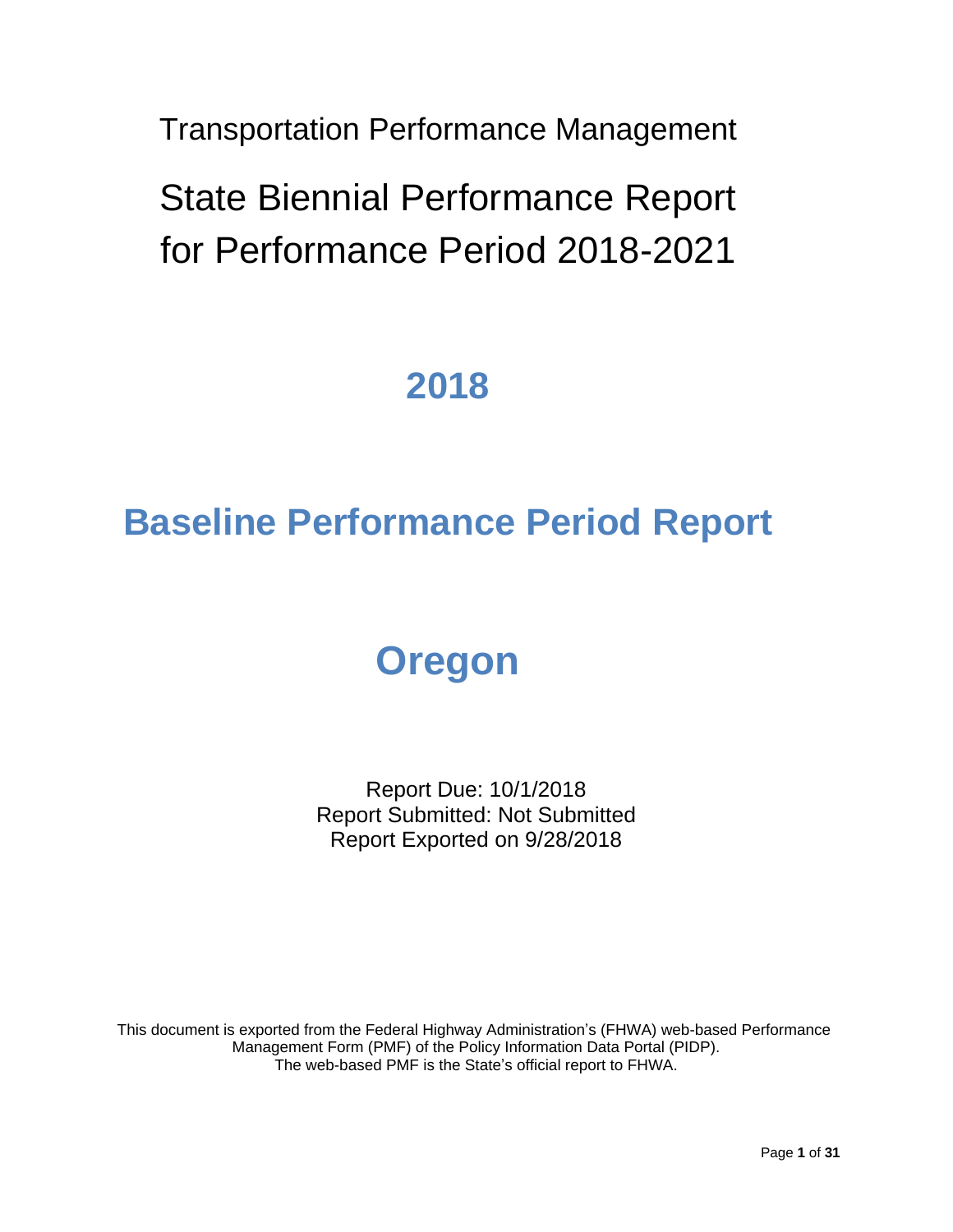#### **State Contact:**

| Name                | : Philip Kase                    |
|---------------------|----------------------------------|
| <b>Phone number</b> | : 5039863248                     |
| Email               | : philip.j.kase@odot.state.or.us |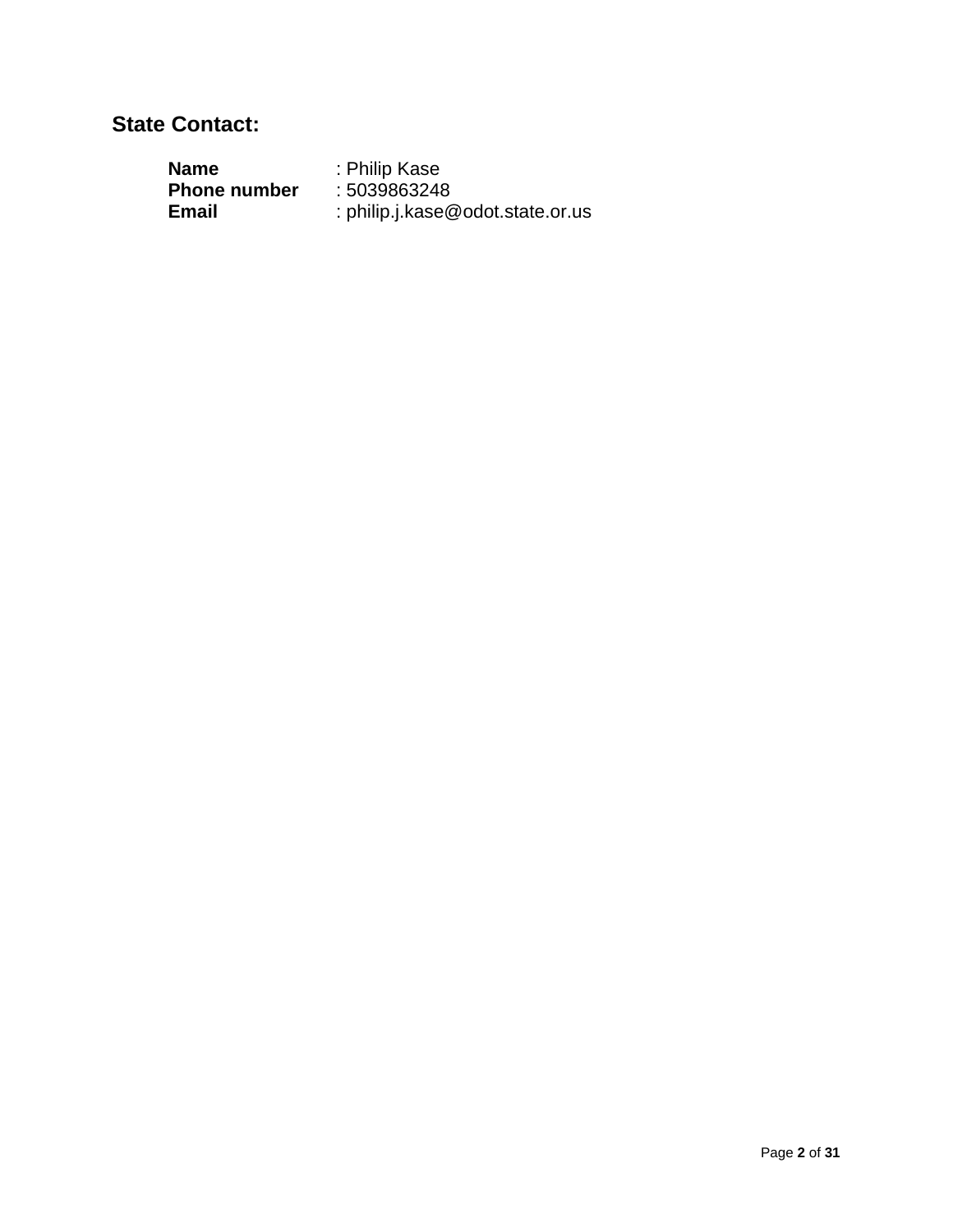| <b>Performance Measures</b>                                                                     | <b>Baseline</b> | 2-Year<br><b>Target</b> | 4-Year<br><b>Target</b> |
|-------------------------------------------------------------------------------------------------|-----------------|-------------------------|-------------------------|
| Percentage of Pavements of the Interstate System in Good<br><b>Condition</b>                    |                 |                         | 35.0%                   |
| Percentage of Pavements of the Interstate System in Poor<br><b>Condition</b>                    |                 |                         | 0.5%                    |
| Percentage of Pavements of the Non-Interstate NHS in Good<br><b>Condition</b>                   | 63.9%           | 50.0%                   | 50.0%                   |
| Percentage of Pavements of the Non-Interstate NHS in Poor<br><b>Condition</b>                   | 6.6%            | 10.0%                   | 10.0%                   |
| Percentage of NHS Bridges Classified as in Good Condition                                       | 12.4%           | 11.4%                   | 10.0%                   |
| Percentage of NHS Bridges Classified as in Poor Condition                                       | 1.9%            | 2.4%                    | 3.0%                    |
| Percent of the Person-Miles Traveled on the Interstate That<br><b>Are Reliable</b>              | 80.9%           | 78.0%                   | 78.0%                   |
| Percent of the Person-Miles Traveled on the Non-Interstate<br><b>NHS That Are Reliable</b>      |                 |                         | 78.0%                   |
| <b>Truck Travel Time Reliability (TTTR) Index</b>                                               | 1.39            | 1.45                    | 1.45                    |
| Annual Hours of Peak Hour Excessive Delay Per Capita:<br><b>Urbanized Area 1</b>                |                 |                         | 24.0                    |
| Percent of Non-Single Occupancy Vehicle (Non-SOV) Travel:<br><b>Urbanized Area 1</b>            | 30.7%           | 33.1%                   | 33.5%                   |
| <b>Total Emission Reductions: PM2.5</b>                                                         | 0.450           | 0.120                   | 0.230                   |
| <b>Total Emission Reductions: NOx</b>                                                           | 313.250         | 71.450                  | 142.900                 |
| <b>Total Emission Reductions: VOC</b>                                                           | 226.510         | 29.490                  | 58.970                  |
| <b>Total Emission Reductions: PM10</b>                                                          | 520.470         | 363.000                 | 726.400                 |
| <b>Total Emission Reductions: CO</b>                                                            | 3618.440        | 584.000                 | 1168.000                |
| Percent change in tailpipe CO2 emissions on the NHS<br>compared to the calendar year 2017 level |                 |                         |                         |

## **Summary of Performance Measures and Targets**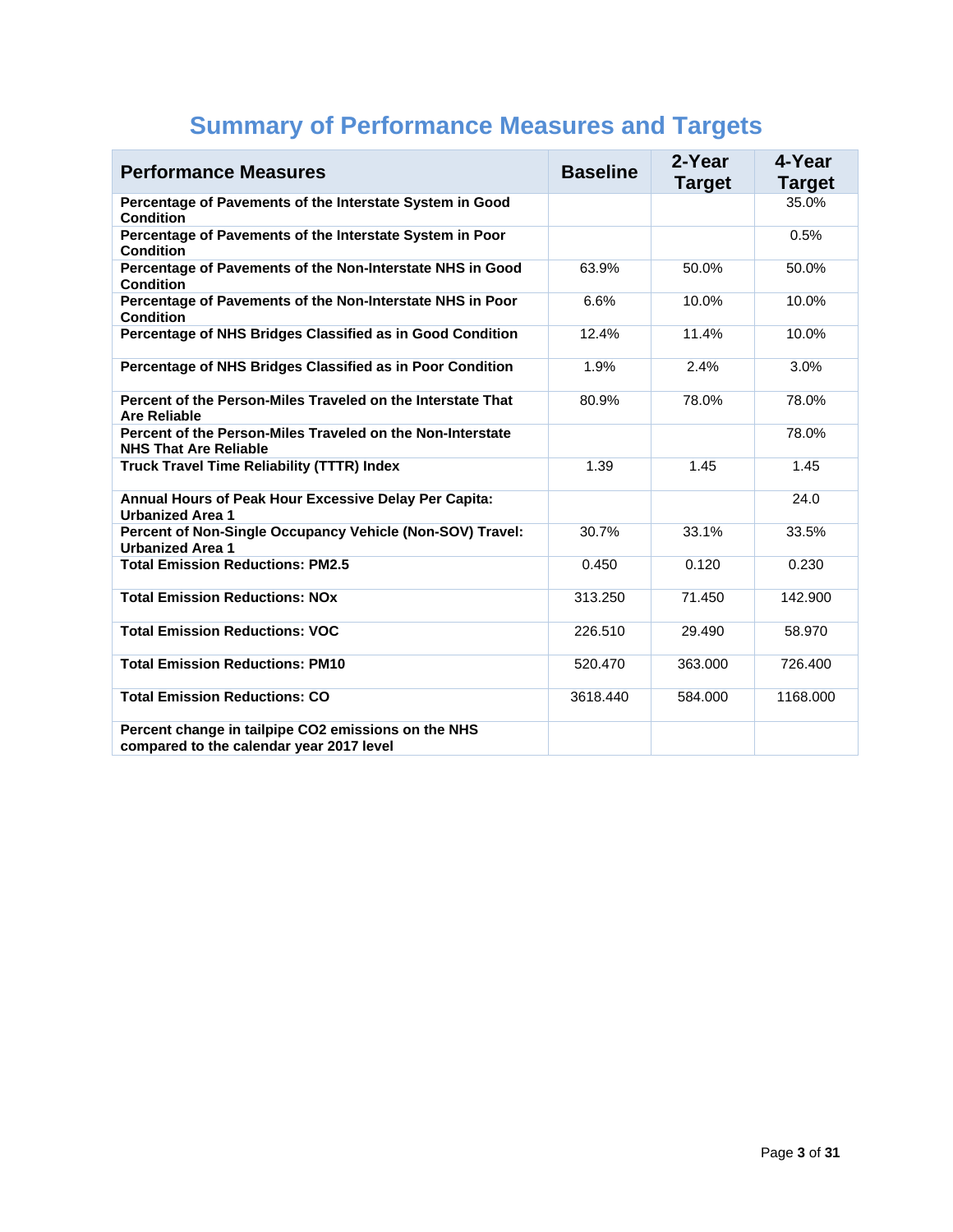#### **Overview**

|                | <b>OVERVIEW SECTION 1</b>                                                                                                                                                                                                                                                                                                                                                                     |                                                                                                                                                                                                                                                                                                                                                                                                                                                                                                                                                                                                                                                                                                                                                                                                                                                                                                                                                                                                                                                                                                                                                                                   |
|----------------|-----------------------------------------------------------------------------------------------------------------------------------------------------------------------------------------------------------------------------------------------------------------------------------------------------------------------------------------------------------------------------------------------|-----------------------------------------------------------------------------------------------------------------------------------------------------------------------------------------------------------------------------------------------------------------------------------------------------------------------------------------------------------------------------------------------------------------------------------------------------------------------------------------------------------------------------------------------------------------------------------------------------------------------------------------------------------------------------------------------------------------------------------------------------------------------------------------------------------------------------------------------------------------------------------------------------------------------------------------------------------------------------------------------------------------------------------------------------------------------------------------------------------------------------------------------------------------------------------|
| <b>O1</b>      | Please provide a description of how the State DOT is coordinating<br>with relevant MPOs in target selection. [23 CFR 490.105(e)(2)]<br>(Optional)                                                                                                                                                                                                                                             | Oregon DOT has established a<br>Federal Performance Measure<br>Coordination Protocol document<br>that outlines the roles and<br>responsibilities, along with the<br>coordination processes for how<br>Oregon DOT will establish the<br>statewide targets in coordination<br>with the MPOs. This document<br>also discusses how ODOT will<br>coordinate with the MPOs in<br>setting MPO specific targets - if<br>they choose to do so.                                                                                                                                                                                                                                                                                                                                                                                                                                                                                                                                                                                                                                                                                                                                             |
| <b>O2</b>      | Please discuss how the established targets provided in this<br>performance report supports expectations documented in longer<br>range plans, such as the State asset management plan required by<br>23 U.S.C. 119(e) and the long-range statewide transportation plan.<br>[23 CFR 490.107(b)(1)(ii)(C)]                                                                                       | The Oregon Transportation Plan<br>(OTP) is the state's long range<br>transportation plan. The OTP<br>established clear funding priorities<br>related to available funding.<br>Oregon has been in a reduced<br>funding scenario for many years<br>and has focused the vast majority<br>of federal and state funding to<br>preserving and maintaining the<br>existing transportation system.<br>However, even with this focus on<br>maintaining system assets, Oregon<br>has been projecting a steady<br>decline in asset conditions. This is<br>also reflected in our Federal<br><b>Transportation Asset Management</b><br>Plan. The Oregon Legislature<br>passed a significant state<br>transportation funding increase in<br>2017. This increase in funding is<br>focused primarily on improving<br>safety and preserving the<br>transportation system assets. With<br>the focus of funding centered on<br>preserving system assets, there is<br>very little funding targeted to<br>improving system performance and<br>reliability for freight and non-freight<br>users. As such, Oregon has used<br>a methodology of declining system<br>performance for the PM 3<br>measures. |
| <b>O3</b>      | Please use this space to provide any general comments that may<br>assist FHWA in its review of your submission. You can use this<br>space to provide greater context for your targets and baseline<br>condition/performance, provide additional background detail or<br>clarification, note any assumptions, or discuss complications. This<br>text may be shared verbatim online. (Optional) | N/C                                                                                                                                                                                                                                                                                                                                                                                                                                                                                                                                                                                                                                                                                                                                                                                                                                                                                                                                                                                                                                                                                                                                                                               |
|                | <b>OVERVIEW SECTION 2</b>                                                                                                                                                                                                                                                                                                                                                                     |                                                                                                                                                                                                                                                                                                                                                                                                                                                                                                                                                                                                                                                                                                                                                                                                                                                                                                                                                                                                                                                                                                                                                                                   |
| O <sub>4</sub> | Who should FHWA contact with questions?                                                                                                                                                                                                                                                                                                                                                       | Philip Kase                                                                                                                                                                                                                                                                                                                                                                                                                                                                                                                                                                                                                                                                                                                                                                                                                                                                                                                                                                                                                                                                                                                                                                       |
| O <sub>5</sub> | What is the phone number for this contact?<br>Please provide 10-digit number (area code and phone number)<br>without formatting. (e.g., 1234567890)                                                                                                                                                                                                                                           | 5039863248                                                                                                                                                                                                                                                                                                                                                                                                                                                                                                                                                                                                                                                                                                                                                                                                                                                                                                                                                                                                                                                                                                                                                                        |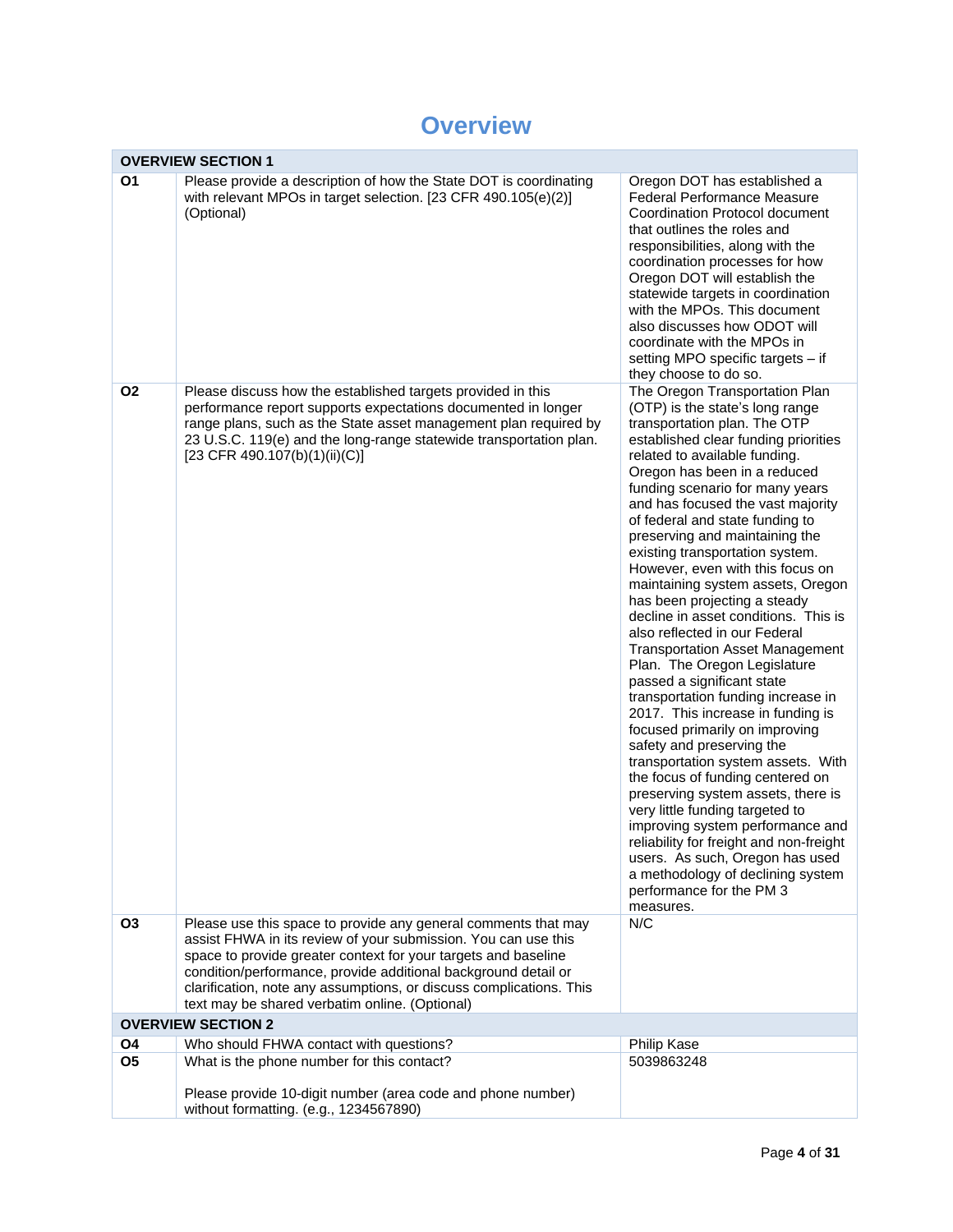| O <sub>6</sub> | What is the email address for this contact? | philip.j.kase@odot.state.or.us |
|----------------|---------------------------------------------|--------------------------------|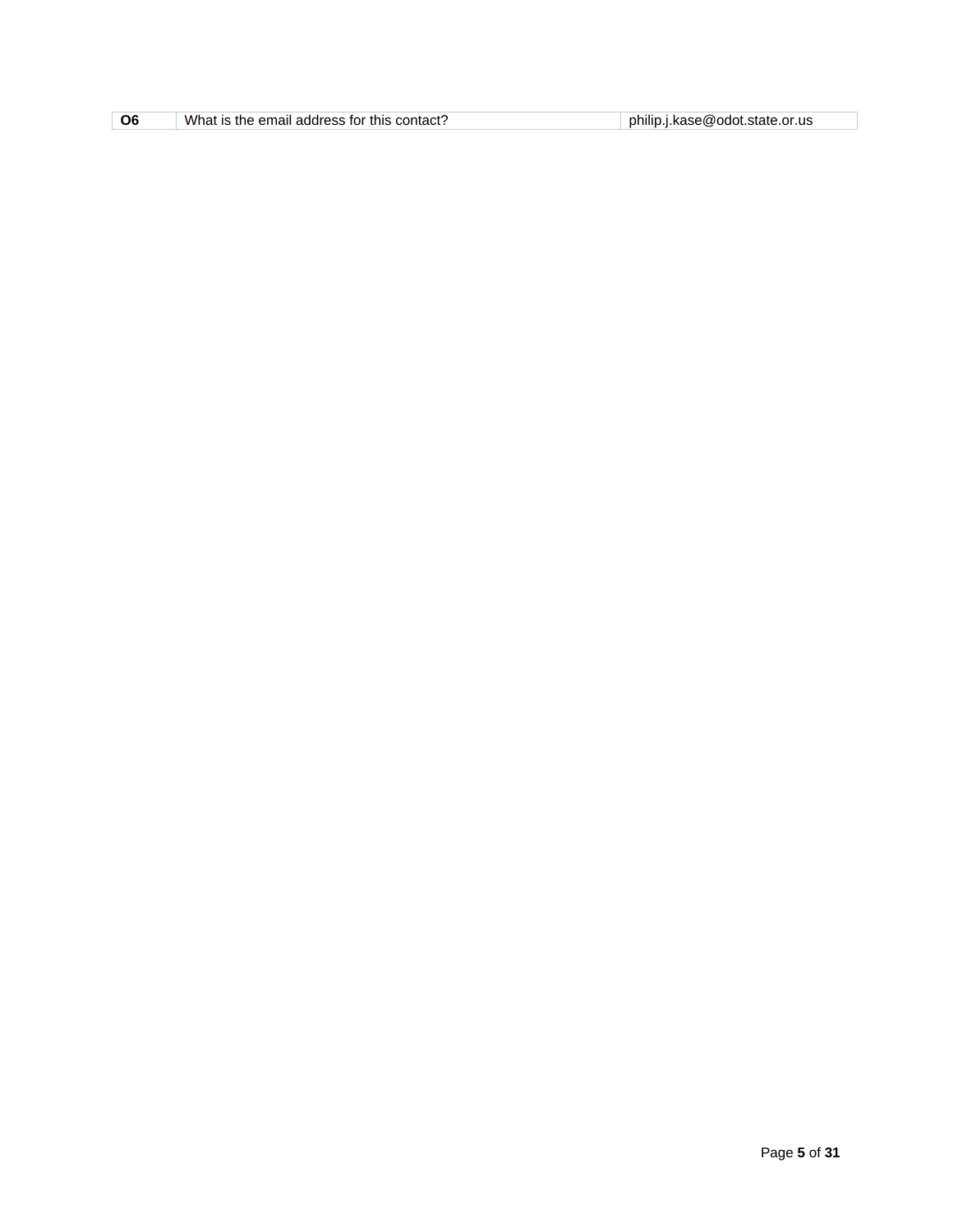#### **Pavement**

|    | <b>Pavement Performance Overview</b>                                                                                                                                                                                                                                                                                                                                                          |                                                                                                                                                                                                                                                                                                                                                                                                                                                                                                                                                                                                                                                                                                                                                                                                                                                                                                                                                                                                                                                                                                                                                                                                                                                                                                                                                                                                                                                                                                                                                                                                                                                                                                                                                                                                                                                                                                                                                                                                                                      |
|----|-----------------------------------------------------------------------------------------------------------------------------------------------------------------------------------------------------------------------------------------------------------------------------------------------------------------------------------------------------------------------------------------------|--------------------------------------------------------------------------------------------------------------------------------------------------------------------------------------------------------------------------------------------------------------------------------------------------------------------------------------------------------------------------------------------------------------------------------------------------------------------------------------------------------------------------------------------------------------------------------------------------------------------------------------------------------------------------------------------------------------------------------------------------------------------------------------------------------------------------------------------------------------------------------------------------------------------------------------------------------------------------------------------------------------------------------------------------------------------------------------------------------------------------------------------------------------------------------------------------------------------------------------------------------------------------------------------------------------------------------------------------------------------------------------------------------------------------------------------------------------------------------------------------------------------------------------------------------------------------------------------------------------------------------------------------------------------------------------------------------------------------------------------------------------------------------------------------------------------------------------------------------------------------------------------------------------------------------------------------------------------------------------------------------------------------------------|
| P1 | Please use this space to provide any general comments that may<br>assist FHWA in its review of this part of the submission. You can use<br>this space to provide greater context for your targets and baseline<br>condition, provide additional background detail or clarification, note<br>any assumptions, or discuss complications. This text may be shared<br>verbatim online. (Optional) | As stated in the Transportation<br>Asset Management Plan, the<br>Oregon Department of<br>Transportation has used<br>performance measures for more<br>than 25 years to track the agency's<br>performance at meeting a series of<br>transportation-related benchmarks,<br>including public safety, asset<br>condition, livability, and economic<br>prosperity. The National Goals and<br><b>Performance Measures</b><br>established under MAP-21 are in<br>many ways thoroughly consistent<br>with Oregon's transportation<br>performance measures, particularly<br>in the areas of pavement and<br>bridge infrastructure condition.<br>Although discrepancies exist<br>between these state and national<br>performance measures in terms of<br>the scope of assets considered<br>and condition metrics, they are<br>largely congruent with each other.<br>Smart investments that rely upon<br>asset management strategies to<br>improve the condition of Oregon's<br>pavement and bridges according to<br>state performance measures will<br>also have the direct impact of<br>improving conditions according to<br>national performance measures.<br>To address the challenge of<br>overlapping state and federal<br>performance measures and targets<br>and how they impact agency<br>decision-making, ODOT's policy is<br>to continue to emphasize the<br>central role of state performance<br>measures in shaping bridge and<br>pavement investment decisions<br>and project selection. ODOT's<br>process for selecting investments<br>is aimed at achieving a more<br>complex set of performance<br>measures that are intended to<br>result in a balanced program<br>across many competing needs<br>rather than solely meeting the<br>limited scope of the national<br>performance measures pertaining<br>to asset condition. This continued<br>focus on, and prioritization of, state<br>performance measures is<br>anticipated to have the practical<br>effect of meeting the more narrow<br>scope of the national performance |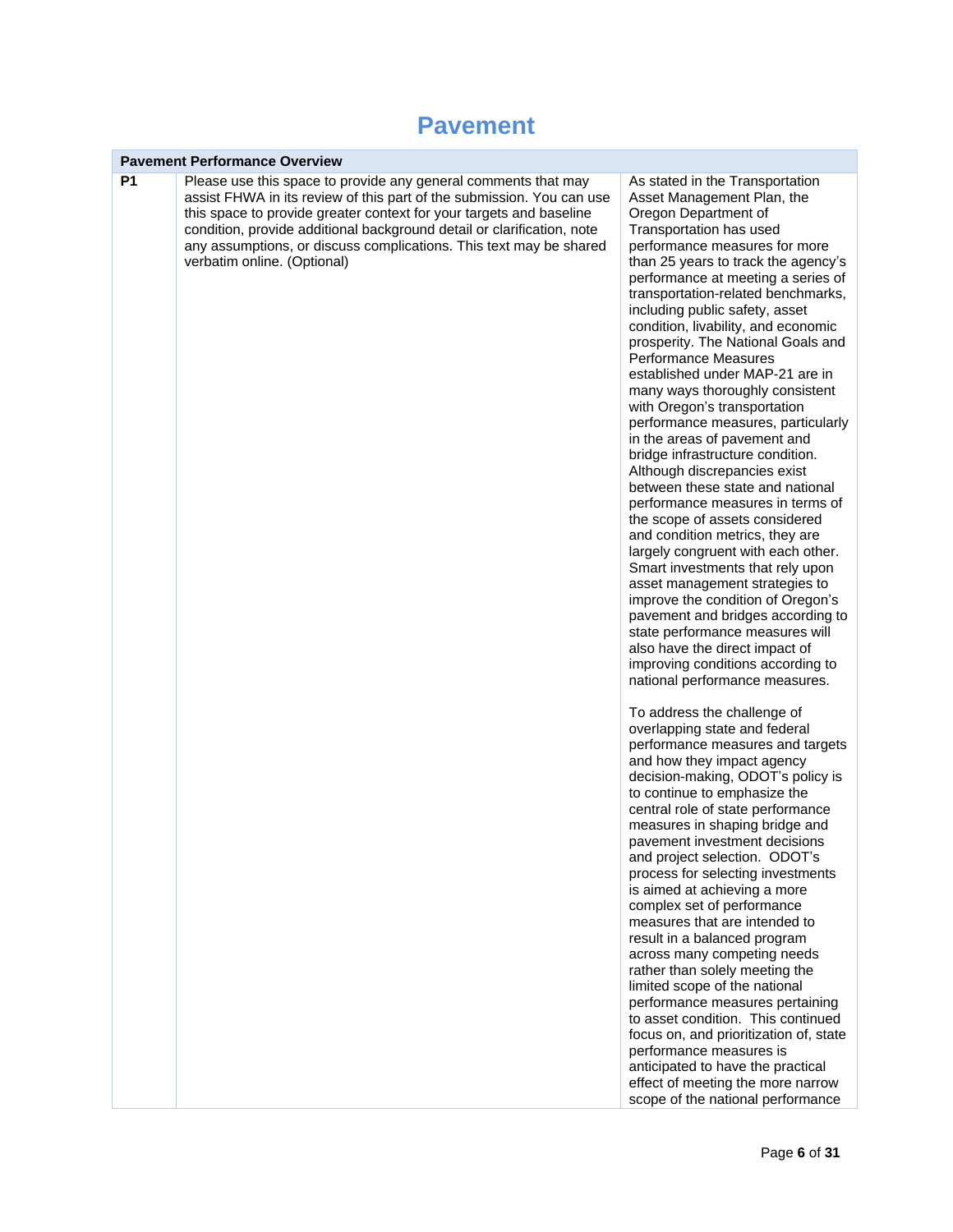measures and targets for NHS bridges and pavements.

|                |                                                                                                                                                                                                                                                                                                                                                                                                                                                         | The Oregon Department of<br>Transportation has been collecting<br>pavement distress and roughness<br>data on Interstate and State<br>jurisdiction NHS highways for over<br>20 years. This rich dataset<br>provides a strong foundation for<br>establishing pavement<br>performance targets.<br>However, there are considerable<br>differences between ODOT's<br><b>Overall Condition Index</b><br>methodology and the National<br>Pavement Measure established<br>under MAP-21. This is because<br>ODOT's methodology incorporates<br>cracking severity as opposed to<br>just cracking quantity in the<br>National measure. In addition,<br>ODOT's rating methodology<br>includes other critical distresses<br>such as potholes, patching,<br>weathering and raveling while the<br>National measure doesn't. Differing<br>threshold values for determining<br>good-fair-poor categories and<br>differing data aggregation<br>methodologies are also a factor.<br>The end result is that there is no<br>direct conversion between ODOT's<br>Pavement Condition Measure and<br>the new National Pavement<br>Performance measures. Each<br>system is unique and although<br>each system captures similar<br>relative trend versus time, the<br>actual magnitude of the numbers<br>between the two methodologies<br>are not directly comparable. |
|----------------|---------------------------------------------------------------------------------------------------------------------------------------------------------------------------------------------------------------------------------------------------------------------------------------------------------------------------------------------------------------------------------------------------------------------------------------------------------|----------------------------------------------------------------------------------------------------------------------------------------------------------------------------------------------------------------------------------------------------------------------------------------------------------------------------------------------------------------------------------------------------------------------------------------------------------------------------------------------------------------------------------------------------------------------------------------------------------------------------------------------------------------------------------------------------------------------------------------------------------------------------------------------------------------------------------------------------------------------------------------------------------------------------------------------------------------------------------------------------------------------------------------------------------------------------------------------------------------------------------------------------------------------------------------------------------------------------------------------------------------------------------------------------------------------------------------------|
|                | Statewide Performance Target for the Percentage of Pavements of the Interstate System in Good Condition                                                                                                                                                                                                                                                                                                                                                 |                                                                                                                                                                                                                                                                                                                                                                                                                                                                                                                                                                                                                                                                                                                                                                                                                                                                                                                                                                                                                                                                                                                                                                                                                                                                                                                                              |
| P <sub>2</sub> | Please provide the 4-year target for the statewide percentage of<br>pavements of the Interstate System in Good condition that the State<br>DOT has established for the 2018-2021 Performance Period. [23<br>CFR 490.107(b)(1)(ii)(A)] Target should reflect expected condition by<br>the end of 2021.<br>Target must be reported to the nearest tenth of a percent. [23 CFR<br>490.101 (Target definition) & 23 CFR 490.313(f)] Enter 86.5% as<br>86.5. | 35.0                                                                                                                                                                                                                                                                                                                                                                                                                                                                                                                                                                                                                                                                                                                                                                                                                                                                                                                                                                                                                                                                                                                                                                                                                                                                                                                                         |
|                | Notes: For the first performance period only, baseline condition and<br>2-year targets are not required for the Pavements on the Interstate<br>System measures. [23 CFR 490.105(e)(7)]                                                                                                                                                                                                                                                                  |                                                                                                                                                                                                                                                                                                                                                                                                                                                                                                                                                                                                                                                                                                                                                                                                                                                                                                                                                                                                                                                                                                                                                                                                                                                                                                                                              |
| P <sub>3</sub> | Please provide a discussion, to the maximum extent practicable, of<br>the basis for the 4-year target established for the 2018-2021<br>Performance Period for the statewide percentages of pavements of<br>the Interstate System in Good condition. [23 CFR<br>490.107(b)(1)(ii)(A)]                                                                                                                                                                    | In order to understand historic data<br>trends and provide context for<br>setting performance targets,<br>Interstate pavement condition data<br>from 2008 through 2016 were re-<br>processed using the National                                                                                                                                                                                                                                                                                                                                                                                                                                                                                                                                                                                                                                                                                                                                                                                                                                                                                                                                                                                                                                                                                                                              |
|                |                                                                                                                                                                                                                                                                                                                                                                                                                                                         |                                                                                                                                                                                                                                                                                                                                                                                                                                                                                                                                                                                                                                                                                                                                                                                                                                                                                                                                                                                                                                                                                                                                                                                                                                                                                                                                              |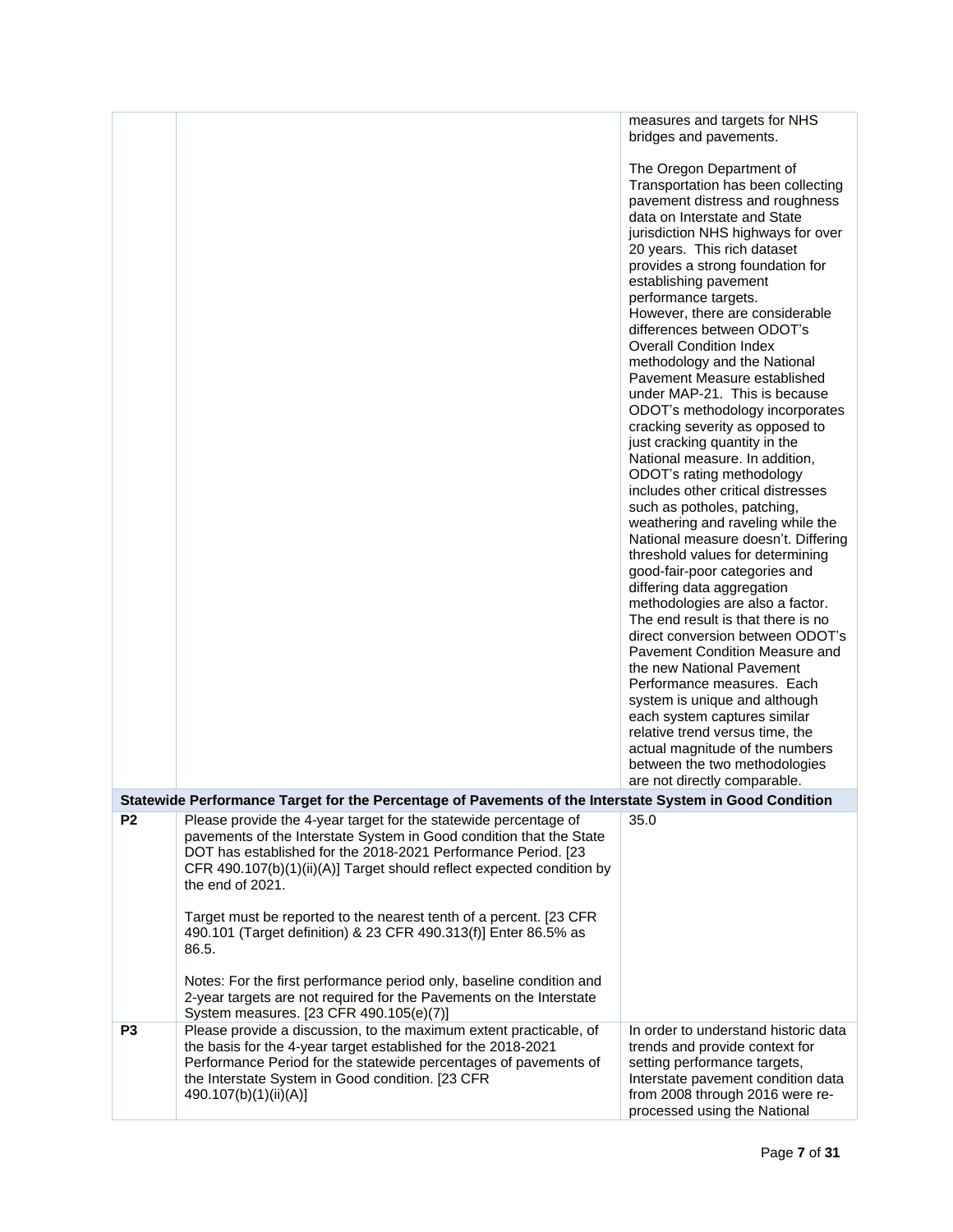|                |                                                                                                                                                                                                                                                                                                                                                                                                                                                                                                                                 | methodology, analyzed, and<br>results compared with the ODOT<br>pavement condition methodology.                                                                                                                                                                                                                                                                                                                                                                                                                                                                                                                                                                                                                                                                                                                                                             |
|----------------|---------------------------------------------------------------------------------------------------------------------------------------------------------------------------------------------------------------------------------------------------------------------------------------------------------------------------------------------------------------------------------------------------------------------------------------------------------------------------------------------------------------------------------|-------------------------------------------------------------------------------------------------------------------------------------------------------------------------------------------------------------------------------------------------------------------------------------------------------------------------------------------------------------------------------------------------------------------------------------------------------------------------------------------------------------------------------------------------------------------------------------------------------------------------------------------------------------------------------------------------------------------------------------------------------------------------------------------------------------------------------------------------------------|
|                |                                                                                                                                                                                                                                                                                                                                                                                                                                                                                                                                 | The results show that the Percent<br>Good measure for Interstate<br>pavement ranged from a low of<br>25% in 2008 to a high of 46% in<br>2016. This trend was similar to that<br>seen using ODOT's pavement<br>condition methodology although<br>the magnitude of the values was<br>different. Both systems showed<br>that condition levels were relatively<br>flat between 2008 and 2010,<br>jumped up then flattened for 2012<br>and 2014, and then jumped again<br>in 2016. Current pavement<br>conditions, as reflected by the<br>2016 data, are thought to be at or<br>near their peak and a decline in<br>pavement conditions towards<br>historical values is expected over<br>the next few years due to<br>deteriorating conditions and<br>reduced pavement funding levels.<br>The 4-year target value of 35.0% is<br>a conservative estimate that is |
|                |                                                                                                                                                                                                                                                                                                                                                                                                                                                                                                                                 | slightly below the 38%-40% range<br>seen in 2012 and 2014.                                                                                                                                                                                                                                                                                                                                                                                                                                                                                                                                                                                                                                                                                                                                                                                                  |
|                | Statewide Performance Target for the Percentage of Pavements of the Interstate System in Poor Condition                                                                                                                                                                                                                                                                                                                                                                                                                         |                                                                                                                                                                                                                                                                                                                                                                                                                                                                                                                                                                                                                                                                                                                                                                                                                                                             |
| <b>P4</b>      | Please provide the 4-year target for the statewide percentage of<br>pavements of the Interstate System in Poor condition that the State<br>DOT has established for the 2018-2021 Performance Period. [23<br>CFR 490.107(b)(1)(ii)(A)] Target should reflect expected condition by<br>the end of 2021.<br>Target must be reported to the nearest tenth of a percent. [23 CFR<br>490.101 (Target definition) & 23 CFR 490.313(f)] Enter 86.5% as<br>86.5.<br>Notes: For the first performance period only, baseline condition and | 0.5                                                                                                                                                                                                                                                                                                                                                                                                                                                                                                                                                                                                                                                                                                                                                                                                                                                         |
|                | 2-year targets are not required for the Pavements on the Interstate                                                                                                                                                                                                                                                                                                                                                                                                                                                             |                                                                                                                                                                                                                                                                                                                                                                                                                                                                                                                                                                                                                                                                                                                                                                                                                                                             |
| P <sub>5</sub> | System measures. [23 CFR 490.105(e)(7)]<br>Please provide a discussion, to the maximum extent practicable, of<br>the basis for the 4-year target established for the 2018-2021<br>Performance Period for the statewide percentages of pavements of<br>the Interstate System in Poor condition. [23 CFR 490.107(b)(1)(ii)(A)]                                                                                                                                                                                                    | Analysis of condition data from<br>2008 through 2016 showed that<br>the Percent Poor measure for<br>Interstate pavement ranged from<br>0.1% to 0.4%. Again, the<br>magnitude of these numbers is<br>substantially different than ODOT's<br>pavement condition methodology<br>and the year to year trends are<br>somewhat different as well. As<br>noted in the discussion for Percent<br>Good on Interstates, pavement<br>conditions are expected to decline<br>towards historical values and a 4-<br>year target value of 0.5% is a<br>conservative estimate that reflects                                                                                                                                                                                                                                                                                 |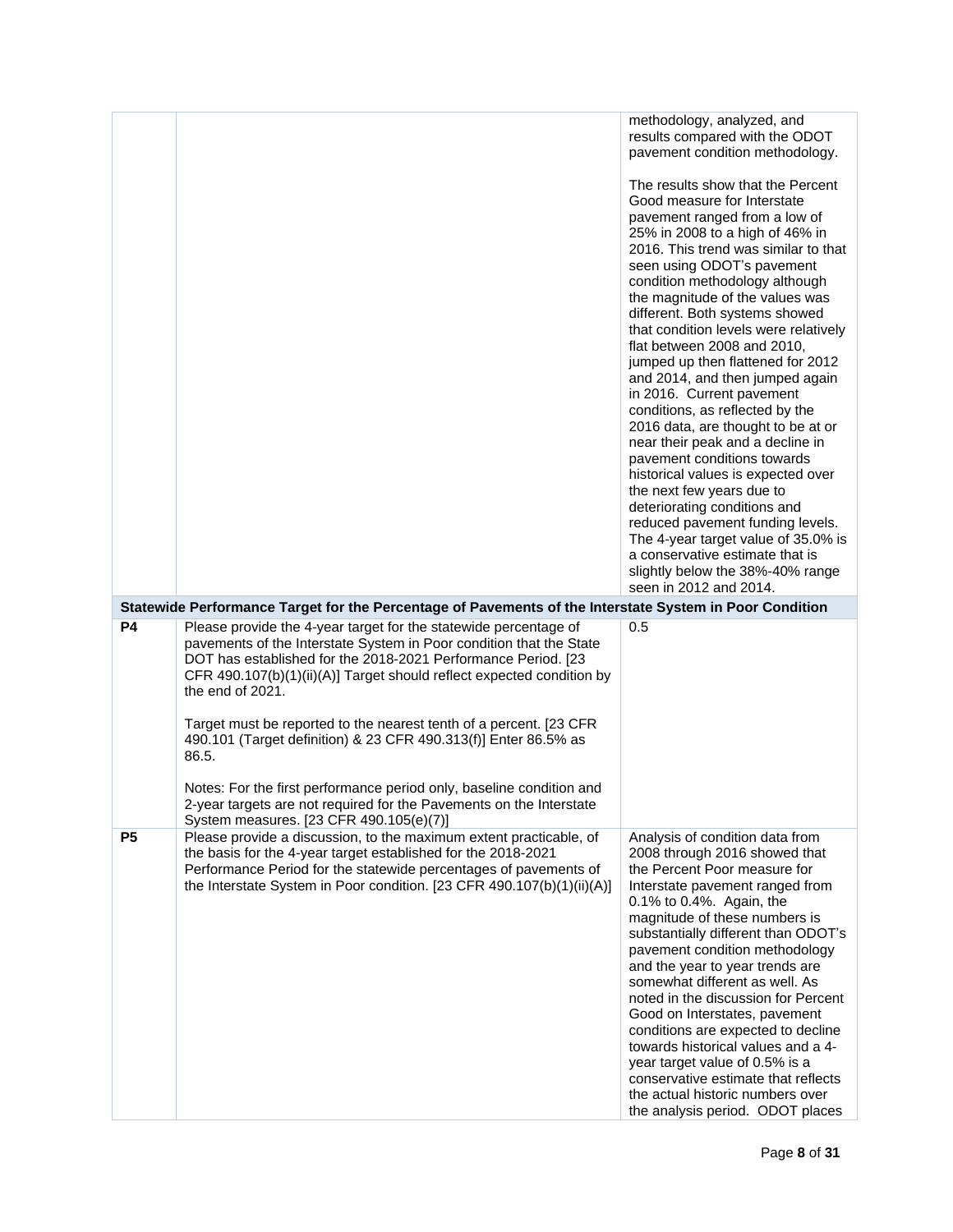|                |                                                                                                                                                                                                                                                                                                                                                                                                                                                  | a high value on keeping the<br>Interstate pavement network in a<br>state of good repair and this target<br>is well below the maximum<br>allowable level of 5% poor<br>established under MAP-21.                                                                                                                                                                                                                                                                                                                                                                                                                                                                                                                                                                                                                         |
|----------------|--------------------------------------------------------------------------------------------------------------------------------------------------------------------------------------------------------------------------------------------------------------------------------------------------------------------------------------------------------------------------------------------------------------------------------------------------|-------------------------------------------------------------------------------------------------------------------------------------------------------------------------------------------------------------------------------------------------------------------------------------------------------------------------------------------------------------------------------------------------------------------------------------------------------------------------------------------------------------------------------------------------------------------------------------------------------------------------------------------------------------------------------------------------------------------------------------------------------------------------------------------------------------------------|
|                | Statewide Performance Target for the Percentage of Pavements of the Non-Interstate NHS in Good Condition.<br>Note: For the first performance period only, the overall condition for all Non-Interstate NHS pavement types                                                                                                                                                                                                                        |                                                                                                                                                                                                                                                                                                                                                                                                                                                                                                                                                                                                                                                                                                                                                                                                                         |
| P <sub>6</sub> | will use IRI only (or PSR values for road sections where speed is less than 40 mph). [23 CFR 490.313(e)]                                                                                                                                                                                                                                                                                                                                         |                                                                                                                                                                                                                                                                                                                                                                                                                                                                                                                                                                                                                                                                                                                                                                                                                         |
|                | Baseline statewide percentage of pavements of the Non-Interstate<br>NHS in Good condition. [23 CFR 490.107(b)(1)(ii)(B)] For the first<br>performance period, FHWA has calculated this value using IRI only<br>(or PSR values for road sections where speed is less than 40 mph).<br>$[23$ CFR 490.313(e)]                                                                                                                                       | 63.9                                                                                                                                                                                                                                                                                                                                                                                                                                                                                                                                                                                                                                                                                                                                                                                                                    |
|                | The data submitted must cover the condition derived from the latest<br>data collected through the beginning date of the performance period<br>specified in 23 CFR 490.105(e)(4)(i). [23 CFR 490.107(b)(1)(ii)]                                                                                                                                                                                                                                   |                                                                                                                                                                                                                                                                                                                                                                                                                                                                                                                                                                                                                                                                                                                                                                                                                         |
| P7             | The data must be reported to the nearest tenth of a percent.<br>Please provide the 2-year target for the statewide percentage of<br>pavements of the Non-Interstate NHS in Good condition that the<br>State DOT has established for the 2018-2021 Performance Period.<br>[23 CFR 490.107(b)(1)(ii)(A)] Target should reflect expected<br>condition by the end of 2019.                                                                           | 50.0                                                                                                                                                                                                                                                                                                                                                                                                                                                                                                                                                                                                                                                                                                                                                                                                                    |
|                | Target must be reported to the nearest tenth of a percent. [23 CFR<br>490.101 (Target definition) & 23 CFR 490.313(f)] Enter 86.5% as<br>86.5.                                                                                                                                                                                                                                                                                                   |                                                                                                                                                                                                                                                                                                                                                                                                                                                                                                                                                                                                                                                                                                                                                                                                                         |
| P <sub>8</sub> | Please provide the 4-year target for the statewide percentage of<br>pavements of the Non-Interstate NHS in Good condition that the<br>State DOT has established for the 2018-2021 Performance Period.<br>[23 CFR 490.107(b)(1)(ii)(A)] Target should reflect expected<br>condition by the end of 2021.<br>Target must be reported to the nearest tenth of a percent. [23 CFR]<br>490.101 (Target definition) & 23 CFR 490.313(f)] Enter 86.5% as | 50.0                                                                                                                                                                                                                                                                                                                                                                                                                                                                                                                                                                                                                                                                                                                                                                                                                    |
| P9             | 86.5.<br>Please provide a discussion, to the maximum extent practicable, on<br>the basis for the 2-year and 4-year targets established for the 2018-<br>2021 Performance Period for the statewide percentages of<br>pavements of the Non-Interstate NHS in Good condition. [23 CFR<br>490.107(b)(1)(ii)(A)]                                                                                                                                      | For the Non-Interstate NHS<br>Pavement Condition Measures, 23<br>CFR 490.313(e) provides a<br>"transition" provision for the first<br>performance period and the overall<br>condition (i.e., Good, Fair or Poor)<br>of pavement sections will be rated<br>based only on the IRI values (or<br>Present Serviceability Rating (PSR)<br>values, where applicable. This<br>transition provision applies only to<br>the 2018-2021 performance period<br>and for the second performance<br>period onwards, overall condition<br>for Non-Interstate Pavements will<br>be based on full distress and IRI.<br>Analysis of historical data showed<br>that using IRI only yields<br>substantially different results than<br>the full set of metrics. For example,<br>using IRI data only the Percent<br>Good ranges from 50 to 65% |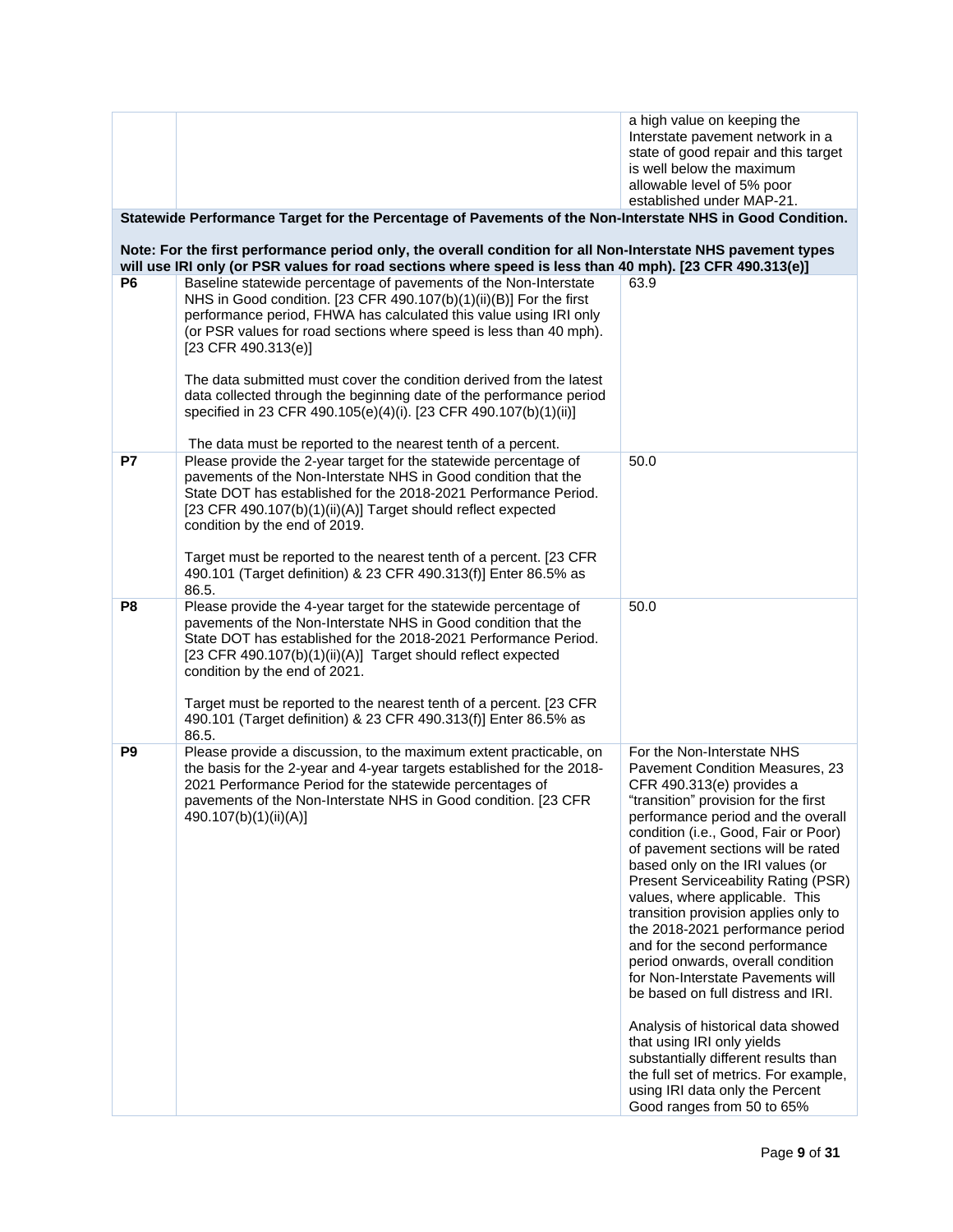|                 |                                                                                                                                                                                                                                                                                                                                                                                      | whereas under the full distress and<br>IRI the Percent Good ranges from<br>only 25 to 40%. Therefore, the<br>baseline values and targets for the<br>second performance period will<br>have to be changed accordingly to<br>reflect the change in methodology.<br>As mentioned previously under the<br>Interstate target discussion, current<br>pavement conditions, as reflected<br>by the 2016 data, are thought to be<br>at or near their peak and a decline<br>in pavement conditions towards<br>historical values is expected over<br>the next few years due to<br>deteriorating conditions and<br>reduced pavement funding levels.<br>2-Year and 4-year target values of<br>50.0% were selected as<br>conservative estimates that are<br>slightly below the actual historic<br>range since 2008. Because these<br>targets are temporary for the first<br>performance period only and will<br>have to be changed substantially<br>for future performance periods<br>when the full pavement distress<br>and IRI data becomes<br>implemented, refinements or<br>adjustments to the targets at the<br>mid-reporting period are not |
|-----------------|--------------------------------------------------------------------------------------------------------------------------------------------------------------------------------------------------------------------------------------------------------------------------------------------------------------------------------------------------------------------------------------|-------------------------------------------------------------------------------------------------------------------------------------------------------------------------------------------------------------------------------------------------------------------------------------------------------------------------------------------------------------------------------------------------------------------------------------------------------------------------------------------------------------------------------------------------------------------------------------------------------------------------------------------------------------------------------------------------------------------------------------------------------------------------------------------------------------------------------------------------------------------------------------------------------------------------------------------------------------------------------------------------------------------------------------------------------------------------------------------------------------------------------------|
|                 |                                                                                                                                                                                                                                                                                                                                                                                      | planned.                                                                                                                                                                                                                                                                                                                                                                                                                                                                                                                                                                                                                                                                                                                                                                                                                                                                                                                                                                                                                                                                                                                            |
|                 | Statewide Performance Target for the Percentage of Pavements of the Non-Interstate NHS in Poor Condition.                                                                                                                                                                                                                                                                            |                                                                                                                                                                                                                                                                                                                                                                                                                                                                                                                                                                                                                                                                                                                                                                                                                                                                                                                                                                                                                                                                                                                                     |
|                 | Note: For the first performance period only, the overall condition for all Non-Interstate NHS pavement types<br>will use IRI only (or PSR values for road sections where speed is less than 40 mph). [23 CFR 490.313(e)]                                                                                                                                                             |                                                                                                                                                                                                                                                                                                                                                                                                                                                                                                                                                                                                                                                                                                                                                                                                                                                                                                                                                                                                                                                                                                                                     |
| P <sub>10</sub> | Baseline statewide percentage of pavements of the Non-Interstate                                                                                                                                                                                                                                                                                                                     | 6.6                                                                                                                                                                                                                                                                                                                                                                                                                                                                                                                                                                                                                                                                                                                                                                                                                                                                                                                                                                                                                                                                                                                                 |
|                 | NHS in Poor condition. [23 CFR 490.107(b)(1)(ii)(B)] For the first<br>performance period, FHWA has calculated this value using IRI, only<br>(or PSR values for road sections where speed is less than 40 mph).<br>$[23$ CFR 490.313(e)]                                                                                                                                              |                                                                                                                                                                                                                                                                                                                                                                                                                                                                                                                                                                                                                                                                                                                                                                                                                                                                                                                                                                                                                                                                                                                                     |
|                 | The data submitted must cover the condition derived from the latest<br>data collected through the beginning date of the performance period<br>specified in 23 CFR 490.105(e)(4)(i). [23 CFR 490.107(b)(1)(ii)]                                                                                                                                                                       |                                                                                                                                                                                                                                                                                                                                                                                                                                                                                                                                                                                                                                                                                                                                                                                                                                                                                                                                                                                                                                                                                                                                     |
| P11             | The data must be reported to the nearest tenth of a percent.<br>Please provide the 2-year target for the statewide percentage of                                                                                                                                                                                                                                                     | 10.0                                                                                                                                                                                                                                                                                                                                                                                                                                                                                                                                                                                                                                                                                                                                                                                                                                                                                                                                                                                                                                                                                                                                |
|                 | pavements of the Non-Interstate NHS in Poor condition that the<br>State DOT has established for the 2018-2021 Performance Period.<br>[23 CFR 490.107(b)(1)(ii)(A)] Target should reflect expected<br>condition by the end of 2019.<br>Target must be reported to the nearest tenth of a percent. [23 CFR<br>490.101 (Target definition) & 23 CFR 490.313(f)] Enter 86.5% as<br>86.5. |                                                                                                                                                                                                                                                                                                                                                                                                                                                                                                                                                                                                                                                                                                                                                                                                                                                                                                                                                                                                                                                                                                                                     |
| P12             | Please provide the 4-year target for the statewide percentage of<br>pavements of the Non-Interstate NHS in Poor condition that the<br>State DOT has established for the 2018-2021 Performance Period.<br>[23 CFR 490.107(b)(1)(ii)(A)] Target should reflect expected<br>condition by the end of 2021.                                                                               | 10.0                                                                                                                                                                                                                                                                                                                                                                                                                                                                                                                                                                                                                                                                                                                                                                                                                                                                                                                                                                                                                                                                                                                                |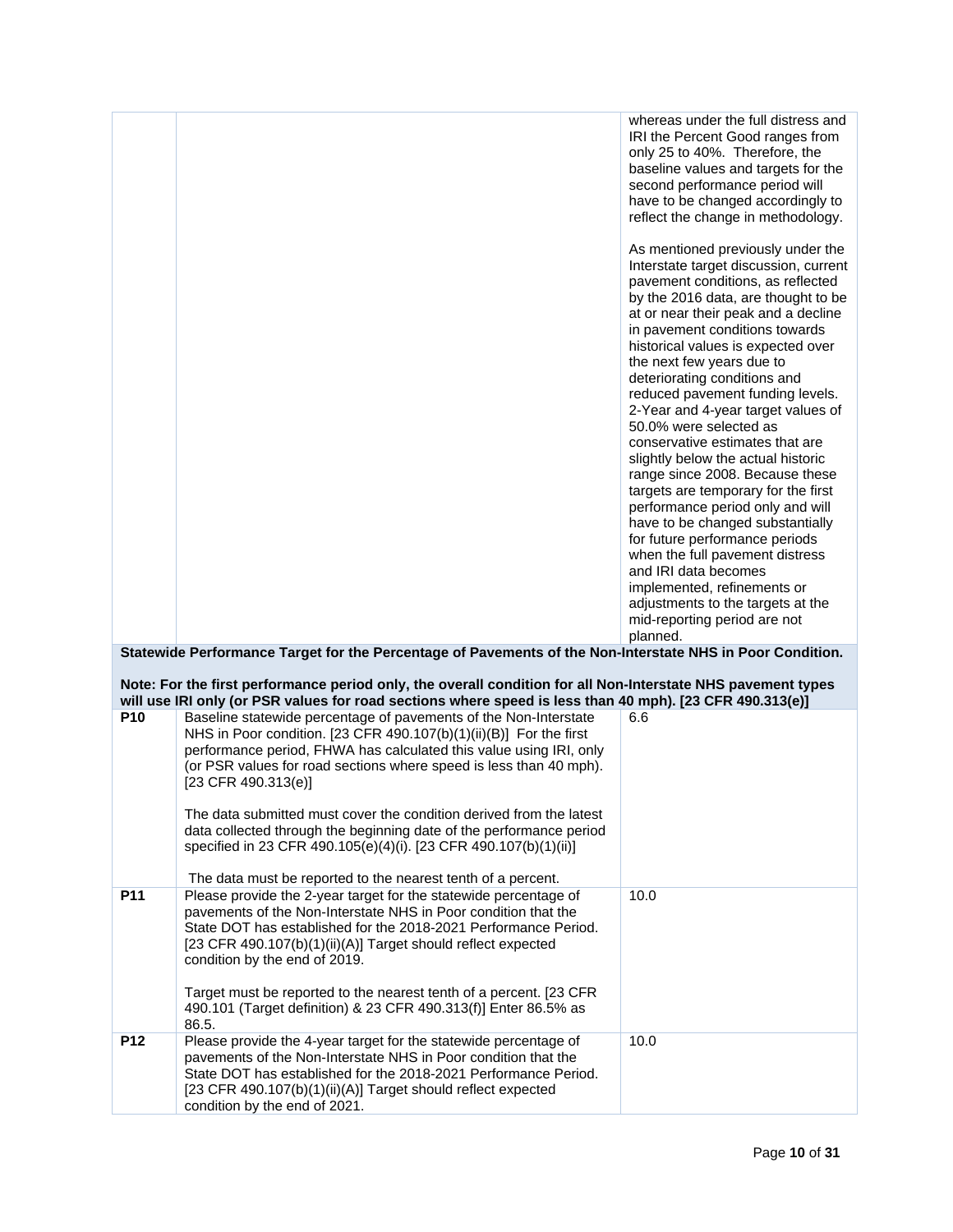|                 | Target must be reported to the nearest tenth of a percent. [23 CFR<br>490.101 (Target definition) & 23 CFR 490.313(f)] Enter 86.5% as                                                                                                                                                                                                         |                                                                                                                                                                                                                                                                                                                                                                                                                                                                                                                                                                                                                                                                                                                                                                                                                                                                                                                                                                                                                                                                                                                                                                                                                                                                                                   |
|-----------------|-----------------------------------------------------------------------------------------------------------------------------------------------------------------------------------------------------------------------------------------------------------------------------------------------------------------------------------------------|---------------------------------------------------------------------------------------------------------------------------------------------------------------------------------------------------------------------------------------------------------------------------------------------------------------------------------------------------------------------------------------------------------------------------------------------------------------------------------------------------------------------------------------------------------------------------------------------------------------------------------------------------------------------------------------------------------------------------------------------------------------------------------------------------------------------------------------------------------------------------------------------------------------------------------------------------------------------------------------------------------------------------------------------------------------------------------------------------------------------------------------------------------------------------------------------------------------------------------------------------------------------------------------------------|
| P <sub>13</sub> | 86.5.<br>Please provide a discussion, to the maximum extent practicable, of<br>the basis for the 2-year and 4-year targets established for the 2018-<br>2021 Performance Period for the statewide percentages of<br>pavements of the Non-Interstate NHS in Poor condition. [23 CFR<br>490.107(b)(1)(ii)(A)]                                   | As discussed under the Non-<br>Interstate NHS Percent Good<br>section, the Percent Poor targets<br>are subject to the "transition"<br>provision under 23 CFR 490.313(e)<br>and are based on IRI values only.<br>For the 2018-2021 performance<br>period. Analysis of historical data<br>showed that Percent Good using<br>IRI only ranged from approximately<br>6.5% to 8.5% whereas under the<br>full distress and IRI the Percent<br>Good ranged from only 0.5% to<br>2.5%. As with the Percent Good<br>measure, the baseline values and<br>targets for the second performance<br>period will have to be changed<br>accordingly to reflect the change in<br>methodology.<br>As noted in other discussion<br>sections, pavement conditions are<br>expected to decline towards<br>historical values and 2-Year and 4-<br>year target values of 10.0% were<br>selected as conservative estimates<br>that are slightly below the actual<br>historic range since 2008. Because<br>these targets are temporary for the<br>first performance period only and<br>will have to be changed<br>substantially for future performance<br>periods when the full pavement<br>distress and IRI data becomes<br>implemented, refinements or<br>adjustments to the targets at the<br>mid-reporting period are not |
|                 | The line above marks the end of the required reporting. Everything below this line is related to optional                                                                                                                                                                                                                                     | planned.                                                                                                                                                                                                                                                                                                                                                                                                                                                                                                                                                                                                                                                                                                                                                                                                                                                                                                                                                                                                                                                                                                                                                                                                                                                                                          |
| targets.        |                                                                                                                                                                                                                                                                                                                                               |                                                                                                                                                                                                                                                                                                                                                                                                                                                                                                                                                                                                                                                                                                                                                                                                                                                                                                                                                                                                                                                                                                                                                                                                                                                                                                   |
| P14             | Optional Additional Pavement Performance Target #1 [23 CFR 490.105(e)(3)]<br>Which measure are you establishing an optional additional target?<br>Percentage of Pavements on the:                                                                                                                                                             |                                                                                                                                                                                                                                                                                                                                                                                                                                                                                                                                                                                                                                                                                                                                                                                                                                                                                                                                                                                                                                                                                                                                                                                                                                                                                                   |
| P <sub>15</sub> | Please indicate what area(s) the State DOT is establishing this<br>additional target for (UZA stands for Urbanized Area).<br>For each measure, a State DOT can only establish one additional<br>target for the non-UZA area within their State. They can establish                                                                            |                                                                                                                                                                                                                                                                                                                                                                                                                                                                                                                                                                                                                                                                                                                                                                                                                                                                                                                                                                                                                                                                                                                                                                                                                                                                                                   |
| P16             | additional targets for any number and combination of UZAs.<br>If this target is for a single UZA or group of UZAs, please indicate<br>which UZA(s) are included in this target. This field is not applicable if<br>the target is for the statewide urbanized area (all UZAs) or the non-<br>UZA area (Statewide Rural and Small Urban Areas). |                                                                                                                                                                                                                                                                                                                                                                                                                                                                                                                                                                                                                                                                                                                                                                                                                                                                                                                                                                                                                                                                                                                                                                                                                                                                                                   |
|                 | Please enter the UZA with its official name, state abbreviation, and<br>then the 5-digit UZA code in parentheses. For example:<br>BIRMINGHAM, AL (07786).                                                                                                                                                                                     |                                                                                                                                                                                                                                                                                                                                                                                                                                                                                                                                                                                                                                                                                                                                                                                                                                                                                                                                                                                                                                                                                                                                                                                                                                                                                                   |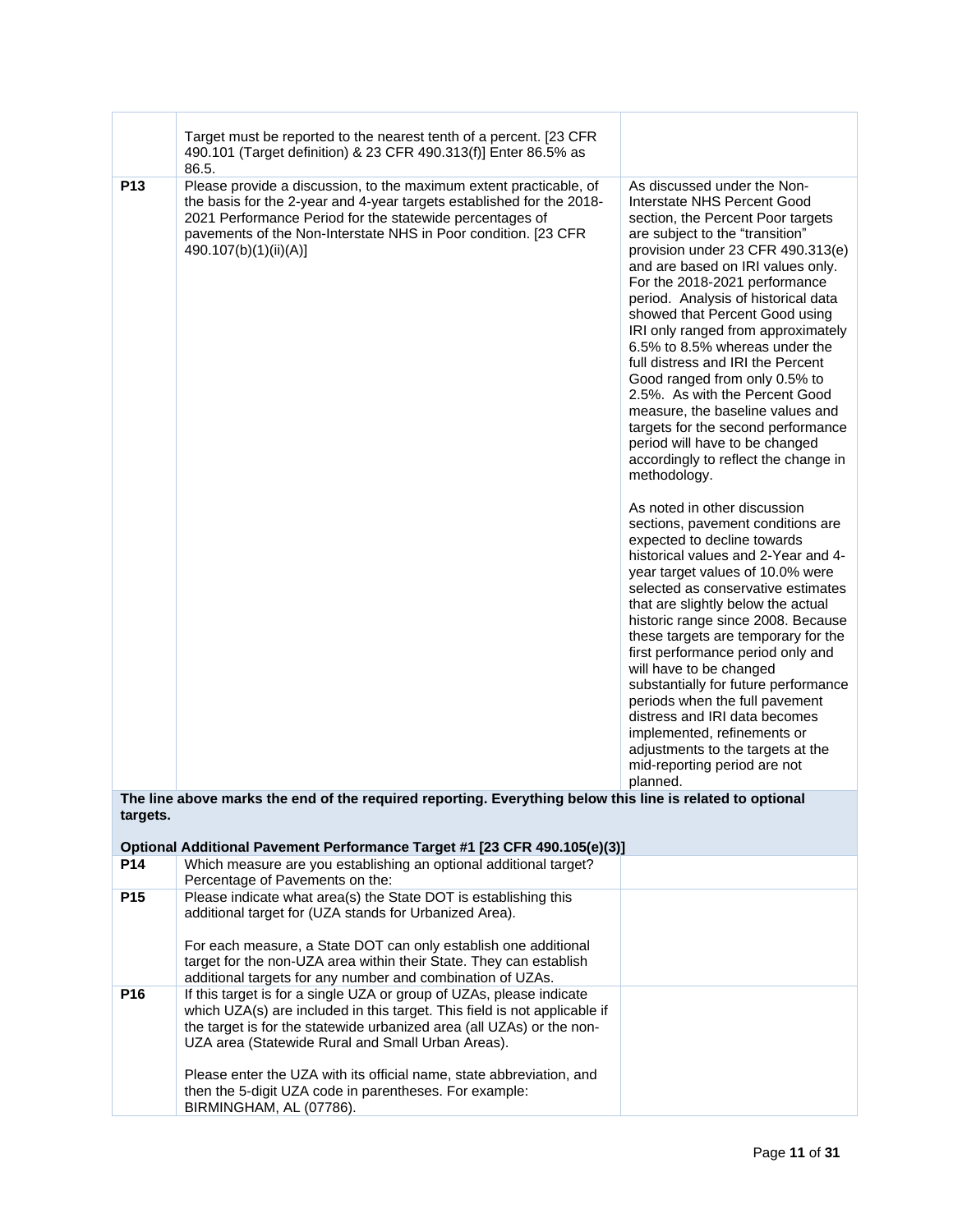| For a group of UZAs, please separate them with a semi-colon. For                                                                                                                                                                                                                                                                           |                                                                               |
|--------------------------------------------------------------------------------------------------------------------------------------------------------------------------------------------------------------------------------------------------------------------------------------------------------------------------------------------|-------------------------------------------------------------------------------|
| Please provide the current baseline condition for the selected<br>measure in this target area. [23 CFR 490.107(b)(1)(ii)(B)]                                                                                                                                                                                                               |                                                                               |
| The data submitted must cover the condition derived from the latest<br>data collected through the beginning date of the performance period<br>specified in 23 CFR 490.105(e)(4)(i). [23 CFR 490.107(b)(1)(ii)]                                                                                                                             |                                                                               |
| The data must be reported to the nearest tenth of a percent. [23 CFR<br>490.101 (Target definition) & 23 CFR 490.313(f)] Enter 86.5% as<br>86.5.                                                                                                                                                                                           |                                                                               |
| Notes: For the first performance period only, baseline condition and<br>2-year targets are not required for the Pavements on the Interstate<br>System measures. [23 CFR 490.105(e)(7)]                                                                                                                                                     |                                                                               |
| For the first performance period only, baseline condition for the all<br>payements on the non-Interstate NHS should be based on an overall<br>condition using IRI only (or PSR values for road sections where<br>speed is less than 40 mph). [23 CFR 490.313(e)]                                                                           |                                                                               |
| Please provide the 2-year target for the selected measure in this<br>target area that the State DOT has established for the 2018-2021<br>Performance Period. [23 CFR 490.107(b)(1)(ii)(A)] Target should<br>reflect expected condition by the end of 2019.                                                                                 |                                                                               |
| Target must be reported to the nearest tenth of a percent. [23 CFR<br>490.101 (Target definition) & 23 CFR 490.313(f)] Enter 86.5% as<br>86.5.                                                                                                                                                                                             |                                                                               |
| Notes: For the first performance period only, baseline condition and<br>2-year targets are not required for the Pavements on the Interstate<br>System measures. [23 CFR 490.105(e)(7)]                                                                                                                                                     |                                                                               |
| Please provide the 4-year target for the selected measure in the<br>target area that the State DOT has established for the 2018-2021<br>Performance Period. [23 CFR 490.107(b)(1)(ii)(A)] Target should<br>reflect expected condition by the end of 2021.                                                                                  |                                                                               |
| Target must be reported to the nearest tenth of a percent. [23 CFR<br>490.101 (Target definition) & 23 CFR 490.313(f)] Enter 86.5% as<br>86.5.                                                                                                                                                                                             |                                                                               |
| Please provide a discussion, to the maximum extent practicable, of<br>the basis for the 2-year and 4-year targets established for the 2018-<br>2021 Performance Period for the selected measure in the target<br>area. [23 CFR 490.107(b)(1)(ii)(A)] Include the source of the<br>urbanized dataset used to establish the targets. [23 CFR |                                                                               |
|                                                                                                                                                                                                                                                                                                                                            | Example: BIRMINGHAM, AL (07786); AUBURN, AL (04033).<br>490.107(b)(1)(ii)(D)] |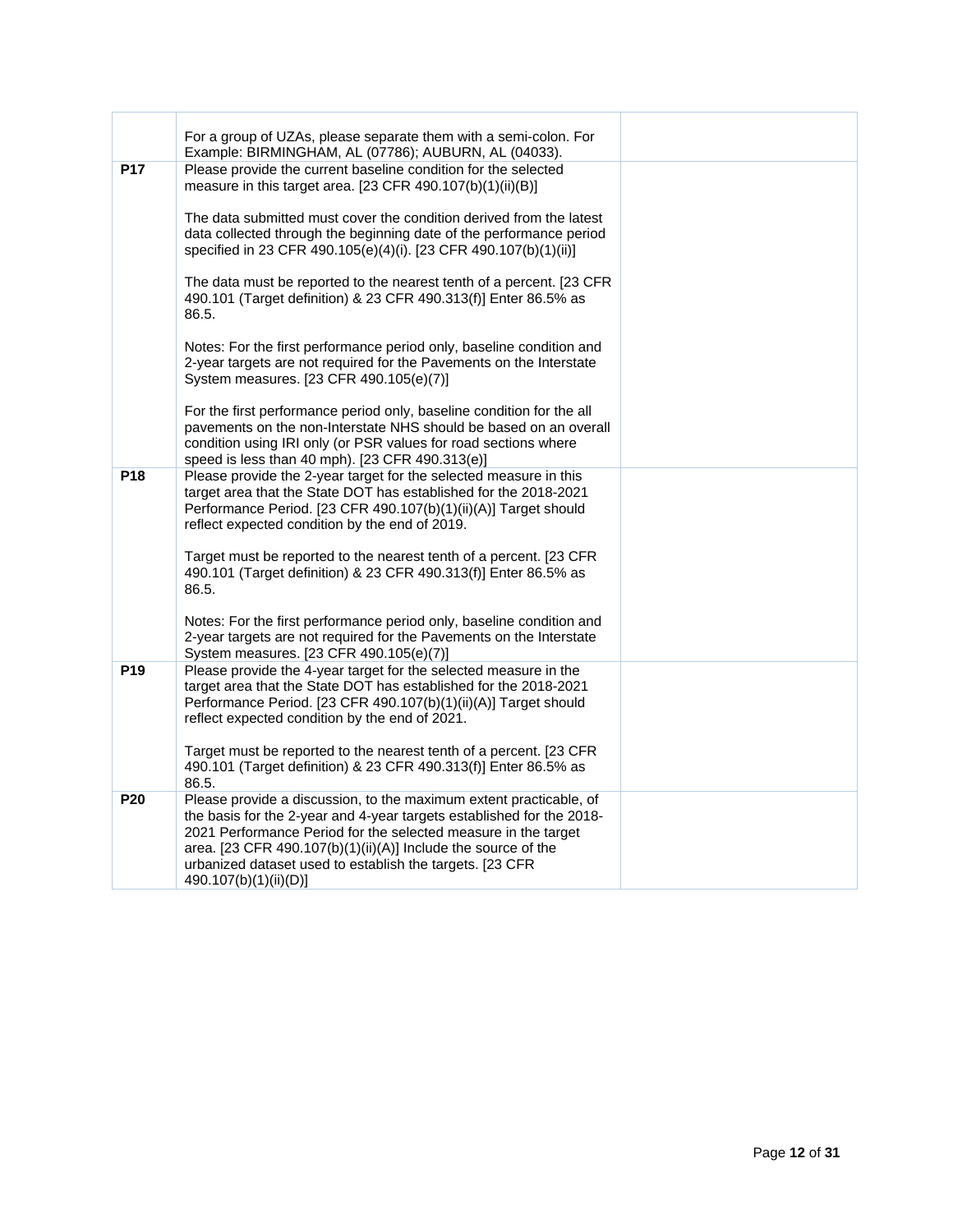### **Bridge**

|           | <b>Bridge Performance Overview</b>                                                                                                                                                                                                                                                                                                                                                                                                                                 |                                                                                                                                                                                                                                                                                                                                                                                                                                                                                                                                                                                                                                                                                                                                                                                                                                                                                                          |
|-----------|--------------------------------------------------------------------------------------------------------------------------------------------------------------------------------------------------------------------------------------------------------------------------------------------------------------------------------------------------------------------------------------------------------------------------------------------------------------------|----------------------------------------------------------------------------------------------------------------------------------------------------------------------------------------------------------------------------------------------------------------------------------------------------------------------------------------------------------------------------------------------------------------------------------------------------------------------------------------------------------------------------------------------------------------------------------------------------------------------------------------------------------------------------------------------------------------------------------------------------------------------------------------------------------------------------------------------------------------------------------------------------------|
| <b>B1</b> | Please use this space to provide any general comments that may<br>assist FHWA in its review of this part of the submission. You can use<br>this space to provide greater context for your targets and baseline<br>condition, provide additional background detail or clarification, note<br>any assumptions, or discuss complications. This text may be shared<br>verbatim online. (Optional)                                                                      | N/C                                                                                                                                                                                                                                                                                                                                                                                                                                                                                                                                                                                                                                                                                                                                                                                                                                                                                                      |
|           | Statewide Performance Target for Bridges on the NHS Classified as in Good Condition                                                                                                                                                                                                                                                                                                                                                                                |                                                                                                                                                                                                                                                                                                                                                                                                                                                                                                                                                                                                                                                                                                                                                                                                                                                                                                          |
| <b>B2</b> | Baseline statewide percentage of deck area of bridges on the NHS<br>classified as in Good condition. [23 CFR 490.107(b)(1)(ii)(B)]<br>The data submitted must cover the condition derived from the latest<br>data collected through the beginning date of the performance period<br>specified in 23 CFR 490.105(e)(4)(i). [23 CFR 490.107(b)(1)(ii)]<br>The data must be reported to the nearest tenth of a percent.                                               | 12.4                                                                                                                                                                                                                                                                                                                                                                                                                                                                                                                                                                                                                                                                                                                                                                                                                                                                                                     |
| <b>B3</b> | Please provide the 2-year target for the statewide percentage of<br>deck area of bridges on the NHS classified as in Good condition that<br>the State DOT has established for the 2018-2021 Performance<br>Period. [23 CFR 490.107(b)(1)(ii)(A)] Target should reflect expected<br>condition by the end of 2019.<br>Target must be reported to the nearest tenth of a percent. [23 CFR<br>490.101 (Target definition) & 23 CFR 490.409(c)] Enter 86.5% as<br>86.5. | 11.4                                                                                                                                                                                                                                                                                                                                                                                                                                                                                                                                                                                                                                                                                                                                                                                                                                                                                                     |
| <b>B4</b> | Please provide the 4-year target for the statewide percentage of<br>deck area of bridges on the NHS classified as in Good condition that<br>the State DOT has established for the 2018-2021 Performance<br>Period. [23 CFR 490.107(b)(1)(ii)(A)] Target should reflect expected<br>condition by the end of 2021.<br>Target must be reported to the nearest tenth of a percent. [23 CFR<br>490.101 (Target definition) & 23 CFR 490.409(c)] Enter 86.5% as<br>86.5. | 10.0                                                                                                                                                                                                                                                                                                                                                                                                                                                                                                                                                                                                                                                                                                                                                                                                                                                                                                     |
| <b>B5</b> | Please provide a discussion, to the maximum extent practicable, of<br>the basis for the 2-year and 4-year targets established for the 2018-<br>2021 Performance Period for the statewide percentage of deck area<br>of bridges on the NHS classified as in Good condition. [23 CFR<br>490.107(b)(1)(ii)(A)]                                                                                                                                                        | The majority of NHS bridges in<br>good condition have NBI values of<br>7 (11.2%). Bridges with deck NBIs<br>of 7 are most at risk of moving to<br>fair condition. Recently constructed<br>bridges (within the last 30 years)<br>that currently have deck NBI<br>values of 7 were analyzed and<br>found to move from good to fair in<br>about 24 years. Typically bridges<br>less than 30 years old are not<br>prioritized for rehab, so there is<br>little chance these bridges will get<br>work. We also considered trends<br>for bridges that are older than 30<br>years that are in fair condition and<br>expected to remain fair or degrade<br>to poor based on current program<br>funding. The analysis considered<br>which bridges would move from<br>poor or fair to good, based on<br>projected rehab or replacement.<br>Bridges can only move from poor<br>to good condition if it is replaced. |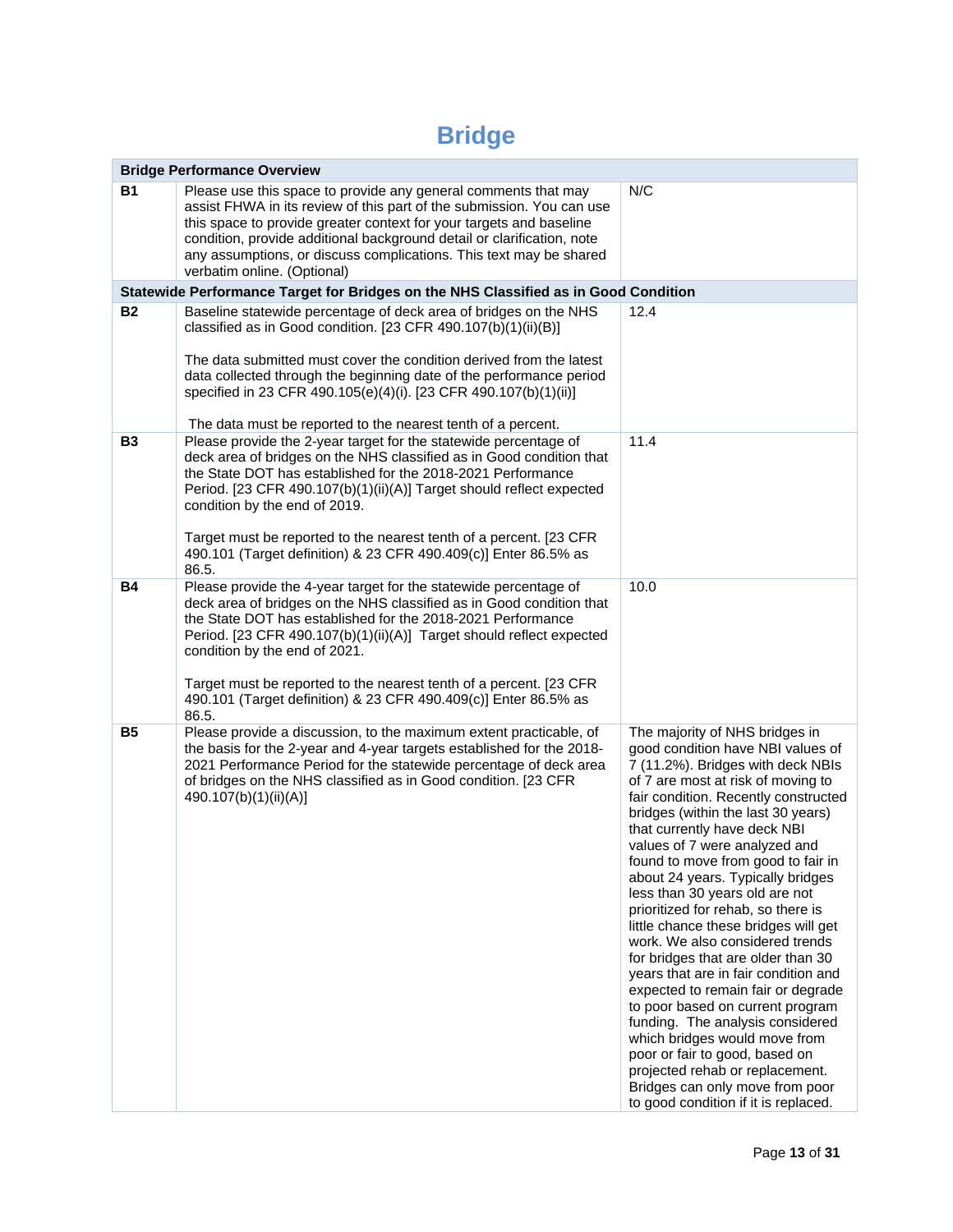|                |                                                                                                                                                                                                                                                                                                                                                                                                                                                                    | The deck area of possible<br>replacement in the next 10 years<br>was calculated. Based on<br>projections of our Program Funding<br>and using the above assumptions,<br>the deck area of the resulting good<br>bridges was calculated for less<br>than 30 year old bridges and<br>greater than 30 year old bridges<br>and added together to set the<br>target.                                                                                                                                                                                                                                                                                                                                                                                                                                                                    |
|----------------|--------------------------------------------------------------------------------------------------------------------------------------------------------------------------------------------------------------------------------------------------------------------------------------------------------------------------------------------------------------------------------------------------------------------------------------------------------------------|----------------------------------------------------------------------------------------------------------------------------------------------------------------------------------------------------------------------------------------------------------------------------------------------------------------------------------------------------------------------------------------------------------------------------------------------------------------------------------------------------------------------------------------------------------------------------------------------------------------------------------------------------------------------------------------------------------------------------------------------------------------------------------------------------------------------------------|
|                | Statewide Performance Target for Bridges on the NHS Classified as in Poor Condition                                                                                                                                                                                                                                                                                                                                                                                |                                                                                                                                                                                                                                                                                                                                                                                                                                                                                                                                                                                                                                                                                                                                                                                                                                  |
| <b>B6</b>      | Baseline statewide percentage of deck area of bridges on the NHS<br>classified as in Poor condition. [23 CFR 490.107(b)(1)(ii)(B)]<br>The data submitted must cover the condition derived from the latest<br>data collected through the beginning date of the performance period<br>specified in 23 CFR 490.105(e)(4)(i). [23 CFR 490.107(b)(1)(ii)]<br>The data must be reported to the nearest tenth of a percent.                                               | 1.9                                                                                                                                                                                                                                                                                                                                                                                                                                                                                                                                                                                                                                                                                                                                                                                                                              |
| <b>B7</b>      | Please provide the 2-year target for the statewide percentage of<br>deck area of bridges on the NHS classified as in Poor condition that<br>the State DOT has established for the 2018-2021 Performance<br>Period. [23 CFR 490.107(b)(1)(ii)(A)] Target should reflect expected<br>condition by the end of 2019.<br>Target must be reported to the nearest tenth of a percent. [23 CFR<br>490.101 (Target definition) & 23 CFR 490.409(c)] Enter 86.5% as<br>86.5. | 2.4                                                                                                                                                                                                                                                                                                                                                                                                                                                                                                                                                                                                                                                                                                                                                                                                                              |
| B <sub>8</sub> | Please provide the 4-year target for the statewide percentage of<br>deck area of bridges on the NHS classified as in Poor condition that<br>the State DOT has established for the 2018-2021 Performance<br>Period. [23 CFR 490.107(b)(1)(ii)(A)] Target should reflect expected<br>condition by the end of 2021.<br>Target must be reported to the nearest tenth of a percent. [23 CFR<br>490.101 (Target definition) & 23 CFR 490.409(c)] Enter 86.5% as<br>86.5. | 3.0                                                                                                                                                                                                                                                                                                                                                                                                                                                                                                                                                                                                                                                                                                                                                                                                                              |
| B9             | Please provide a discussion, to the maximum extent practicable, of<br>the basis for the 2-year and 4-year targets established for the 2018-<br>2021 Performance Period for the statewide percentage of deck area<br>of bridges on the NHS classified as in Poor condition. [23 CFR<br>490.107(b)(1)(ii)(A)]                                                                                                                                                        | The majority of NHS bridges in<br>poor condition have an NBI value<br>of 4 (1.4%). Within the last 14<br>years, ODOT has targeted the<br>reduction in poor bridges through<br>the OTIA III Program using bonded<br>funding for strengthening and<br>limited replacements, and using<br>Major Bridge Maintenance for<br>strengthening and repair. The<br>percent poor has been reduced<br>from 7.7% in 2009 to the current<br>1.9%. A bridge can only move<br>from poor to good condition if it is<br>replaced. The majority of bridges<br>that were poor are now fair and<br>could move back to poor in the next<br>few years. Based on projections of<br>the number of bridges moving to<br>poor condition needing<br>replacement, rather than<br>continually repairing, the deck area<br>of the resulting poor is projected to |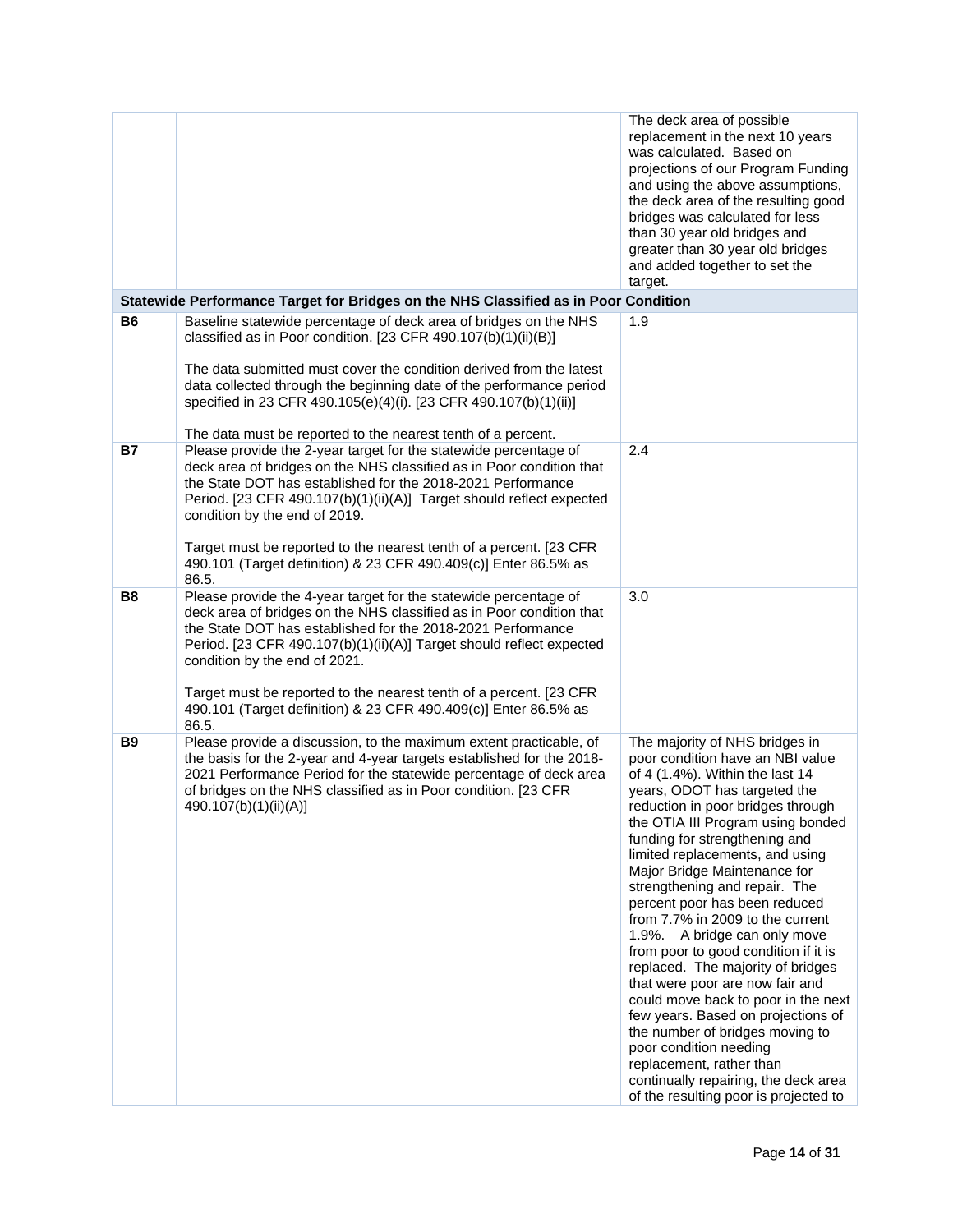|            |                                                                                                                                                   | increase slightly rather than<br>decrease. |
|------------|---------------------------------------------------------------------------------------------------------------------------------------------------|--------------------------------------------|
| targets.   | The line above marks the end of the required reporting. Everything below this line is related to optional                                         |                                            |
|            |                                                                                                                                                   |                                            |
|            | Optional Additional Bridge Performance Target #1 [23 CFR 490.105(e)(3)]                                                                           |                                            |
| B10        | Which measure are you establishing an optional additional target?<br>Percentage of deck area of Bridges on the NHS classified as in:              |                                            |
| <b>B11</b> | Please indicate what area(s) the State DOT is establishing this                                                                                   |                                            |
|            | additional target for (UZA stands for Urbanized Area).                                                                                            |                                            |
|            | For each measure, a State DOT can only establish one additional                                                                                   |                                            |
|            | target for the non-UZA area within their State. They can establish                                                                                |                                            |
|            | additional targets for any number and combination of UZAs.                                                                                        |                                            |
| <b>B12</b> | If this target is for a single UZA or group of UZAs, please indicate<br>which UZA(s) are included in this target. This field is not applicable if |                                            |
|            | the target is for the statewide urbanized area (all UZAs) or the non-                                                                             |                                            |
|            | UZA area (Statewide Rural and Small Urban Areas).                                                                                                 |                                            |
|            | Please enter the UZA with its official name, state abbreviation, and                                                                              |                                            |
|            | then the 5-digit UZA code in parentheses. For example:                                                                                            |                                            |
|            | BIRMINGHAM, AL (07786).                                                                                                                           |                                            |
|            | For a group of UZAs, please separate them with a semi-colon. For                                                                                  |                                            |
| <b>B13</b> | Example: BIRMINGHAM, AL (07786); AUBURN, AL (04033).<br>Please provide the baseline condition for the selected measure in                         |                                            |
|            | this target area. [23 CFR 490.107(b)(1)(ii)(B)]                                                                                                   |                                            |
|            |                                                                                                                                                   |                                            |
|            | The data submitted must cover the condition derived from the latest<br>data collected through the beginning date of the performance period        |                                            |
|            | specified in 23 CFR 490.105(e)(4)(i). [23 CFR 490.107(b)(1)(ii)]                                                                                  |                                            |
|            | The data must be reported to the nearest tenth of a percent. [23 CFR                                                                              |                                            |
|            | 490.101 (Target definition) & 23 CFR 490.409(c)] Enter 86.5% as                                                                                   |                                            |
|            | 86.5.                                                                                                                                             |                                            |
| <b>B14</b> | Please provide the 2-year target for the selected measure in this<br>target area that the State DOT has established for the 2018-2021             |                                            |
|            | Performance Period. [23 CFR 490.107(b)(1)(ii)(A)] Target should                                                                                   |                                            |
|            | reflect expected condition by the end of 2019.                                                                                                    |                                            |
|            | Target must be reported to the nearest tenth of a percent. [23 CFR                                                                                |                                            |
|            | 490.101 (Target definition) & 23 CFR 490.409(c)] Enter 86.5% as                                                                                   |                                            |
| <b>B15</b> | 86.5.<br>Please provide the 4-year target for the selected measure in the                                                                         |                                            |
|            | target area that the State DOT has established for the 2018-2021                                                                                  |                                            |
|            | Performance Period. [23 CFR 490.107(b)(1)(ii)(A)] Target should<br>reflect expected condition by the end of 2021.                                 |                                            |
|            |                                                                                                                                                   |                                            |
|            | Target must be reported to the nearest tenth of a percent. [23 CFR                                                                                |                                            |
|            | 490.101 (Target definition) & 23 CFR 490.409(c)] Enter 86.5% as<br>86.5.                                                                          |                                            |
| <b>B16</b> | Please provide a discussion, to the maximum extent practicable, of                                                                                |                                            |
|            | the basis for the 2-year and 4-year targets established for the 2018-<br>2021 Performance Period for the selected measure in the target           |                                            |
|            | area. [23 CFR 490.107(b)(1)(ii)(A)] Include the source of the                                                                                     |                                            |
|            | urbanized dataset used to establish the targets. [23 CFR                                                                                          |                                            |
|            | 490.107(b)(1)(ii)(D)]                                                                                                                             |                                            |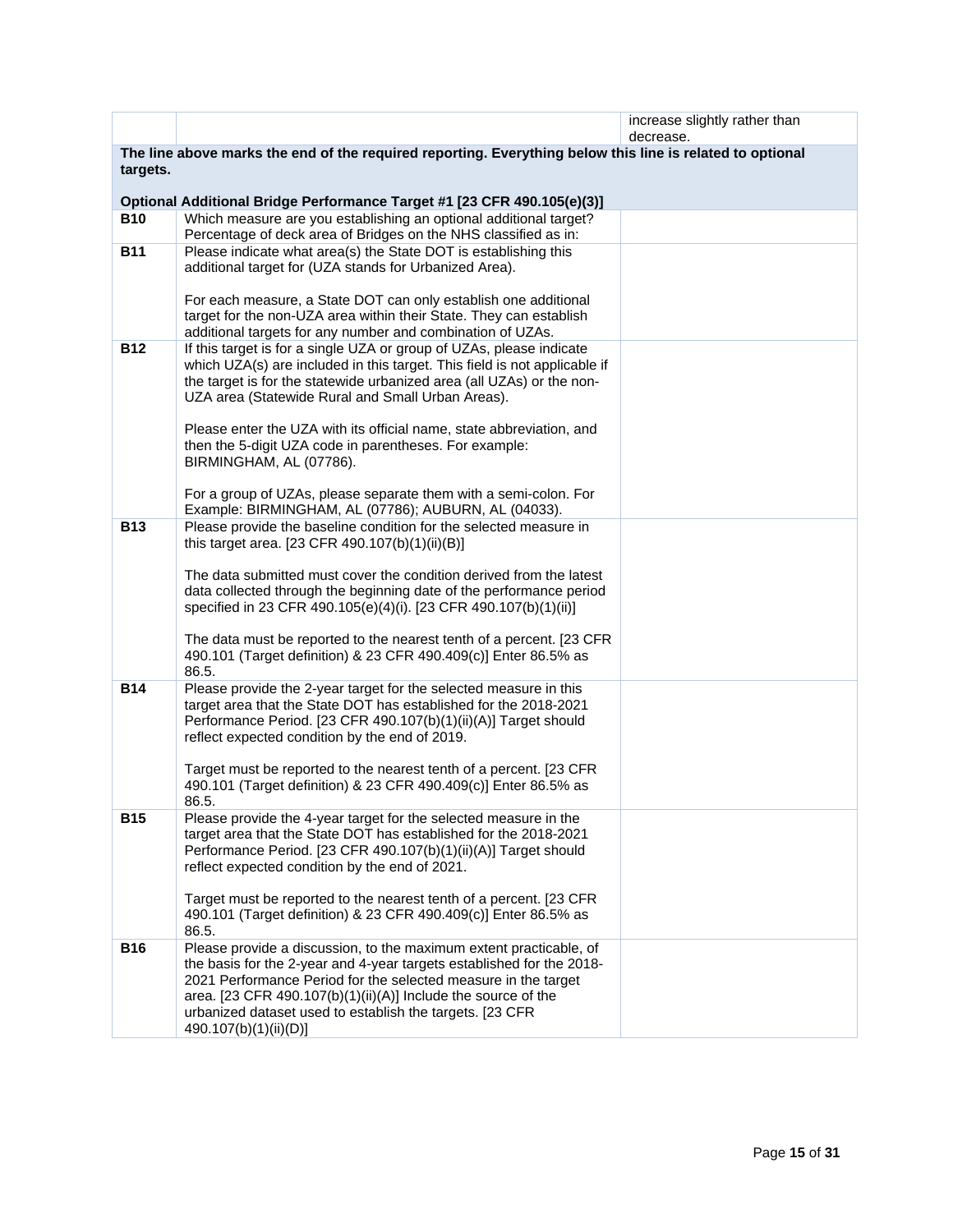### **Reliability**

| <b>Travel Time Reliability Performance Overview</b> |                                                                                                                                                                                                                                                                                                                                                                                                                                                                                                                       |                                                                                                                                                                                                                                                                                                                                                                                                                                                               |
|-----------------------------------------------------|-----------------------------------------------------------------------------------------------------------------------------------------------------------------------------------------------------------------------------------------------------------------------------------------------------------------------------------------------------------------------------------------------------------------------------------------------------------------------------------------------------------------------|---------------------------------------------------------------------------------------------------------------------------------------------------------------------------------------------------------------------------------------------------------------------------------------------------------------------------------------------------------------------------------------------------------------------------------------------------------------|
| R <sub>1</sub>                                      | Please use this space to provide any general comments that may<br>assist FHWA in its review of this part of the submission. You can use<br>this space to provide greater context for your targets and baseline<br>performance, provide additional background detail or clarification,<br>note any assumptions, or discuss complications. This text may be<br>shared verbatim online. (Optional)                                                                                                                       | N/C                                                                                                                                                                                                                                                                                                                                                                                                                                                           |
|                                                     | Statewide Performance Target for the Percent of the Person-Miles Traveled on the Interstate That Are                                                                                                                                                                                                                                                                                                                                                                                                                  |                                                                                                                                                                                                                                                                                                                                                                                                                                                               |
| <b>Reliable</b><br>R <sub>2</sub>                   | Baseline percent of person-miles traveled on the Interstate that are<br>reliable. [23 CFR 490.107(b)(1)(ii)(B)]<br>The data submitted must cover the performance derived from the<br>latest data collected through the beginning date of the performance<br>period specified in 23 CFR 490.105(e)(4)(i). [23 CFR<br>490.107(b)(1)(ii)]                                                                                                                                                                                | 80.9                                                                                                                                                                                                                                                                                                                                                                                                                                                          |
| R <sub>3</sub>                                      | The data must be reported to the nearest tenth of a percent.<br>Please provide the 2-year target for the percent of the person-miles<br>traveled on the Interstate that are reliable that the State DOT has<br>established for the 2018-2021 Performance Period. [23 CFR<br>490.107(b)(1)(ii)(A)] Target should reflect expected performance by<br>the end of 2019.<br>Target must be reported to the nearest tenth of a percent. [23 CFR<br>490.101 (Target definition) & 23 CFR 490.513(b)] Enter 86.5% as<br>86.5. | 78.0                                                                                                                                                                                                                                                                                                                                                                                                                                                          |
| R4                                                  | Please provide the 4-year target for the percent of the person-miles<br>traveled on the Interstate that are reliable that the State DOT has<br>established for the 2018-2021 Performance Period. [23 CFR<br>490.107(b)(1)(ii)(A)] Target should reflect expected performance by<br>the end of 2021.<br>Target must be reported to the nearest tenth of a percent. [23 CFR<br>490.101 (Target definition) & 23 CFR 490.513(b)] Enter 86.5% as<br>86.5.                                                                 | 78.0                                                                                                                                                                                                                                                                                                                                                                                                                                                          |
| R <sub>5</sub>                                      | Please provide a discussion, to the maximum extent practicable, of<br>the basis for the 2-year and 4-year targets established for the 2018-<br>2021 Performance Period for the percent of the person-miles<br>traveled on the Interstate that are reliable. [23 CFR<br>490.107(b)(1)(ii)(A)]                                                                                                                                                                                                                          | First, we established the baseline<br>for the state and individual MPOs.<br>Second, we pulled out the<br>segments that were tagged<br>ISPrimary=0, because they are<br>duplicated sections. Third, we<br>identified sections with barely<br>passing grade; knowing that these<br>segments could go bad in future<br>years due to the limited funding<br>constraints. Fourth, we adjusted<br>the future targets based on<br>anticipated changes to the system. |
| <b>Are Reliable</b>                                 | Statewide Performance Target for the Percent of the Person-Miles Traveled on the Non-Interstate NHS That                                                                                                                                                                                                                                                                                                                                                                                                              |                                                                                                                                                                                                                                                                                                                                                                                                                                                               |
| R <sub>6</sub>                                      | Please provide the 4-year target for the percent of the person-miles<br>traveled on the non-Interstate NHS that are reliable that the State<br>DOT has established for the 2018-2021 Performance Period. [23<br>CFR 490.107(b)(1)(ii)(A)] Target should reflect expected<br>performance by the end of 2021.<br>Target must be reported to the nearest tenth of a percent. [23 CFR                                                                                                                                     | 78.0                                                                                                                                                                                                                                                                                                                                                                                                                                                          |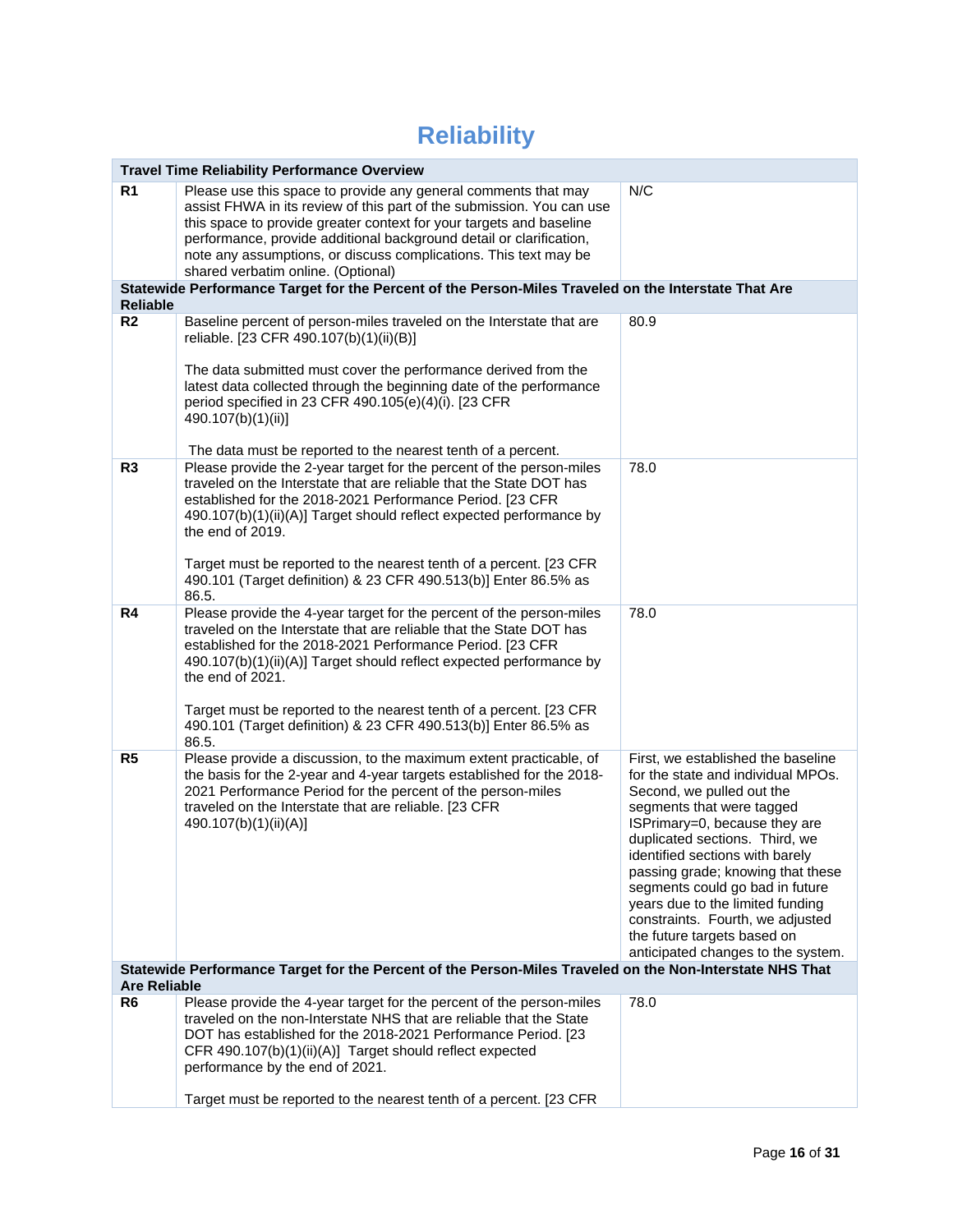|                 | 490.101 (Target definition) & 23 CFR 490.513(c)] Enter 86.5% as<br>86.5.                                                                                                                                          |                                                                                                                                                                                                                                                                            |
|-----------------|-------------------------------------------------------------------------------------------------------------------------------------------------------------------------------------------------------------------|----------------------------------------------------------------------------------------------------------------------------------------------------------------------------------------------------------------------------------------------------------------------------|
|                 |                                                                                                                                                                                                                   |                                                                                                                                                                                                                                                                            |
|                 | Note: For the first performance period only, baseline performance<br>and 2-year targets are not required for the Non-Interstate NHS<br>reliability measure. [23 CFR 490.105(e)(7)]                                |                                                                                                                                                                                                                                                                            |
| R7              | Please provide a discussion, to the maximum extent practicable, of                                                                                                                                                | First, we established the baseline                                                                                                                                                                                                                                         |
|                 | the basis for the 4-year target established for the 2018-2021<br>Performance Period for the percent of the person-miles traveled on<br>the non-Interstate NHS that are reliable. [23 CFR<br>490.107(b)(1)(ii)(A)] | for the state and individual MPOs.<br>Second, we pulled out the<br>segments that were tagged<br>ISPrimary=0, because they are<br>duplicated sections. Third, we<br>identified sections with barely<br>passing grade; knowing that these<br>segments could go bad in future |
|                 |                                                                                                                                                                                                                   | years due to the limited funding                                                                                                                                                                                                                                           |
|                 |                                                                                                                                                                                                                   | constraints. Fourth, we adjusted                                                                                                                                                                                                                                           |
|                 |                                                                                                                                                                                                                   | the future targets based on                                                                                                                                                                                                                                                |
|                 |                                                                                                                                                                                                                   | anticipated changes to the system.                                                                                                                                                                                                                                         |
|                 | The line above marks the end of the required reporting. Everything below this line is related to optional                                                                                                         |                                                                                                                                                                                                                                                                            |
| targets.        |                                                                                                                                                                                                                   |                                                                                                                                                                                                                                                                            |
|                 |                                                                                                                                                                                                                   |                                                                                                                                                                                                                                                                            |
|                 | Optional Additional Reliability Performance Target #1 - Reliable Travel Times [23 CFR 490.105(e)(3)]                                                                                                              |                                                                                                                                                                                                                                                                            |
| R <sub>8</sub>  | Which measure are you establishing optional additional targets?                                                                                                                                                   |                                                                                                                                                                                                                                                                            |
|                 | Percentage of person miles on the:                                                                                                                                                                                |                                                                                                                                                                                                                                                                            |
| R9              | Please indicate what area(s) the State DOT is establishing this                                                                                                                                                   |                                                                                                                                                                                                                                                                            |
|                 | additional target for (UZA stands for Urbanized Area).                                                                                                                                                            |                                                                                                                                                                                                                                                                            |
|                 | For each measure, a State DOT can only establish one additional                                                                                                                                                   |                                                                                                                                                                                                                                                                            |
|                 | target for the non-UZA area within their State. They can establish                                                                                                                                                |                                                                                                                                                                                                                                                                            |
|                 | additional targets for any number and combination of UZAs.                                                                                                                                                        |                                                                                                                                                                                                                                                                            |
| <b>R10</b>      | If this target is for a single UZA or group of UZAs, please indicate                                                                                                                                              |                                                                                                                                                                                                                                                                            |
|                 | which UZA(s) are included in this target. This field is not applicable if                                                                                                                                         |                                                                                                                                                                                                                                                                            |
|                 | the target is for the statewide urbanized area (all UZAs) or the non-                                                                                                                                             |                                                                                                                                                                                                                                                                            |
|                 | UZA area (Statewide Rural and Small Urban Areas).                                                                                                                                                                 |                                                                                                                                                                                                                                                                            |
|                 | Please enter the UZA with its official name, state abbreviation, and                                                                                                                                              |                                                                                                                                                                                                                                                                            |
|                 | then the 5-digit UZA code in parentheses. For example:                                                                                                                                                            |                                                                                                                                                                                                                                                                            |
|                 | BIRMINGHAM, AL (07786).                                                                                                                                                                                           |                                                                                                                                                                                                                                                                            |
|                 | For a group of UZAs, please separate them with a semi-colon. For                                                                                                                                                  |                                                                                                                                                                                                                                                                            |
|                 | Example: BIRMINGHAM, AL (07786); AUBURN, AL (04033).                                                                                                                                                              |                                                                                                                                                                                                                                                                            |
| R <sub>11</sub> | Please provide the current baseline performance for the selected<br>measure in this target area. [23 CFR 490.107(b)(1)(ii)(B)]                                                                                    |                                                                                                                                                                                                                                                                            |
|                 |                                                                                                                                                                                                                   |                                                                                                                                                                                                                                                                            |
|                 | The data submitted must cover the performance derived from the                                                                                                                                                    |                                                                                                                                                                                                                                                                            |
|                 | latest data collected through the beginning date of the performance                                                                                                                                               |                                                                                                                                                                                                                                                                            |
|                 | period specified in 23 CFR 490.105(e)(4)(i). [23 CFR<br>490.107(b)(1)(ii)]                                                                                                                                        |                                                                                                                                                                                                                                                                            |
|                 | The data must be reported to the nearest tenth of a percent. [23 CFR                                                                                                                                              |                                                                                                                                                                                                                                                                            |
|                 | 490.101 (Target definition) & 23 CFR 490.513] Enter 86.5% as 86.5.                                                                                                                                                |                                                                                                                                                                                                                                                                            |
|                 | Note: For the first performance period only, baseline performance                                                                                                                                                 |                                                                                                                                                                                                                                                                            |
|                 | and 2-year targets are not required for the Non-Interstate NHS                                                                                                                                                    |                                                                                                                                                                                                                                                                            |
|                 | reliability measure. $[23$ CFR 490.105(e)(7)]                                                                                                                                                                     |                                                                                                                                                                                                                                                                            |
| R <sub>12</sub> | Please provide the 2-year target for the selected measure in this                                                                                                                                                 |                                                                                                                                                                                                                                                                            |
|                 | target area that the State DOT has established for the 2018-2021                                                                                                                                                  |                                                                                                                                                                                                                                                                            |
|                 | Performance Period. [23 CFR 490.107(b)(1)(ii)(A)] Target should                                                                                                                                                   |                                                                                                                                                                                                                                                                            |
|                 | reflect expected performance by the end of 2019.                                                                                                                                                                  |                                                                                                                                                                                                                                                                            |
|                 |                                                                                                                                                                                                                   |                                                                                                                                                                                                                                                                            |
|                 | Target must be reported to the nearest tenth of a percent. [23 CFR                                                                                                                                                |                                                                                                                                                                                                                                                                            |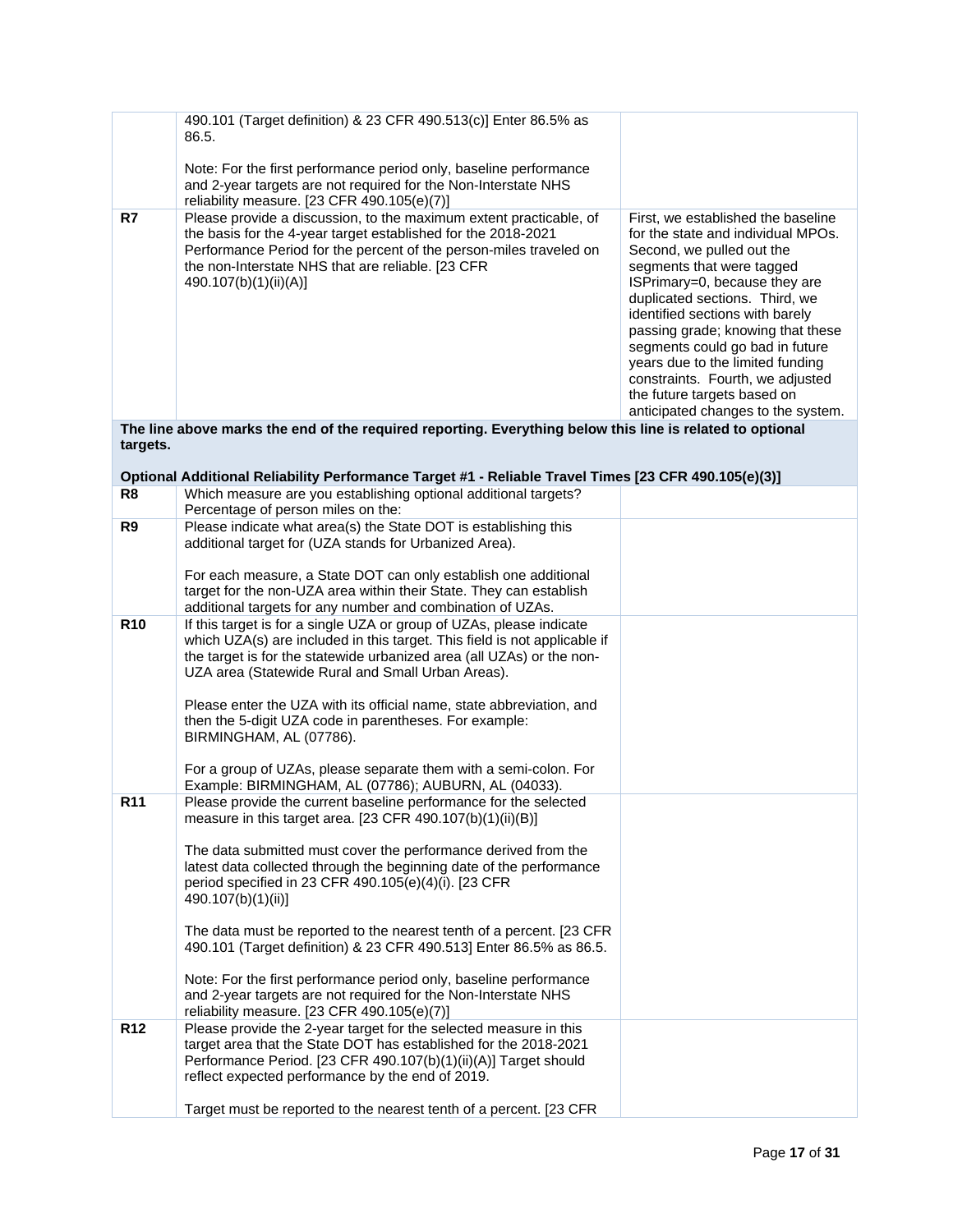|            | 490.101 (Target definition) & 23 CFR 490.513(c)] Enter 86.5% as<br>86.5.<br>Note: For the first performance period only, baseline performance<br>and 2-year targets are not required for the Non-Interstate NHS<br>reliability measure. [23 CFR 490.105(e)(7)]                                                                                                                                                 |  |
|------------|----------------------------------------------------------------------------------------------------------------------------------------------------------------------------------------------------------------------------------------------------------------------------------------------------------------------------------------------------------------------------------------------------------------|--|
| <b>R13</b> | Please provide the 4-year target for the selected measure in the<br>target area that the State DOT has established for the 2018-2021<br>Performance Period. [23 CFR 490.107(b)(1)(ii)(A)] Target should<br>reflect expected performance by the end of 2021.<br>Target must be reported to the nearest tenth of a percent. [23 CFR]<br>490.101 (Target definition) & 23 CFR 490.513(b)] Enter 86.5% as<br>86.5. |  |
| <b>R14</b> | Please provide a discussion, to the maximum extent practicable, of<br>the basis for the 2-year and 4-year targets established for the 2018-<br>2021 Performance Period for the selected measure in the target<br>area. [23 CFR 490.107(b)(1)(ii)(A)]Include the source of the<br>urbanized dataset used to establish the targets. [23 CFR<br>490.107(b)(1)(ii)(D)]                                             |  |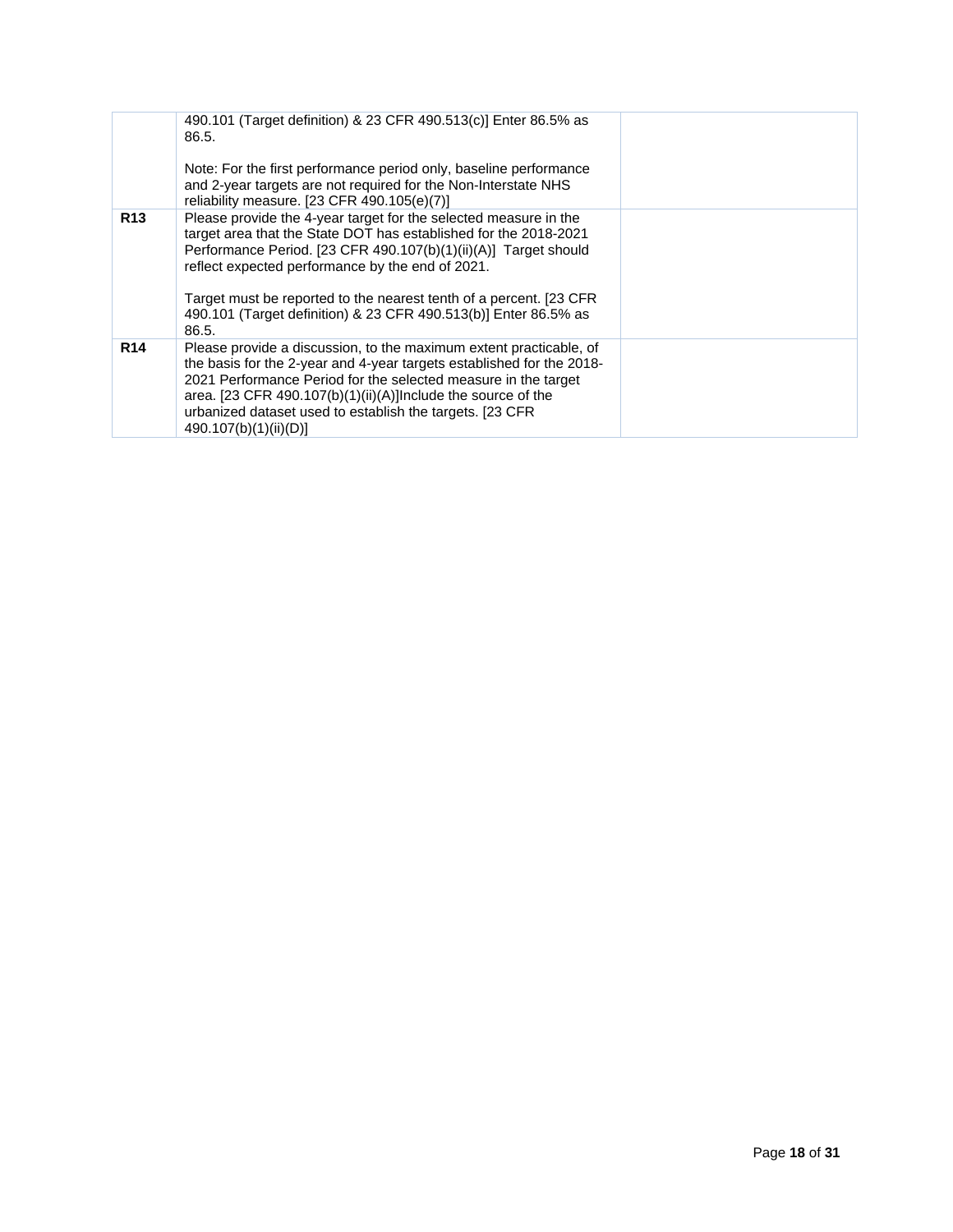## **Freight**

|                                                                                                                       | <b>Freight Reliability (Movement) Performance Overview</b>                                                                                                                                                                                                                                                                                                                                                   |                                                                                                                                                                                                                                                                                                                                                                                                   |  |
|-----------------------------------------------------------------------------------------------------------------------|--------------------------------------------------------------------------------------------------------------------------------------------------------------------------------------------------------------------------------------------------------------------------------------------------------------------------------------------------------------------------------------------------------------|---------------------------------------------------------------------------------------------------------------------------------------------------------------------------------------------------------------------------------------------------------------------------------------------------------------------------------------------------------------------------------------------------|--|
| F <sub>1</sub>                                                                                                        | Please use this space to provide any general comments that may<br>assist FHWA in its review of this part of the submission. You can use<br>this space to provide greater context for your targets and baseline<br>performance, provide additional background detail or clarification,<br>note any assumptions, or discuss complications. This text may be<br>shared verbatim online. (Optional)              | N/C                                                                                                                                                                                                                                                                                                                                                                                               |  |
| F <sub>2</sub>                                                                                                        | Please attach a PDF document listing locations of truck freight<br>bottlenecks within the State, including those identified in the National<br>Freight Strategic Plan. If the State DOT has prepared a State Freight<br>Plan under 49 U.S.C. 70202, within the last 2 years, then the State<br>Freight Plan may serve as the basis for identifying truck freight<br>bottlenecks. 23 CFR 490.107(b)(1)(ii)(E) | Yes, document was uploaded in<br>the Attachment tab.                                                                                                                                                                                                                                                                                                                                              |  |
| F <sub>3</sub>                                                                                                        | If the required document was not included in this biennial reporting,<br>please explain. (Optional).                                                                                                                                                                                                                                                                                                         | N/C                                                                                                                                                                                                                                                                                                                                                                                               |  |
|                                                                                                                       | Statewide Performance Target for the Truck Travel Time Reliability (TTTR) Index                                                                                                                                                                                                                                                                                                                              |                                                                                                                                                                                                                                                                                                                                                                                                   |  |
| F4                                                                                                                    | Baseline statewide Truck Travel Time Reliability Index. [23 CFR<br>490.107(b)(1)(ii)(B)]<br>The data submitted must cover the performance derived from the<br>latest data collected through the beginning date of the performance                                                                                                                                                                            | 1.39                                                                                                                                                                                                                                                                                                                                                                                              |  |
|                                                                                                                       | period specified in 23 CFR 490.105(e)(4)(i). [23 CFR<br>490.107(b)(1)(ii)]<br>The data must be reported to the nearest hundredth.                                                                                                                                                                                                                                                                            |                                                                                                                                                                                                                                                                                                                                                                                                   |  |
| F <sub>5</sub>                                                                                                        | Please provide the 2-year target for the statewide Truck Travel Time<br>Reliability Index established for the 2018-2021 Performance Period.<br>[23 CFR 490.107(b)(1)(ii)(A)] Target should reflect expected<br>performance by the end of 2019.<br>Target must be reported to the nearest hundredth. [23 CFR 490.101<br>(Target definition) & 23 CFR 490.613(b)] For example, enter 2.54.                     | 1.45                                                                                                                                                                                                                                                                                                                                                                                              |  |
| F <sub>6</sub>                                                                                                        | Please provide the 4-year target for the statewide Truck Travel Time<br>Reliability Index established for the 2018-2021 Performance Period.<br>[23 CFR 490.107(b)(1)(ii)(A)] Target should reflect expected<br>performance by the end of 2021.<br>Target must be reported to the nearest hundredth. [23 CFR 490.101<br>(Target definition) & 23 CFR 490.613(b)] For example, enter 2.54.                     | 1.45                                                                                                                                                                                                                                                                                                                                                                                              |  |
| F7                                                                                                                    | Please provide a discussion, to the maximum extent practicable, of<br>the basis for the 2-year and 4-year targets established for the 2018-<br>2021 Performance Period for the statewide Truck Travel Time<br>Reliability Index. [23 CFR 490.107(b)(1)(ii)(A)]                                                                                                                                               | First, we established the baseline<br>for the state and individual MPOs.<br>Second, we pulled out the<br>segments that were tagged<br>ISPrimary=0, because they are<br>duplicated sections. Third, we<br>anticipated a future year change in<br>the system due to the limited<br>funding constraints. Fourth, we<br>adjusted the future targets based<br>on anticipated changes to the<br>system. |  |
| The line above marks the end of the required reporting. Everything below this line is related to optional<br>targets. |                                                                                                                                                                                                                                                                                                                                                                                                              |                                                                                                                                                                                                                                                                                                                                                                                                   |  |
|                                                                                                                       | Optional Additional Freight Reliability Performance Target (TTTR) #1 [23 CFR 490.105(e)(3)]                                                                                                                                                                                                                                                                                                                  |                                                                                                                                                                                                                                                                                                                                                                                                   |  |
| F8                                                                                                                    | Please indicate what area(s) the State DOT is establishing this<br>additional target for (UZA stands for Urbanized Area).                                                                                                                                                                                                                                                                                    |                                                                                                                                                                                                                                                                                                                                                                                                   |  |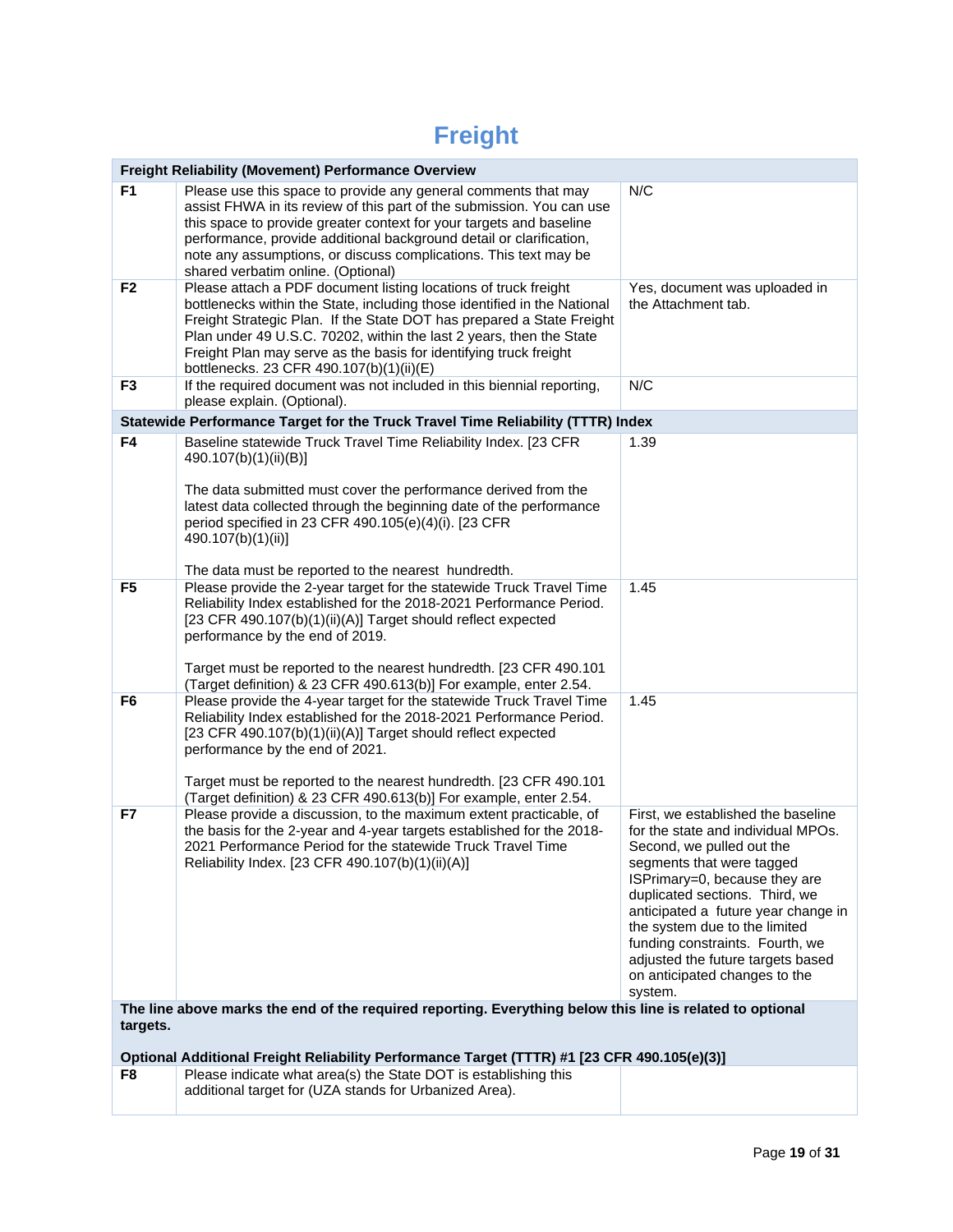|                | For each measure, a State DOT can only establish one additional<br>target for the non-UZA area within their State. They can establish<br>additional targets for any number and combination of UZAs.                                                                                                                                                                |  |
|----------------|--------------------------------------------------------------------------------------------------------------------------------------------------------------------------------------------------------------------------------------------------------------------------------------------------------------------------------------------------------------------|--|
| F <sub>9</sub> | If this target is for a single UZA or group of UZAs, please indicate<br>which UZA(s) are included in this target. This field is not applicable if<br>the target is for the statewide urbanized area (all UZAs) or the non-<br>UZA area (Statewide Rural and Small Urban Areas).                                                                                    |  |
|                | Please enter the UZA with its official name, state abbreviation, and<br>then the 5-digit UZA code in parentheses. For example:<br>BIRMINGHAM, AL (07786).                                                                                                                                                                                                          |  |
|                | For a group of UZAs, please separate them with a semi-colon. For<br>Example: BIRMINGHAM, AL (07786); AUBURN, AL (04033).                                                                                                                                                                                                                                           |  |
| F10            | Please provide the baseline performance for this measure in this<br>target area. [23 CFR 490.107(b)(1)(ii)(B)]                                                                                                                                                                                                                                                     |  |
|                | The data submitted must cover the performance derived from the<br>latest data collected through the beginning date of the performance<br>period specified in 23 CFR 490.105(e)(4)(i). [23 CFR<br>490.107(b)(1)(ii)]                                                                                                                                                |  |
|                | The data must be reported to the nearest hundredth. [23 CFR<br>490.101 (Target definition) & 23 CFR 490.613(b)] For example,<br>enter 2.54.                                                                                                                                                                                                                        |  |
| F11            | Please provide the 2-year target for the measure in this target area<br>that the State DOT has established for the 2018-2021 Performance<br>Period. [23 CFR 490.107(b)(1)(ii)(A)] The target should reflect<br>expected performance by the end of 2019.                                                                                                            |  |
|                | Target must be reported to the nearest hundredth. [23 CFR 490.101<br>(Target definition) & 23 CFR 490.613(b)] For example, enter 2.54.                                                                                                                                                                                                                             |  |
| F12            | Please provide the 4-year target for the measure in the target area<br>that the State DOT has established for the 2018-2021 Performance<br>Period. [23 CFR 490.107(b)(1)(ii)(A)] The target should reflect<br>expected performance by the end of 2021.                                                                                                             |  |
|                | Target must be reported to the nearest hundredth. [23 CFR 490.101<br>(Target definition) & 23 CFR 490.613(b)] For example, enter 2.54.                                                                                                                                                                                                                             |  |
| F13            | Please provide a discussion, to the maximum extent practicable, of<br>the basis for the 2-year and 4-year targets established for the 2018-<br>2021 Performance Period for the selected measure in the target<br>area. [23 CFR 490.107(b)(1)(ii)(A)]Include the source of the<br>urbanized dataset used to establish the targets. [23 CFR<br>490.107(b)(1)(ii)(D)] |  |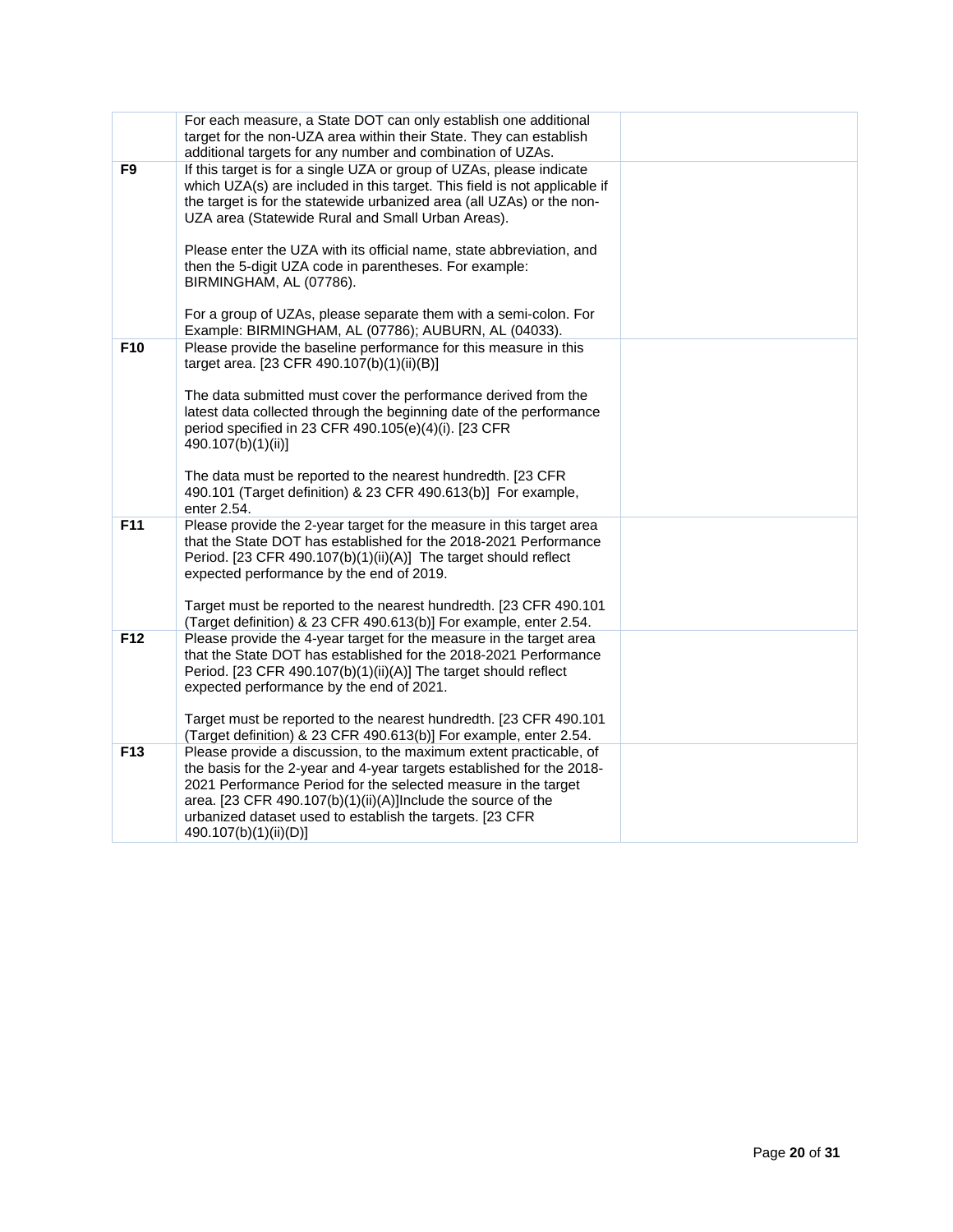## **Peak Hour Excess Delay (PHED)**

|                | Annual Hours of Peak Hour Excessive Delay (PHED) Per Capita Performance Overview                                                                                                                                                                                                                                                                                                                                                                                                                                                                                                                                                |                                                                                                                                                                                                                                                                                                                                                                                                                                                                                                                                                                                                     |  |
|----------------|---------------------------------------------------------------------------------------------------------------------------------------------------------------------------------------------------------------------------------------------------------------------------------------------------------------------------------------------------------------------------------------------------------------------------------------------------------------------------------------------------------------------------------------------------------------------------------------------------------------------------------|-----------------------------------------------------------------------------------------------------------------------------------------------------------------------------------------------------------------------------------------------------------------------------------------------------------------------------------------------------------------------------------------------------------------------------------------------------------------------------------------------------------------------------------------------------------------------------------------------------|--|
| D <sub>1</sub> | Please use this space to provide any general comments that may<br>assist FHWA in its review of this part of the submission. You can use<br>this space to provide greater context for your targets and baseline<br>performance, provide additional background detail or clarification,<br>note any assumptions, or discuss complications. This text may be<br>shared verbatim online. (Optional)                                                                                                                                                                                                                                 | ODOT deferred to Portland Metro<br>in the development of a state target<br>for the Federal CMAQ performance<br>measure of Peak Hour Excessive<br>Delay (PHED), since the measure<br>applies to Metro only. ODOT<br>concurs with Metro's target and will<br>defer to Metro's performance<br>measure for congestion as it<br>relates to project work in the<br>Portland Metropolitan area while<br>the federal measures remain in<br>effect.                                                                                                                                                          |  |
| D <sub>2</sub> | The total number of applicable urbanized area(s) required to<br>establish targets and report progress for the Traffic Congestion<br>Measures in your State are:                                                                                                                                                                                                                                                                                                                                                                                                                                                                 | $\mathbf{1}$                                                                                                                                                                                                                                                                                                                                                                                                                                                                                                                                                                                        |  |
|                | Urbanized Area Target #1 - Annual Hours of Peak Hour Excessive Delay Per Capita                                                                                                                                                                                                                                                                                                                                                                                                                                                                                                                                                 |                                                                                                                                                                                                                                                                                                                                                                                                                                                                                                                                                                                                     |  |
| D <sub>3</sub> | Urbanized Area:                                                                                                                                                                                                                                                                                                                                                                                                                                                                                                                                                                                                                 | Portland, OR--WA                                                                                                                                                                                                                                                                                                                                                                                                                                                                                                                                                                                    |  |
| D4             | Please report the agencies that established the unified PHED target<br>for this urbanized area. Use a semicolon to separate multiple<br>agencies. (Optional)<br>All State DOTs and MPOs that contain, within their respective<br>boundaries, any portion of the NHS network in this urbanized area<br>shall agree on and report the same unified target for this measure.<br>[23 CFR 490.105(e)(8)(iii)(B)] and & 23 CFR [490.105(f)(5)(iii)(B)]                                                                                                                                                                                | <b>Portland Metro</b>                                                                                                                                                                                                                                                                                                                                                                                                                                                                                                                                                                               |  |
| D <sub>5</sub> | Please provide the 4-year target for the annual hours of peak hour<br>excessive delay per capita in this UZA that was established for the<br>2018-2021 Performance Period. [23 CFR 490.107(b)(1)(ii)(A)] and &<br>23 CFR [490.107(c)(3)(ii)(A)] The target should reflect expected<br>performance by the end of 2021.<br>The target must be reported to the nearest tenth. [23 CFR 490.101<br>(Target definition) & 23 CFR 490.713(b)] For example, enter 7.1.<br>Note: For the first performance period only, baseline performance<br>and 2-year targets are not required for the PHED measure. [23 CFR<br>490.105(e)(8)(vi)]] | 24.0                                                                                                                                                                                                                                                                                                                                                                                                                                                                                                                                                                                                |  |
| D <sub>6</sub> | Please provide a discussion, to the maximum extent practicable, of<br>the basis for the 4-year target established for the 2018-2021<br>Performance Period for the annual hours of peak hour excessive<br>delay per capita in this UZA. [23 CFR 490.107(b)(1)(ii)(A)]. Include<br>the source of the urbanized dataset used to establish the target. [23]<br>CFR 490.107(b)(1)(ii)(D)]                                                                                                                                                                                                                                            | Metro and ODOT agreed to utilize<br>the National Performance<br>Management Research Dataset<br>(NPMRDS) to inform the baseline<br>conditions of peak hour excessive<br>delay. Based on the data and<br>looking at congestion trends in the<br>region as well as nationally, Metro<br>proposed taking an approach to<br>manage congestion and slightly<br>increase the annual per capita<br>peak hour excessive delay. This<br>approach was in informed by the<br>recent analysis of the long-range<br>transportation plan showing<br>worsening congestion on the<br>regional transportation system. |  |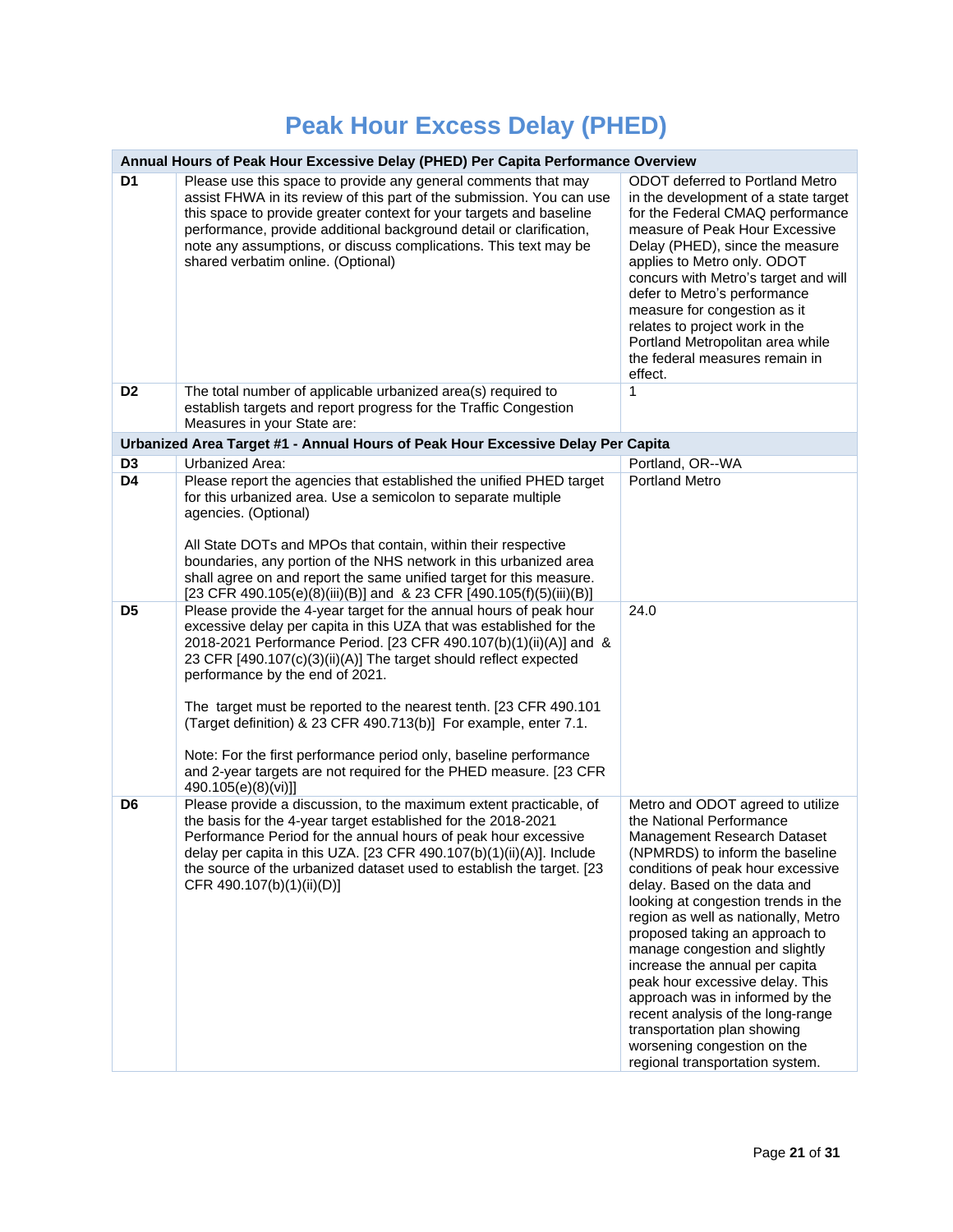#### **Percent of Non-SOV Travel**

| Percent of Non-Single Occupancy Vehicle (Non-SOV) Travel Performance Overview |                                                                                                                                                                                                                                                                                                                                                                                                                                                                                                                                                                                                                                                                                                                                   |                                                                                                                                                                                                                                                                                                                                                                                                                                                              |
|-------------------------------------------------------------------------------|-----------------------------------------------------------------------------------------------------------------------------------------------------------------------------------------------------------------------------------------------------------------------------------------------------------------------------------------------------------------------------------------------------------------------------------------------------------------------------------------------------------------------------------------------------------------------------------------------------------------------------------------------------------------------------------------------------------------------------------|--------------------------------------------------------------------------------------------------------------------------------------------------------------------------------------------------------------------------------------------------------------------------------------------------------------------------------------------------------------------------------------------------------------------------------------------------------------|
| T1                                                                            | Please use this space to provide any general comments that may<br>assist FHWA in its review of this part of the submission. You can use<br>this space to provide greater context for your targets and baseline<br>performance, provide additional background detail or clarification,<br>note any assumptions, or discuss complications. This text may be<br>shared verbatim online. (Optional)                                                                                                                                                                                                                                                                                                                                   | ODOT deferred to Portland Metro<br>in the development of a state target<br>for the Federal CMAQ performance<br>measure Non-Single Occupancy<br>Vehicle Travel, since the measure<br>applies to Metro only.<br>ODOT concurs with Metro's<br>baseline and targets and will defer<br>to Metro's performance measure<br>for Non-SOV travel as it relates to<br>project work in the Portland<br>Metropolitan area while the federal<br>measures remain in effect. |
| T <sub>2</sub>                                                                | The total number of applicable urbanized area(s) required to<br>establish targets and report progress for the Traffic Congestion<br>Measures in your State are:                                                                                                                                                                                                                                                                                                                                                                                                                                                                                                                                                                   | 1                                                                                                                                                                                                                                                                                                                                                                                                                                                            |
|                                                                               | Urbanized Area Target #1 - Percent of Non-Single Occupancy Vehicle (Non-SOV) Travel                                                                                                                                                                                                                                                                                                                                                                                                                                                                                                                                                                                                                                               |                                                                                                                                                                                                                                                                                                                                                                                                                                                              |
| T <sub>3</sub>                                                                | Urbanized Area:                                                                                                                                                                                                                                                                                                                                                                                                                                                                                                                                                                                                                                                                                                                   | Portland, OR--WA                                                                                                                                                                                                                                                                                                                                                                                                                                             |
| T <sub>4</sub>                                                                | Please report the agencies that established the unified Non-SOV<br>target for this urbanized area. Use a semicolon to separate multiple<br>agencies. (Optional)<br>All State DOTs and MPOs that contain, within their respective<br>boundaries, any portion of the NHS network in this urbanized area<br>shall agree on and report the same unified target for this measure.<br>[23 CFR 490.105(e)(8)(iii)(B)] and & 23 CFR [490.105(f)(5)(iii)(B)]                                                                                                                                                                                                                                                                               | <b>Portland Metro</b>                                                                                                                                                                                                                                                                                                                                                                                                                                        |
| T <sub>5</sub>                                                                | Please provide the data collection method for the Percent of Non-<br>SOV Travel measure. [23 CFR 490.107(b)(1)(ii)(l)]                                                                                                                                                                                                                                                                                                                                                                                                                                                                                                                                                                                                            | Method A - American Community<br>Survey                                                                                                                                                                                                                                                                                                                                                                                                                      |
| T <sub>5a</sub>                                                               | Please provide a brief description of the method for the Percent of<br>Non-SOV Travel measure if either Method B or Method C were used.<br>[23 CFR 490.709 (f)(2)]                                                                                                                                                                                                                                                                                                                                                                                                                                                                                                                                                                |                                                                                                                                                                                                                                                                                                                                                                                                                                                              |
| T6                                                                            | Baseline percent of Non-SOV travel. [23 CFR 490.107(b)(1)(ii)(B) &<br>23 CFR 490.107(c)(3)(ii)(C)]<br>The data submitted must cover the performance derived from the<br>latest data collected through the beginning date of the performance<br>period specified in 23 CFR 490.105(e)(4)(i). [23 CFR<br>490.107(b)(1)(ii)]<br>The data must be reported to the nearest tenth of a percent. [23 CFR<br>490.101 (Target definition) & 23 CFR 490.713(d)] Enter 86.5% as<br>86.5.<br>If you select Method A in T5, the baseline data will be prepopulated<br>based on American Community Survey (ACS) data. If you select<br>Method B or Method C in T5, please provide the baseline<br>performance calculated by the State DOT here. | 30.7                                                                                                                                                                                                                                                                                                                                                                                                                                                         |
| T7                                                                            | Please provide the 2-year target for the percent of Non-SOV travel<br>established for the 2018-2021 Performance Period. [23 CFR<br>490.107(b)(1)(ii)(A)] Target should reflect expected performance by<br>the end of 2019.<br>Target must be reported to the nearest tenth of a percent. [23 CFR<br>490.101 (Target definition) & 23 CFR 490.713(d)] Enter 86.5% as<br>86.5.                                                                                                                                                                                                                                                                                                                                                      | 33.1                                                                                                                                                                                                                                                                                                                                                                                                                                                         |
| T8                                                                            | Please provide the 4-year target for the percent of Non-SOV travel<br>established for the 2018-2021 Performance Period. [23 CFR                                                                                                                                                                                                                                                                                                                                                                                                                                                                                                                                                                                                   | 33.5                                                                                                                                                                                                                                                                                                                                                                                                                                                         |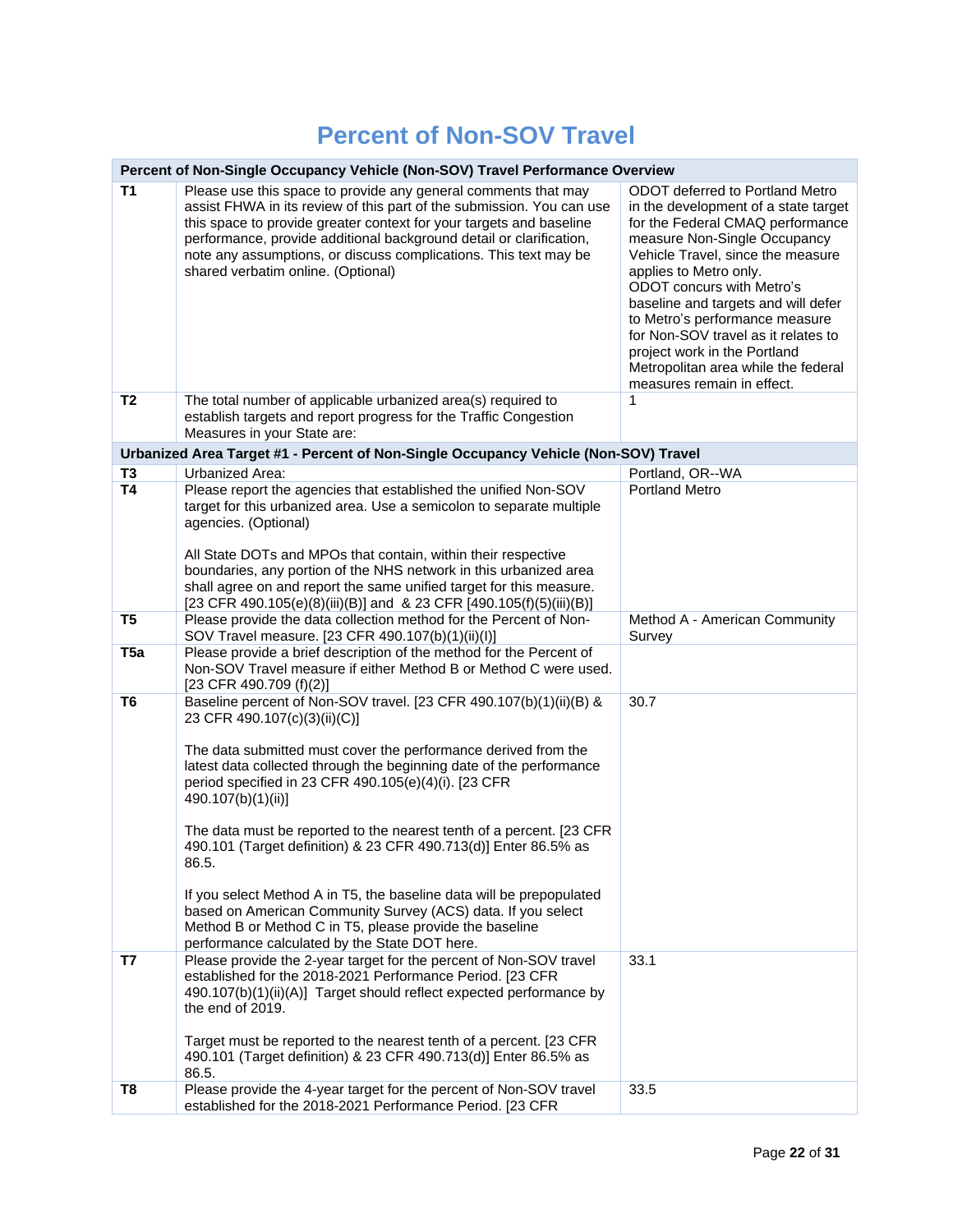|                | 490.107(b)(1)(ii)(A)] Target should reflect expected performance by<br>the end of 2021.<br>Target must be reported to the nearest tenth of a percent. [23 CFR<br>490.101 (Target definition) & 23 CFR 490.713(d)] Enter 86.5% as<br>86.5.                                                                                                               |                                                                                                                                                                                                                                                                                                                                                                                                                                                                                                                                                                                                                                                                                                                                                                                                                                                                                            |
|----------------|---------------------------------------------------------------------------------------------------------------------------------------------------------------------------------------------------------------------------------------------------------------------------------------------------------------------------------------------------------|--------------------------------------------------------------------------------------------------------------------------------------------------------------------------------------------------------------------------------------------------------------------------------------------------------------------------------------------------------------------------------------------------------------------------------------------------------------------------------------------------------------------------------------------------------------------------------------------------------------------------------------------------------------------------------------------------------------------------------------------------------------------------------------------------------------------------------------------------------------------------------------------|
| T <sub>9</sub> | Please provide a discussion, to the maximum extent practicable, of<br>the basis for the 2-year and 4-year targets established for the 2018-<br>2021 Performance Period for the percent of Non-SOV travel. [23<br>CFR 490.107(b)(1)(ii)(A)]. Include the source of the urbanized<br>dataset used to establish the targets. [23 CFR 490.107(b)(1)(ii)(D)] | Utilizing the U.S. Census Bureau's<br><b>American Community Survey</b><br>Journey to Work dataset to<br>determine baseline non single<br>occupancy travel for the region,<br>Metro was able to look back at<br>datasets from the early part of the<br>decade (2010) to uncover trends in<br>commuting. The trend data<br>combined with looking forward<br>towards the multimodal profile of<br>transportation investments set forth<br>in the long-range transportation<br>plan as well as the state<br>transportation package providing<br>significant new funding towards<br>transit service informed an<br>increasing non single occupancy<br>vehicle mode split in the upcoming<br>performance period.<br>Metro staff recommended a growth<br>rate of .2% in non single<br>occupancy vehicle mode split per<br>year for the region and as part of<br>the statewide performance target. |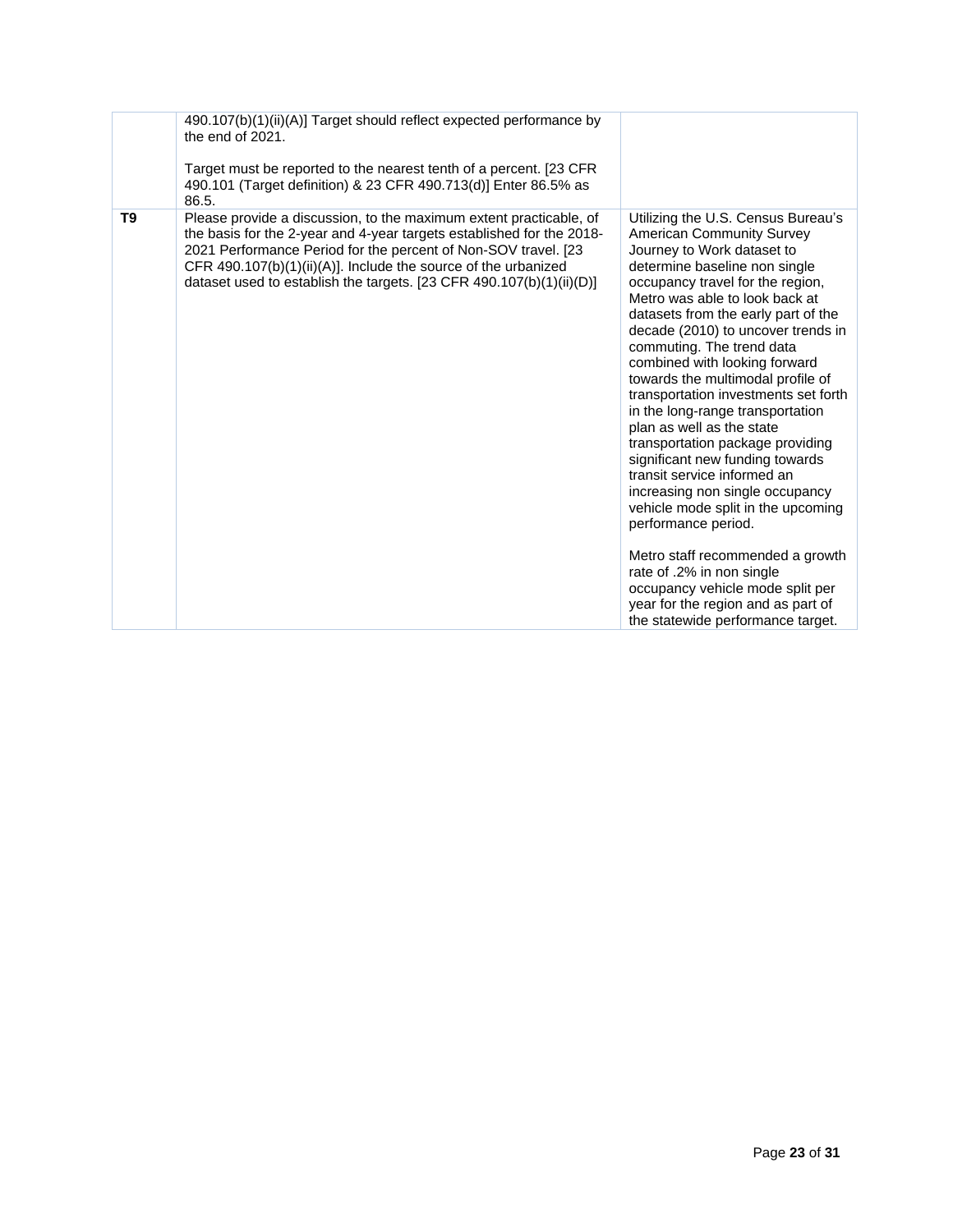#### **Emissions**

| <b>Emissions Reduction Performance Overview</b> |                                                                                                                                                                                                                                                                                                                                                                                                                                                                    |                                                           |  |
|-------------------------------------------------|--------------------------------------------------------------------------------------------------------------------------------------------------------------------------------------------------------------------------------------------------------------------------------------------------------------------------------------------------------------------------------------------------------------------------------------------------------------------|-----------------------------------------------------------|--|
| E1                                              | Please use this space to provide any general comments that may<br>assist FHWA in its review of this part of the submission. You can use<br>this space to provide greater context for your targets and baseline<br>performance, provide additional background detail or clarification,<br>note any assumptions, or discuss complications. This text may be<br>shared verbatim online. (Optional)                                                                    | N/C                                                       |  |
| E <sub>2</sub>                                  | Does the State include any areas designated as nonattainment or<br>maintenance for PM2.5?<br>Note: Based on the response to E2, the State is required to provide<br>a statewide target for annual emissions reductions for PM2.5.                                                                                                                                                                                                                                  | Yes                                                       |  |
| E <sub>3</sub>                                  | If the State includes any areas designated as nonattainment or<br>maintenance for PM2.5, are NOx and/or VOC a significant<br>contributor to PM2.5 emissions anywhere in the State?<br>Note: Based on the response to E3, the State is not required to<br>provide a statewide target for annual emissions reductions for NOx or<br>VOC as a significant contributor to PM2.5.                                                                                       | Yes - NOx ONLY                                            |  |
| E4                                              | Does the State include any areas designated as nonattainment or<br>maintenance for PM10?<br>Note: Based on the response to E4, the State is required to provide<br>a statewide target for annual emissions reductions for PM10.                                                                                                                                                                                                                                    | Yes                                                       |  |
| E <sub>5</sub>                                  | If the State includes any areas designated as nonattainment or<br>maintenance for PM10, are NOx and/or VOC a significant contributor<br>to PM10 emissions anywhere in the State?                                                                                                                                                                                                                                                                                   | No significant contributors                               |  |
| E <sub>6</sub>                                  | Does the State include any areas designated as nonattainment or<br>maintenance for CO?<br>Note: Based on the response to E6, the State is required to provide<br>a statewide target for annual emissions reductions for CO.                                                                                                                                                                                                                                        | Yes                                                       |  |
| E7                                              | Does the State include any areas designated as nonattainment or<br>maintenance for ozone?                                                                                                                                                                                                                                                                                                                                                                          | No                                                        |  |
| E8                                              | The number of MPOs within your State that are required to submit a<br>CMAQ Performance Plan to the State DOT are:<br>[23 CFR 490.107(b)(1)(ii)(G)]                                                                                                                                                                                                                                                                                                                 | $\overline{1}$                                            |  |
| E9.1                                            | MPO required to submit a CMAQ Performance Plan to the State<br>DOT:                                                                                                                                                                                                                                                                                                                                                                                                | Portland Area Comprehensive<br>Transportation System (OR) |  |
| E10.1                                           | Did you upload the plan to the PMF on the "attachment" tab?                                                                                                                                                                                                                                                                                                                                                                                                        | Yes                                                       |  |
| E10.1a                                          | Please explain why the plan was not uploaded to the PMF.                                                                                                                                                                                                                                                                                                                                                                                                           |                                                           |  |
|                                                 | <b>Statewide Total Emission Reductions PM2.5 Target #1</b>                                                                                                                                                                                                                                                                                                                                                                                                         |                                                           |  |
| E11                                             | Please provide the baseline estimated emissions reductions (daily<br>kilograms) of PM2.5. [23 CFR 490.107(b)(1)(ii)(B) & 23 CFR<br>490.107(c)(3)(ii)(D)]<br>The baseline data for the performance period must include the<br>cumulative statewide estimated emissions reductions (daily<br>kilograms) for the previous 4 federal fiscal years before the start of<br>the performance period.<br>The data must be reported to the nearest one thousandths. [23 CFR] | 0.450                                                     |  |
|                                                 | 490.101 (Target definition) & 23 CFR 490.811(b)] For example, enter<br>86.512.                                                                                                                                                                                                                                                                                                                                                                                     |                                                           |  |
| E12                                             | Please provide the 2-year target for cumulative emissions reduction<br>(daily kilograms) of PM2.5 for the 2018-2021 Performance Period.<br>[23 CFR 490.107(b)(1)(ii)(A) & 23 CFR 490.107(c)(3)(ii)(B)] Target                                                                                                                                                                                                                                                      | 0.120                                                     |  |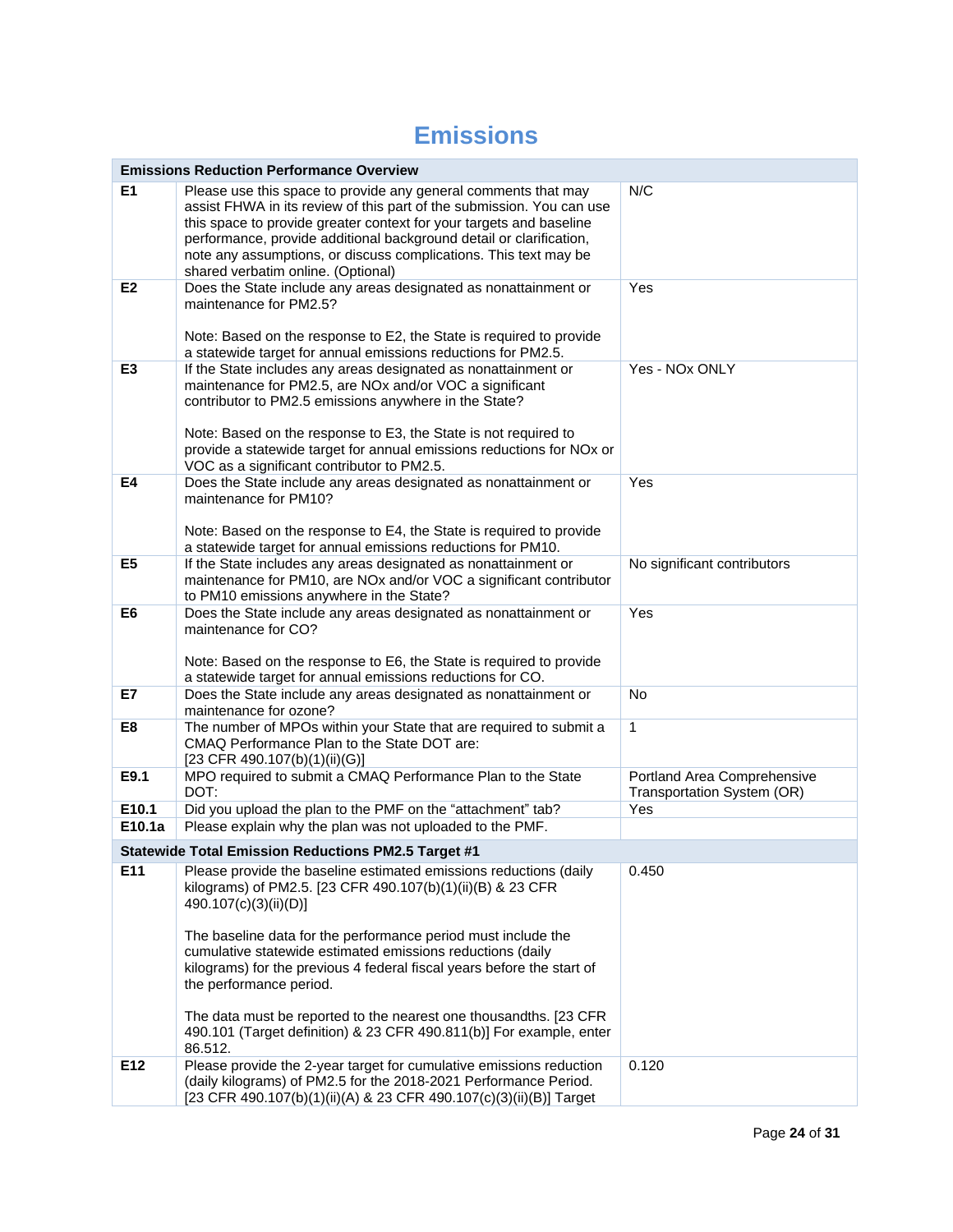|     | should reflect expected performance by the end of Federal fiscal year<br>2019.                                                                                                                                                                                                                                                                                                                                                                                                                                                                     |                                                                                                                                                                                                                                                                                                                                                                                                    |
|-----|----------------------------------------------------------------------------------------------------------------------------------------------------------------------------------------------------------------------------------------------------------------------------------------------------------------------------------------------------------------------------------------------------------------------------------------------------------------------------------------------------------------------------------------------------|----------------------------------------------------------------------------------------------------------------------------------------------------------------------------------------------------------------------------------------------------------------------------------------------------------------------------------------------------------------------------------------------------|
|     | The target must be reported to the nearest one thousandths. [23]<br>CFR 490.101 (Target definition) & 23 CFR 490.811(b)] For example,<br>enter 86.512.                                                                                                                                                                                                                                                                                                                                                                                             |                                                                                                                                                                                                                                                                                                                                                                                                    |
| E13 | Please provide the 4-year target for cumulative emissions reduction<br>(daily kilograms) of PM2.5 established for the 2018-2021<br>Performance Period. [23 CFR 490.107(b)(1)(ii)(A)] and [23 CFR<br>490.107(c)(3)(ii)(B)] Target should reflect expected performance by<br>the end of Federal fiscal year 2021.<br>The target must be reported to the nearest one thousandths. [23]<br>CFR 490.101 (Target definition) & 23 CFR 490.811(b)] For example,                                                                                           | 0.230                                                                                                                                                                                                                                                                                                                                                                                              |
| E14 | enter 86.512.<br>Please provide a discussion, to the maximum extent practicable, of<br>the basis for the 2-year and 4-year targets established for 2018-2021<br>Performance Period for cumulative emissions reduction (daily<br>kilograms) of PM2.5. [23 CFR 490.107(b)(1)(ii)(A)]                                                                                                                                                                                                                                                                 | Total emissions reduction baseline<br>is calculated as the sum of<br>emissions reductions from all<br>projects funded with CMAQ dollars<br>over the period of 2014 through<br>2017. 4-year target values reflect<br>estimated emissions benefits for<br>projects that are currently<br>programmed in the STIP for 2018-<br>2022. 2-year target values are set<br>as one-half of the 4-year target. |
|     | <b>Statewide Total Emission Reductions NOx Target #2</b>                                                                                                                                                                                                                                                                                                                                                                                                                                                                                           |                                                                                                                                                                                                                                                                                                                                                                                                    |
| E15 | Please provide the baseline estimated emissions reductions (daily<br>kilograms) of NOx. [23 CFR 490.107(b)(1)(ii)(B) & 23 CFR<br>490.107(c)(3)(ii)(D)]<br>The baseline data for the performance period must include the<br>cumulative statewide estimated emissions reductions (daily<br>kilograms) for the previous 4 federal fiscal years before the start of<br>the performance period.<br>The data must be reported to the nearest one thousandths. [23 CFR]<br>490.101 (Target definition) & 23 CFR 490.811(b)] For example, enter<br>86.512. | 313.250                                                                                                                                                                                                                                                                                                                                                                                            |
| E16 | Please provide the 2-year target for cumulative emissions reduction<br>(daily kilograms) of NOx established for the 2018-2021 Performance<br>Period. [23 CFR 490.107(b)(1)(ii)(A) & 23 CFR 490.107(c)(3)(ii)(B)]<br>Target should reflect expected performance by the end of Federal<br>fiscal year 2019.<br>The target must be reported to the nearest one thousandths. [23<br>CFR 490.101 (Target definition) & 23 CFR 490.811(b)] For example,<br>enter 86.512.                                                                                 | 71.450                                                                                                                                                                                                                                                                                                                                                                                             |
| E17 | Please provide the 4-year target for cumulative emissions reduction<br>(daily kilograms) of NOx established for the 2018-2021 Performance<br>Period. [23 CFR 490.107(b)(1)(ii)(A) & 23 CFR 490.107(c)(3)(ii)(B)]<br>Target should reflect expected performance by the end of Federal<br>fiscal year 2021.<br>The target must be reported to the nearest one thousandths. [23<br>CFR 490.101 (Target definition) & 23 CFR 490.811(b)] For example,<br>enter 86.512.                                                                                 | 142.900                                                                                                                                                                                                                                                                                                                                                                                            |
| E18 | Please provide a discussion, to the maximum extent practicable, of<br>the basis for the 2-year and 4-year targets established for the 2018-<br>2021 Performance Period for cumulative emissions reduction (daily<br>kilograms) of NOx. [23 CFR 490.107(b)(1)(ii)(A)]                                                                                                                                                                                                                                                                               | Total emissions reduction baseline<br>is calculated as the sum of<br>emissions reductions from all<br>projects funded with CMAQ dollars                                                                                                                                                                                                                                                            |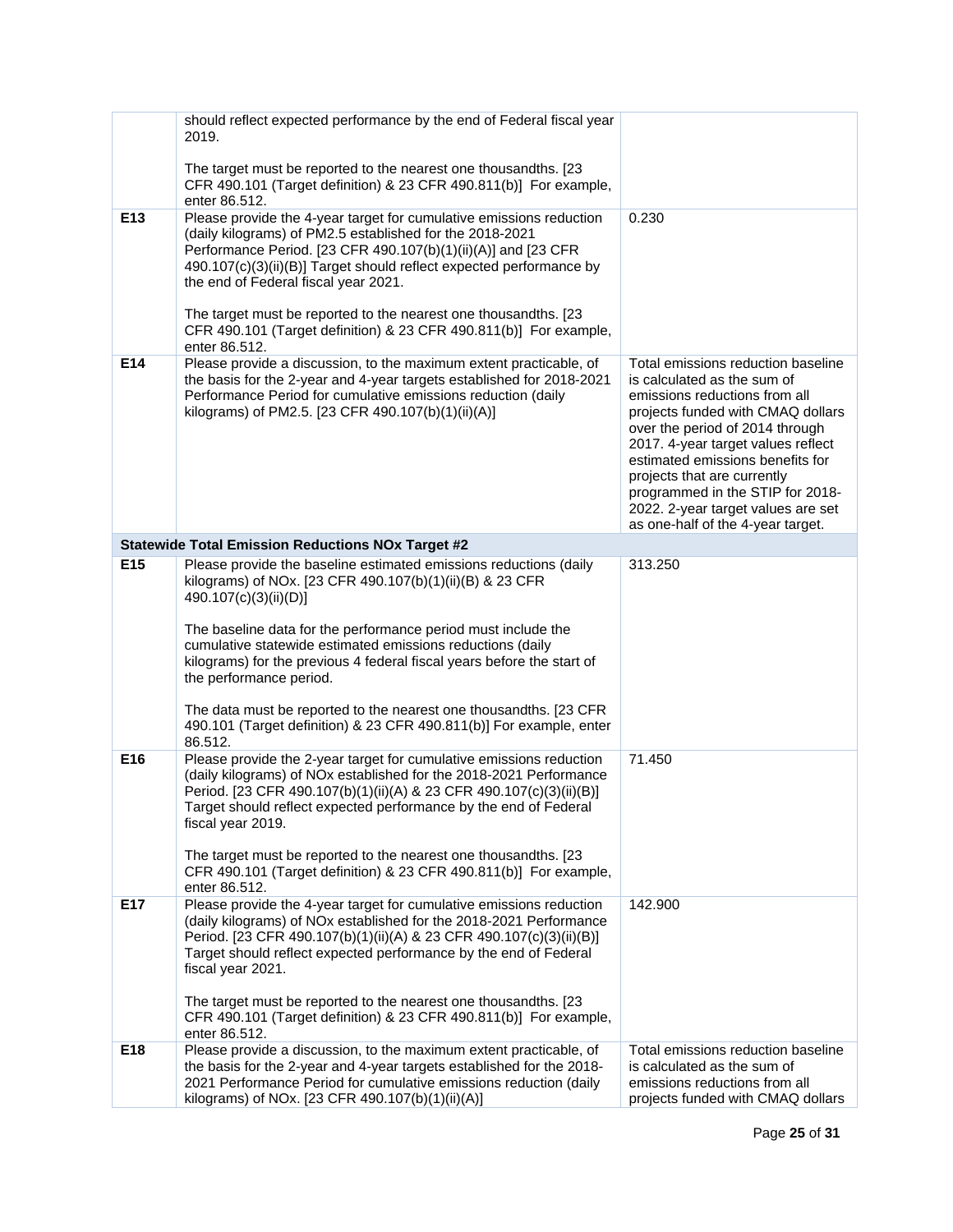|                 |                                                                                                                                                                                                                                                                                                                                                                                                                                                                                                                                                   | over the period of 2014 through<br>2017. 4-year target values reflect<br>estimated emissions benefits for<br>projects that are currently<br>programmed in the STIP for 2018-<br>2022. 2-year target values are set<br>as one-half of the 4-year target.                                                                                                                                            |
|-----------------|---------------------------------------------------------------------------------------------------------------------------------------------------------------------------------------------------------------------------------------------------------------------------------------------------------------------------------------------------------------------------------------------------------------------------------------------------------------------------------------------------------------------------------------------------|----------------------------------------------------------------------------------------------------------------------------------------------------------------------------------------------------------------------------------------------------------------------------------------------------------------------------------------------------------------------------------------------------|
|                 | <b>Statewide Total Emission Reductions VOC Target #3</b>                                                                                                                                                                                                                                                                                                                                                                                                                                                                                          |                                                                                                                                                                                                                                                                                                                                                                                                    |
| E <sub>19</sub> | Please provide the baseline estimated emissions reductions (daily<br>kilograms) of VOC. [23 CFR 490.107(b)(1)(ii)(B) & 23 CFR<br>490.107(c)(3)(ii)(D)]<br>The baseline data for the performance period must include the<br>cumulative statewide estimated emissions reductions (daily<br>kilograms) for the previous 4 federal fiscal years before the start of<br>the performance period.<br>The data must be reported to the nearest one thousandths. [23 CFR<br>490.101 (Target definition) & 23 CFR 490.811(b)] For example, enter<br>86.512. | 226.510                                                                                                                                                                                                                                                                                                                                                                                            |
| E20             | Please provide the 2-year target for cumulative emissions reduction<br>(daily kilograms) of VOC established for the 2018-2021 Performance<br>Period. [23 CFR 490.107(b)(1)(ii)(A)] and [23 CFR<br>490.107(c)(3)(ii)(B)] Target should reflect expected performance by<br>the end of Federal fiscal year 2019.<br>The target must be reported to the nearest one thousandths. [23<br>CFR 490.101 (Target definition) & 23 CFR 490.811(b)] For example,<br>enter 86.512.                                                                            | 29.490                                                                                                                                                                                                                                                                                                                                                                                             |
| E21             | Please provide the 4-year target for cumulative emissions reduction<br>(daily kilograms) of VOC established for the 2018-2021 Performance<br>Period. [23 CFR 490.107(b)(1)(ii)(A)] and [23 CFR<br>490.107(c)(3)(ii)(B)] Target should reflect expected performance by<br>the end of Federal fiscal year 2021.<br>The target must be reported to the nearest one thousandths. [23]<br>CFR 490.101 (Target definition) & 23 CFR 490.811(b)] For example,<br>enter 86.512.                                                                           | 58.970                                                                                                                                                                                                                                                                                                                                                                                             |
| E22             | Please provide a discussion, to the maximum extent practicable, of<br>the basis for the 2-year and 4-year targets established for the 2018-<br>2021 Performance Period for cumulative emissions reduction (daily<br>kilograms) of VOC. [23 CFR 490.107(b)(1)(ii)(A)]                                                                                                                                                                                                                                                                              | Total emissions reduction baseline<br>is calculated as the sum of<br>emissions reductions from all<br>projects funded with CMAQ dollars<br>over the period of 2014 through<br>2017. 4-year target values reflect<br>estimated emissions benefits for<br>projects that are currently<br>programmed in the STIP for 2018-<br>2022. 2-year target values are set<br>as one-half of the 4-year target. |
|                 | <b>Statewide Total Emission Reductions PM10 Target #4</b>                                                                                                                                                                                                                                                                                                                                                                                                                                                                                         |                                                                                                                                                                                                                                                                                                                                                                                                    |
| E23             | Please provide the baseline estimated emissions reductions (daily<br>kilograms) of PM10. [23 CFR 490.107(b)(1)(ii)(B) & 23 CFR<br>490.107(c)(3)(ii)(D)]<br>The baseline data for the performance period must include the<br>cumulative statewide estimated emissions reductions (daily<br>kilograms) for the previous 4 federal fiscal years before the start of<br>the performance period.                                                                                                                                                       | 520.470                                                                                                                                                                                                                                                                                                                                                                                            |
|                 | The data must be reported to the nearest one thousandths. [23 CFR<br>490.101 (Target definition) & 23 CFR 490.811(b)] For example, enter                                                                                                                                                                                                                                                                                                                                                                                                          |                                                                                                                                                                                                                                                                                                                                                                                                    |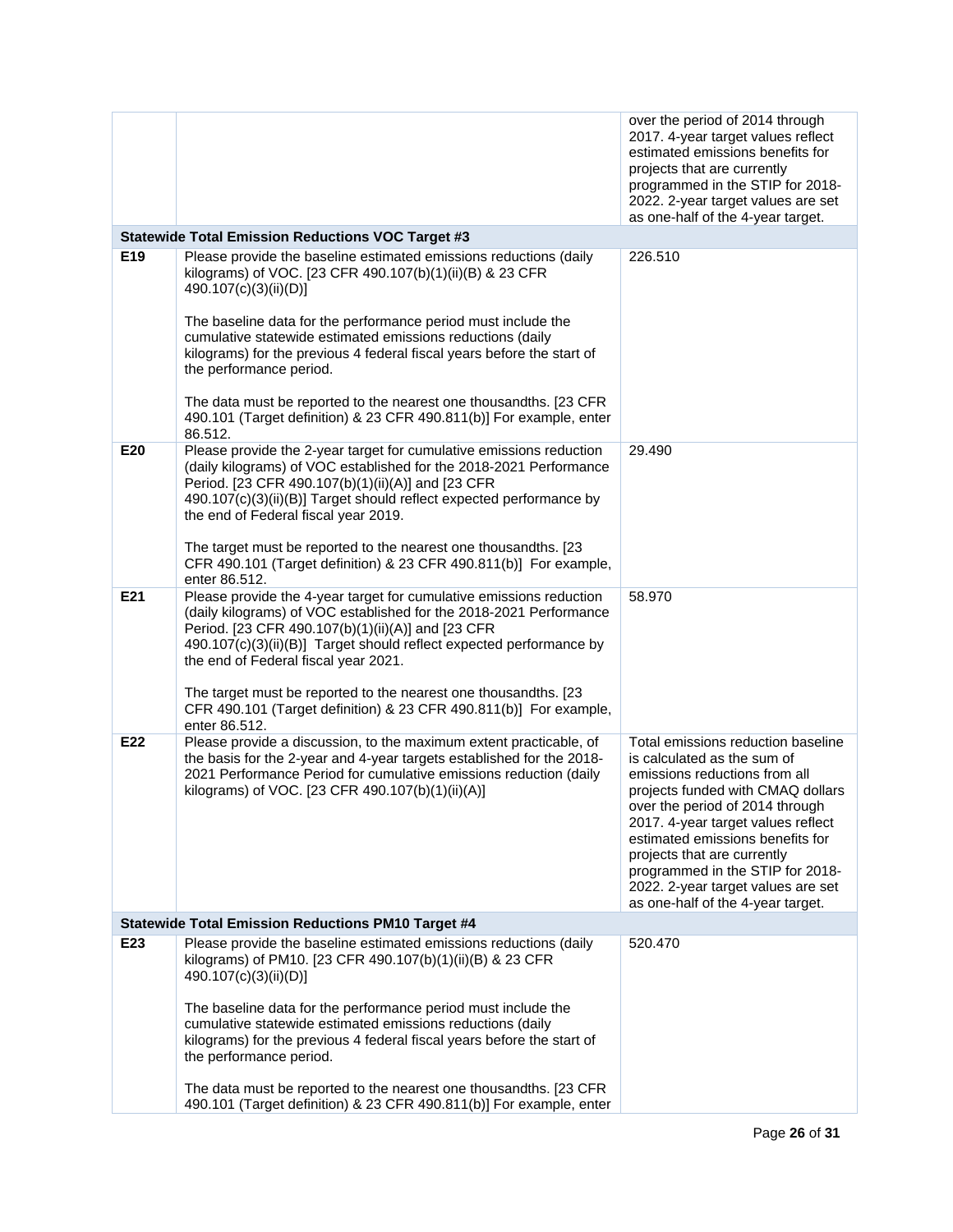|     | 86.512.                                                                                                                                                                                                                                                                                                                                                                       |                                                                                                                                                                                                                                                                                                                                                                                                    |  |  |
|-----|-------------------------------------------------------------------------------------------------------------------------------------------------------------------------------------------------------------------------------------------------------------------------------------------------------------------------------------------------------------------------------|----------------------------------------------------------------------------------------------------------------------------------------------------------------------------------------------------------------------------------------------------------------------------------------------------------------------------------------------------------------------------------------------------|--|--|
| E24 | Please provide the 2-year target for cumulative emissions reduction<br>(daily kilograms) of PM10 established for the 2018-2021<br>Performance Period. [23 CFR 490.107(b)(1)(ii)(A) & 23 CFR<br>490.107(c)(3)(ii)(B)] Target should reflect expected performance by<br>the end of Federal fiscal year 2019.<br>The target must be reported to the nearest one thousandths. [23 | 363.000                                                                                                                                                                                                                                                                                                                                                                                            |  |  |
|     | CFR 490.101 (Target definition) & 23 CFR 490.811(b)] For example,<br>enter 86.512.                                                                                                                                                                                                                                                                                            |                                                                                                                                                                                                                                                                                                                                                                                                    |  |  |
| E25 | Please provide the 4-year target for cumulative emissions reduction<br>(daily kilograms) of PM10 established for the 2018-2021<br>Performance Period. [23 CFR 490.107(b)(1)(ii)(A) & 23 CFR<br>490.107(c)(3)(ii)(B)] Target should reflect expected performance by<br>the end of Federal fiscal year 2021.<br>The target must be reported to the nearest one thousandths. [23 | 726.400                                                                                                                                                                                                                                                                                                                                                                                            |  |  |
|     | CFR 490.101 (Target definition) & 23 CFR 490.811(b)] For example,<br>enter 86.512.                                                                                                                                                                                                                                                                                            |                                                                                                                                                                                                                                                                                                                                                                                                    |  |  |
| E26 | Please provide a discussion, to the maximum extent practicable, of<br>the basis for the 2-year and 4-year targets established for the 2018-<br>2021 Performance Period for cumulative emissions reduction (daily<br>kilograms) the PM10. [23 CFR 490.107(b)(1)(ii)(A)]                                                                                                        | Total emissions reduction baseline<br>is calculated as the sum of<br>emissions reductions from all<br>projects funded with CMAQ dollars<br>over the period of 2014 through<br>2017. 4-year target values reflect<br>estimated emissions benefits for<br>projects that are currently<br>programmed in the STIP for 2018-<br>2022. 2-year target values are set<br>as one-half of the 4-year target. |  |  |
|     | <b>Statewide Total Emission Reductions CO Target #5</b>                                                                                                                                                                                                                                                                                                                       |                                                                                                                                                                                                                                                                                                                                                                                                    |  |  |
| E27 | Please provide the baseline estimated emissions reductions (daily<br>kilograms) of CO. [23 CFR 490.107(b)(1)(ii)(B) & 23 CFR                                                                                                                                                                                                                                                  | 3618.440                                                                                                                                                                                                                                                                                                                                                                                           |  |  |
|     | 490.107(c)(3)(ii)(D)]                                                                                                                                                                                                                                                                                                                                                         |                                                                                                                                                                                                                                                                                                                                                                                                    |  |  |
|     | The baseline data for the performance period must include the<br>cumulative statewide estimated emissions reductions (daily<br>kilograms) for the previous 4 federal fiscal years before the start of<br>the performance period.                                                                                                                                              |                                                                                                                                                                                                                                                                                                                                                                                                    |  |  |
|     | The data must be reported to the nearest one thousandths. [23 CFR]<br>490.101 (Target definition) & 23 CFR 490.811(b)] For example, enter<br>86.512.                                                                                                                                                                                                                          |                                                                                                                                                                                                                                                                                                                                                                                                    |  |  |
| E28 | Please provide the 2-year target for cumulative emissions reduction<br>(daily kilograms) of CO established for the 2018-2021 Performance<br>Period. [23 CFR 490.107(b)(1)(ii)(A) & 23 CFR 490.107(c)(3)(ii)(B)]<br>Target should reflect expected performance by the end of Federal<br>fiscal year 2019.<br>The target must be reported to the nearest one thousandths. [23   | 584.000                                                                                                                                                                                                                                                                                                                                                                                            |  |  |
|     | CFR 490.101 (Target definition) & 23 CFR 490.811(b)] For example,<br>enter 86.512.                                                                                                                                                                                                                                                                                            |                                                                                                                                                                                                                                                                                                                                                                                                    |  |  |
| E29 | Please provide the 4-year target for cumulative emissions reduction<br>(daily kilograms) of CO established for the 2018-2021 Performance<br>Period. [23 CFR 490.107(b)(1)(ii)(A) & 23 CFR 490.107(c)(3)(ii)(B)]<br>Target should reflect expected performance by the end of Federal<br>fiscal year 2021.<br>The target must be reported to the nearest one thousandths. [23   | 1168.000                                                                                                                                                                                                                                                                                                                                                                                           |  |  |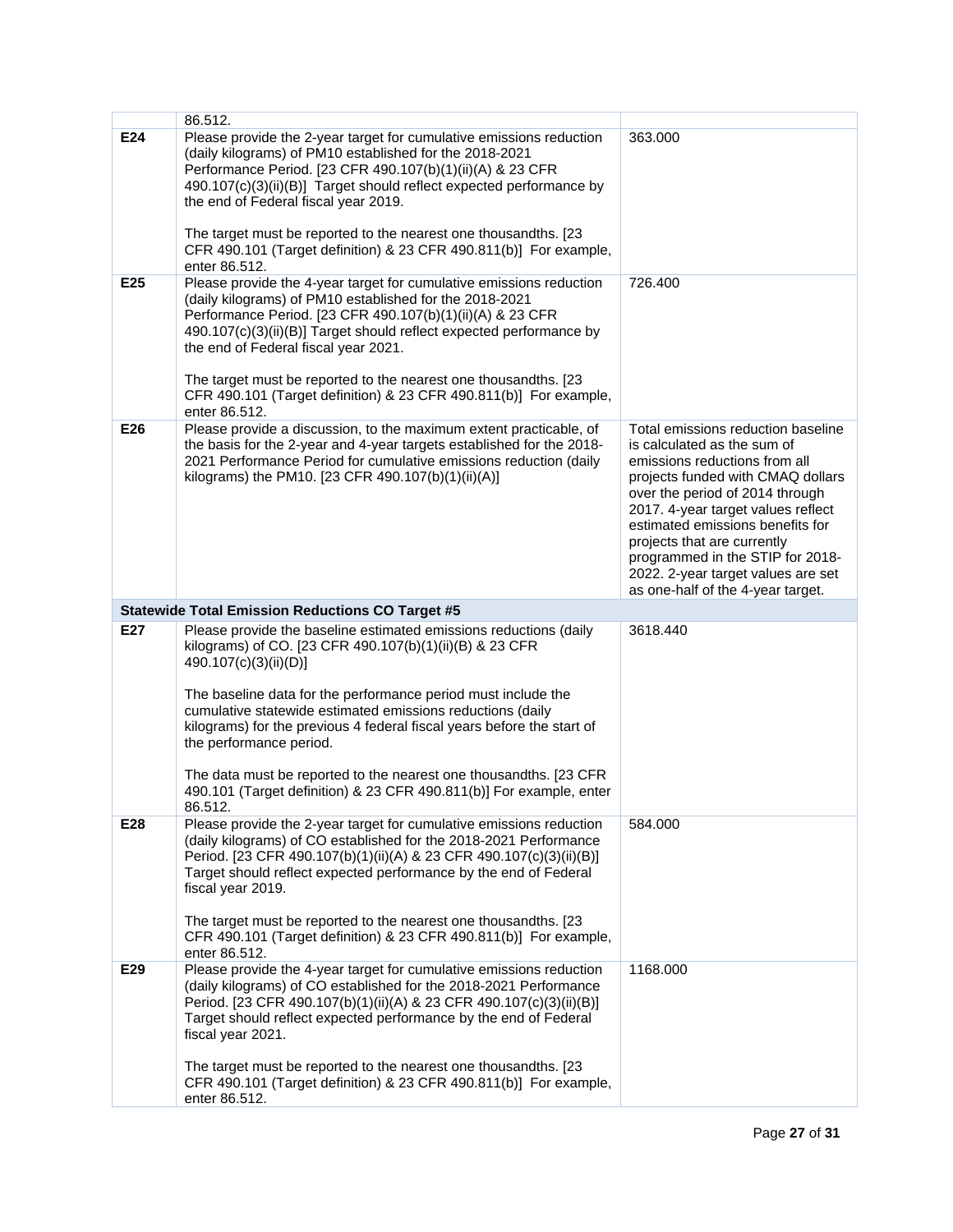| The line above marks the end of the required reporting. Everything below this line is related to optional<br>targets.<br>Optional Additional Emission Reductions Target #1 [23 CFR 490.105(e)(9)(iv)]<br>E31<br>Please use this space to provide any general comments that may<br>The baseline calculations do not<br>assist FHWA in its review of this part of the submission. (Optional)<br>include projects with qualitative<br>methodology, that continued from<br>prior years, or that had CMAQ<br>This item may be used to provide additional background detail or<br>clarification on items included in this submission, note any<br>funds de-obligated, per federal<br>complications, direct attention to areas of concern, ask questions, or<br>CMAQ database parameters.<br>for other similar purposes. (No text limit)<br>Additionally, in 2016-17 ODOT<br>changed how CMAQ funds and<br>project selection is managed in<br>Oregon, shifting much of the<br>selection process to MPOs. Some<br>of the changes that may impact<br>target setting include<br>1.<br>Salem and Eugene MPOs<br>are now eligible for CMAQ funds<br>and will be included in CMAQ<br>performance going forward, but<br>were not included in prior years<br>baseline data<br>ODOT and FHWA are<br>2.<br>becoming more prescriptive on<br>using quantitative over qualitative<br>methods. This move will likely<br>show a greater quantitative air<br>quality benefit without necessarily<br>adding more or changing projects.<br>While ODOT provides a<br>3.<br>narrow list of eligible project types,<br>MPOs and local agencies are<br>ultimately responsible for<br>identifying CMAQ projects for<br>funding, rather than ODOT.<br>Forecasting accurately what<br>projects MPOs and local agencies<br>might bring to ODOT for approval<br>in addition to those already<br>programmed is uncertain at best.<br>Other limitations for estimating air<br>quality targets include the following<br>4.<br>Certain projects provide<br>high air quality benefits but are<br>highly infrequent, such as street<br>sweepers. The infrequent nature of<br>these projects makes it difficult to<br>accurately forecast future targets.<br>5.<br>Emission rates for | E30 | Please provide a discussion, to the maximum extent practicable, of<br>the basis for the 2-year and 4-year targets established for the 2018-<br>2021 Performance Period for cumulative emissions reduction (daily<br>kilograms) of CO. [23 CFR 490.107(b)(1)(ii)(A)] | Total emissions reduction baseline<br>is calculated as the sum of<br>emissions reductions from all<br>projects funded with CMAQ dollars<br>over the period of 2014 through<br>2017. 4-year target values reflect<br>estimated emissions benefits for<br>projects that are currently<br>programmed in the STIP for 2018-<br>2022. 2-year target values are set<br>as one-half of the 4-year target. |
|-----------------------------------------------------------------------------------------------------------------------------------------------------------------------------------------------------------------------------------------------------------------------------------------------------------------------------------------------------------------------------------------------------------------------------------------------------------------------------------------------------------------------------------------------------------------------------------------------------------------------------------------------------------------------------------------------------------------------------------------------------------------------------------------------------------------------------------------------------------------------------------------------------------------------------------------------------------------------------------------------------------------------------------------------------------------------------------------------------------------------------------------------------------------------------------------------------------------------------------------------------------------------------------------------------------------------------------------------------------------------------------------------------------------------------------------------------------------------------------------------------------------------------------------------------------------------------------------------------------------------------------------------------------------------------------------------------------------------------------------------------------------------------------------------------------------------------------------------------------------------------------------------------------------------------------------------------------------------------------------------------------------------------------------------------------------------------------------------------------------------------------------------------------------------------------------------------------------------------------------------|-----|---------------------------------------------------------------------------------------------------------------------------------------------------------------------------------------------------------------------------------------------------------------------|----------------------------------------------------------------------------------------------------------------------------------------------------------------------------------------------------------------------------------------------------------------------------------------------------------------------------------------------------------------------------------------------------|
|                                                                                                                                                                                                                                                                                                                                                                                                                                                                                                                                                                                                                                                                                                                                                                                                                                                                                                                                                                                                                                                                                                                                                                                                                                                                                                                                                                                                                                                                                                                                                                                                                                                                                                                                                                                                                                                                                                                                                                                                                                                                                                                                                                                                                                               |     |                                                                                                                                                                                                                                                                     |                                                                                                                                                                                                                                                                                                                                                                                                    |
|                                                                                                                                                                                                                                                                                                                                                                                                                                                                                                                                                                                                                                                                                                                                                                                                                                                                                                                                                                                                                                                                                                                                                                                                                                                                                                                                                                                                                                                                                                                                                                                                                                                                                                                                                                                                                                                                                                                                                                                                                                                                                                                                                                                                                                               |     |                                                                                                                                                                                                                                                                     |                                                                                                                                                                                                                                                                                                                                                                                                    |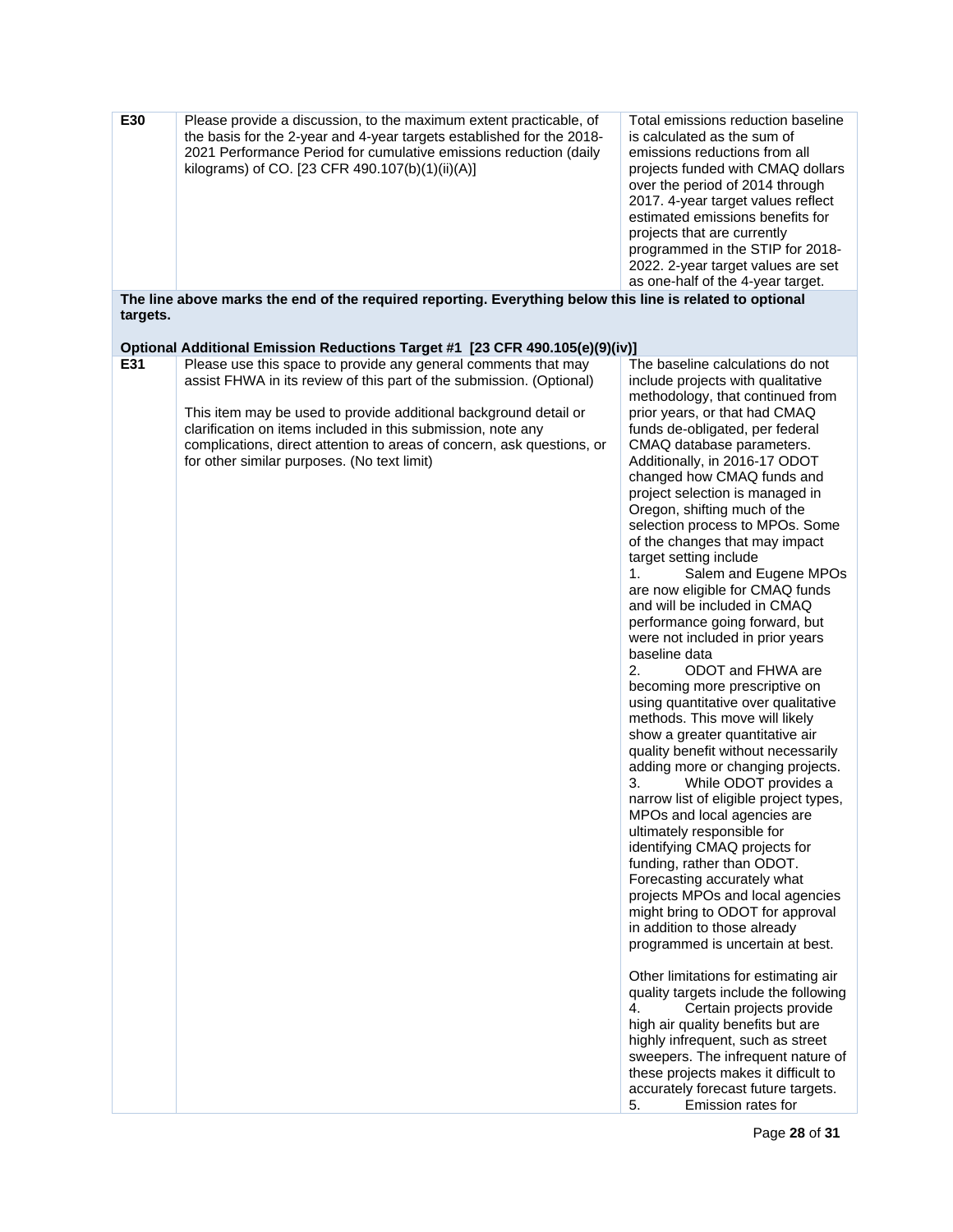|     |                                                                                                                                                                                                                                                                                                                                                                                                                                                                                                                                                                                                                                                   | pollutants used for baseline<br>emissions are higher-particularly<br>for CO-than for projects<br>programmed for future year<br>because of EPA regulations for<br>vehicle engines and fuels have<br>significantly reduced vehicle<br>emissions. Estimated emissions<br>benefits therefore are declining<br>from one STIP cycle to the next for<br>the some project types.<br>Impacts to Target Setting<br>The addition of two MPO recipients<br>for CMAQ funds, a shift to more<br>quantitative methods, and the<br>variety of projects recipients could<br>identify will impact ODOT's CMAQ<br>data over the 2018-2022 period,<br>although the extent is not clear.<br>ODOT is therefore estimating the 4-<br>and 2-year targets using the<br>projects already identified by<br>CMAQ recipients, as available.<br>This should allow ODOT to gather<br>clearer data from 2018-20 and<br>revise the 4-Year target as needed<br>in 2020. |
|-----|---------------------------------------------------------------------------------------------------------------------------------------------------------------------------------------------------------------------------------------------------------------------------------------------------------------------------------------------------------------------------------------------------------------------------------------------------------------------------------------------------------------------------------------------------------------------------------------------------------------------------------------------------|---------------------------------------------------------------------------------------------------------------------------------------------------------------------------------------------------------------------------------------------------------------------------------------------------------------------------------------------------------------------------------------------------------------------------------------------------------------------------------------------------------------------------------------------------------------------------------------------------------------------------------------------------------------------------------------------------------------------------------------------------------------------------------------------------------------------------------------------------------------------------------------------------------------------------------------|
| E32 | What pollutant does this optional additional target apply?                                                                                                                                                                                                                                                                                                                                                                                                                                                                                                                                                                                        |                                                                                                                                                                                                                                                                                                                                                                                                                                                                                                                                                                                                                                                                                                                                                                                                                                                                                                                                       |
| E33 | Please indicate what non-attainment and maintenance area or<br>combination of areas that the State DOT is establishing this<br>additional target. Please list the area name(s) as it appears in the<br>EPA Green Book. [23 CFR 490.105(e)(9)(iv)] Separate multiple<br>names using semicolons.                                                                                                                                                                                                                                                                                                                                                    |                                                                                                                                                                                                                                                                                                                                                                                                                                                                                                                                                                                                                                                                                                                                                                                                                                                                                                                                       |
| E34 | Please provide the baseline estimated emissions reductions (daily<br>kilograms) of the pollutant for the selected non-attainment and<br>maintenance area or combination of areas. [23 CFR<br>490.107(b)(1)(ii)(B)] and [23 CFR 490.107(c)(3)(ii)(D)]<br>The baseline data for the performance period must include the<br>cumulative statewide estimated emissions reductions (daily<br>kilograms) for the previous 4 federal fiscal years before the start of<br>the performance period.<br>The target must be reported to the nearest one thousandths. [23<br>CFR 490.101 (Target definition) & 23 CFR 490.811(b)] For example,<br>enter 86.512. |                                                                                                                                                                                                                                                                                                                                                                                                                                                                                                                                                                                                                                                                                                                                                                                                                                                                                                                                       |
| E35 | Please provide the 2-year target for cumulative emissions reduction<br>(daily kilograms) of the applicable pollutant for the 2018-2021<br>Performance Period for the selected non-attainment and<br>maintenance area or combination of areas. [23 CFR<br>490.107(b)(1)(ii)(A) & 23 CFR 490.107(c)(3)(ii)(B)] Target should<br>reflect expected performance by the end of Federal fiscal year 2019.<br>The target must be reported to the nearest one thousandths. [23<br>CFR 490.101 (Target definition) & 23 CFR 490.811(b)] For example,<br>enter 86.512.                                                                                       |                                                                                                                                                                                                                                                                                                                                                                                                                                                                                                                                                                                                                                                                                                                                                                                                                                                                                                                                       |
| E36 | Please provide the 4-year target for cumulative emissions reduction<br>(daily kilograms) of the applicable pollutant for the 2018-2021<br>Performance Period for the selected non-attainment and                                                                                                                                                                                                                                                                                                                                                                                                                                                  |                                                                                                                                                                                                                                                                                                                                                                                                                                                                                                                                                                                                                                                                                                                                                                                                                                                                                                                                       |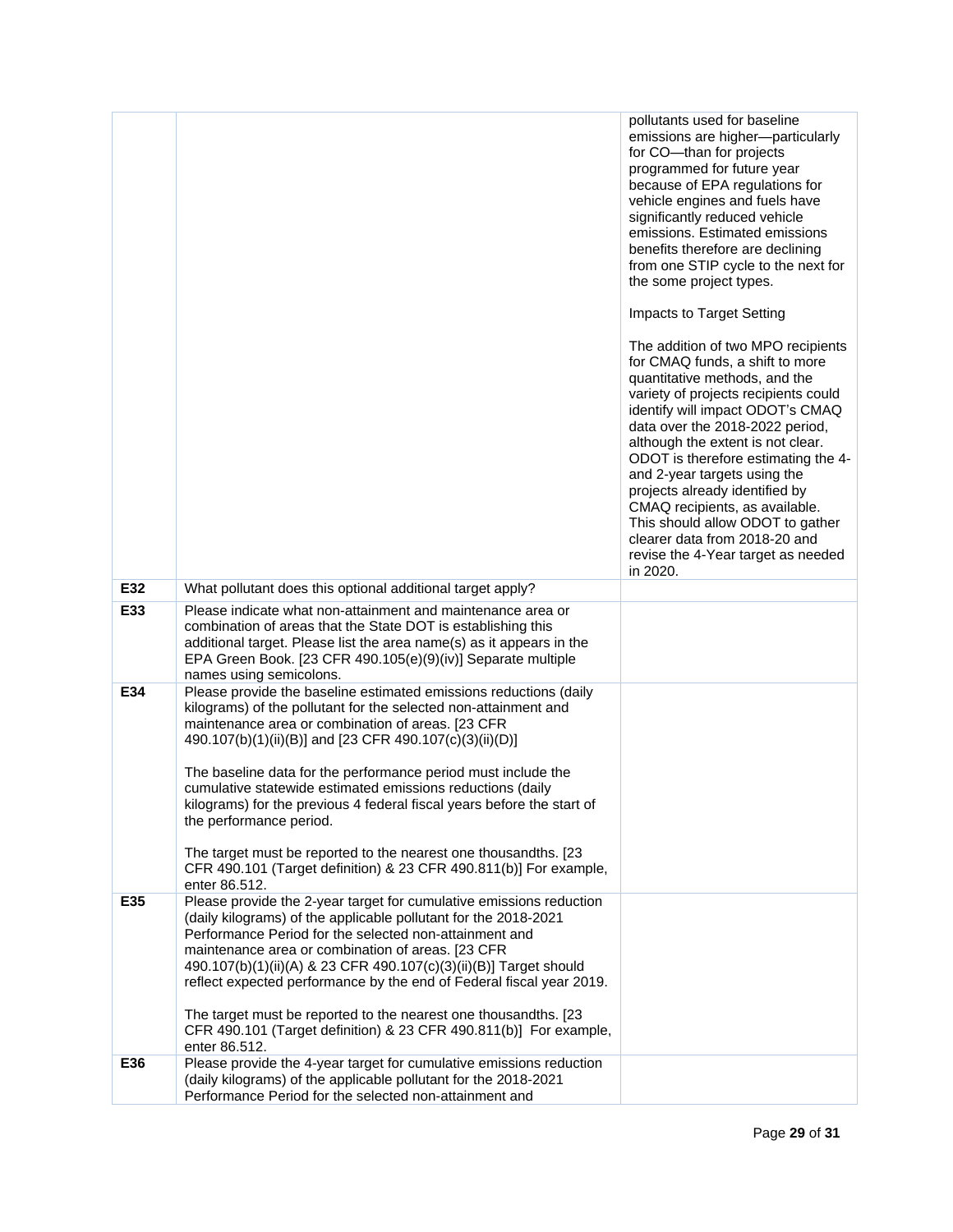|     | maintenance area or combination of areas. [23 CFR]<br>490.107(b)(1)(ii)(A) & 23 CFR 490.107(c)(3)(ii)(B)] Target should<br>reflect expected performance by the end of Federal fiscal year 2021.<br>The target must be reported to the nearest one thousandths. [23]<br>CFR 490.101 (Target definition) & 23 CFR 490.811(b)] For example,<br>enter 86.512.         |  |
|-----|-------------------------------------------------------------------------------------------------------------------------------------------------------------------------------------------------------------------------------------------------------------------------------------------------------------------------------------------------------------------|--|
| E37 | Please provide a discussion, to the maximum extent practicable, of<br>the basis for the 2-year and 4-year targets established for the 2018-<br>2021 Performance Period for cumulative emissions reduction (daily<br>kilograms) of the pollutant for the selected non-attainment and<br>maintenance area or combination of areas. [23 CFR<br>490.107(b)(1)(ii)(A)] |  |